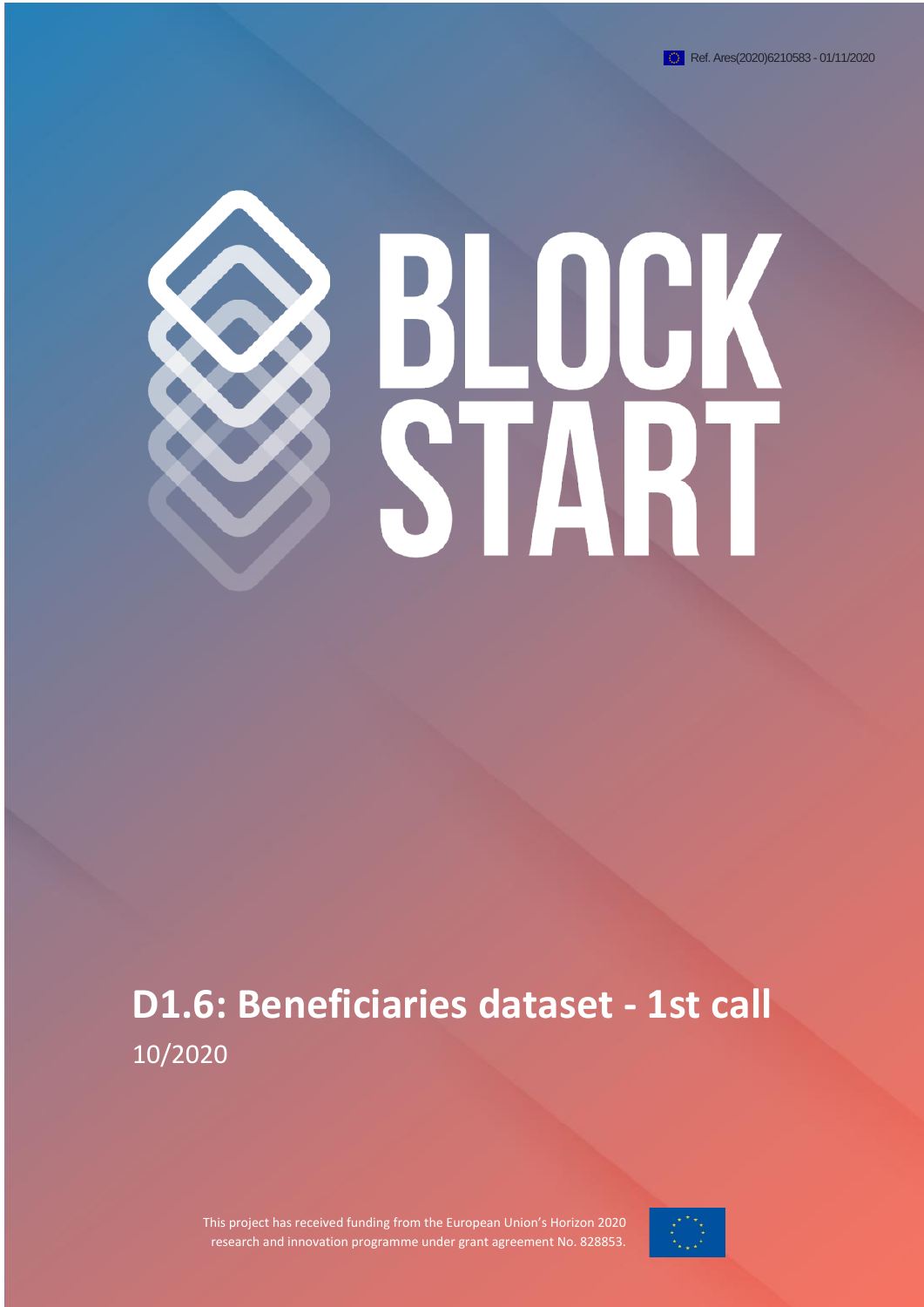| <b>Work Package</b>         | WP1 - Coordination                                                     |  |
|-----------------------------|------------------------------------------------------------------------|--|
| <b>Document Reference</b>   | BS-WP1-D1.6-Beneficiaries-dataset-1st-call                             |  |
| <b>Document Type</b>        | Other                                                                  |  |
| <b>Author</b>               | <b>BRPX</b>                                                            |  |
| Contributor(s)              | CIVT, F6S                                                              |  |
| <b>Delivery Date (DoA)</b>  | 31/10/2020                                                             |  |
| <b>Actual Delivery Date</b> | 01/11/2020                                                             |  |
| Abstract                    | Open Dataset containing the list of beneficiaries, project description |  |
|                             | and funds. Updates after the execution of each call.                   |  |

| <b>Document Revision History</b> |                |                |                                                  |
|----------------------------------|----------------|----------------|--------------------------------------------------|
| <b>Date</b>                      | <b>Version</b> | Contributor(s) | <b>Description</b>                               |
| 27/10/2020                       | v1.0           | <b>BRPX</b>    | First version                                    |
| 30/10/2020                       | V1.1           | CIVT, F6S      | Second version including CIVT<br>and F6S inputs  |
| 01/11/2020                       | Final          | <b>BRPX</b>    | Final version including review by<br><b>BRPX</b> |

| <b>Dissemination Level</b> |                                                                               |  |
|----------------------------|-------------------------------------------------------------------------------|--|
| <b>PU</b>                  | <b>Public</b>                                                                 |  |
| <b>PP</b>                  | Restricted to other programme participants (including the EC Services)        |  |
| <b>RE</b>                  | Restricted to a group specified by the consortium (including the EC Services) |  |
| <b>CO</b>                  | Confidential, only for members of the consortium (including the EC)           |  |

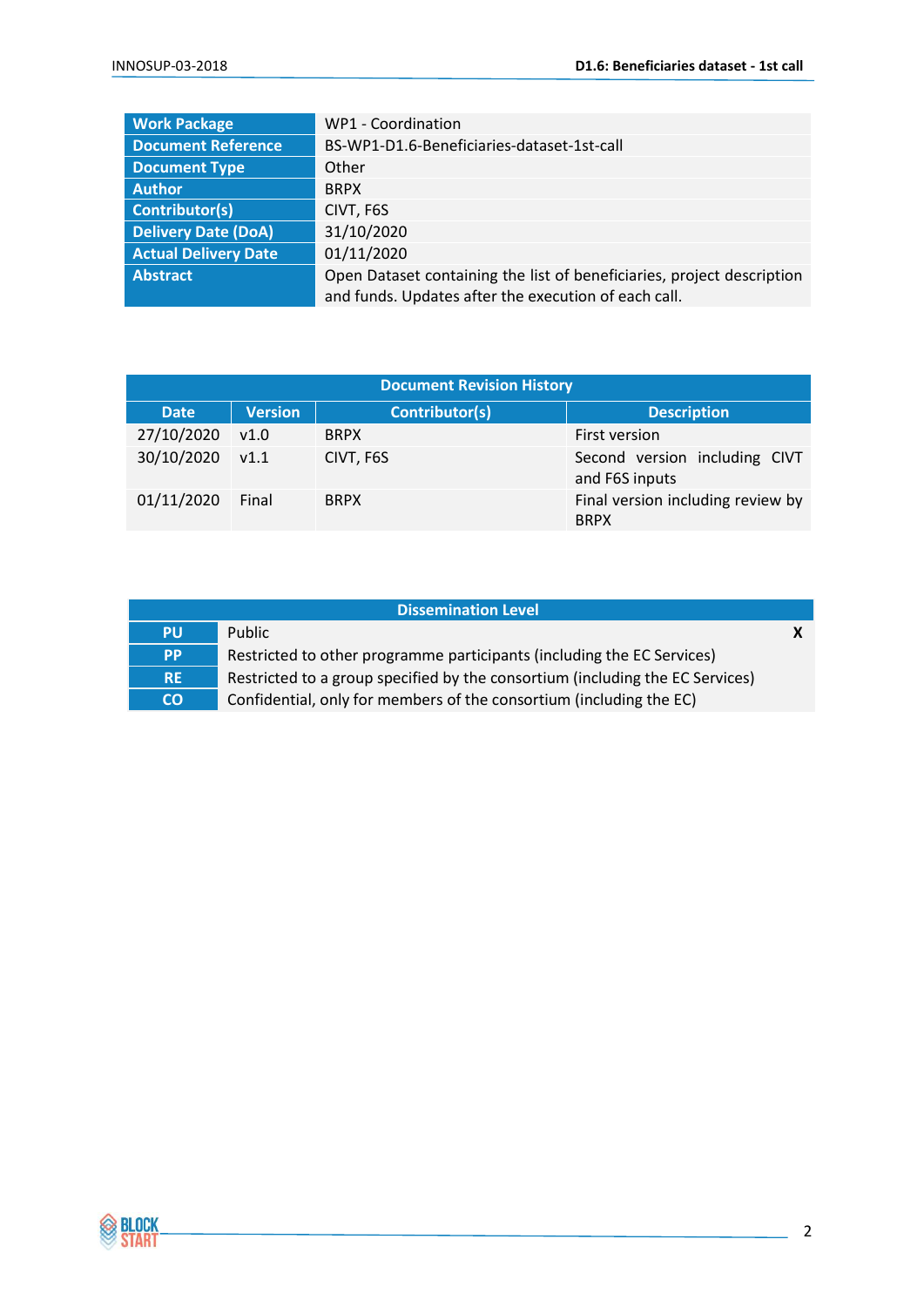| <b>BlockStart Consortium</b>        |                                      |                             |                |
|-------------------------------------|--------------------------------------|-----------------------------|----------------|
| <b>Participant</b><br><b>Number</b> | <b>Participant Organisation Name</b> | <b>Short</b><br><b>Name</b> | <b>Country</b> |
| 1                                   | Bright Development Studio, S.A.      | <b>BRPX</b>                 | PT             |
|                                     | <b>UAB CIVITTA</b>                   | <b>CIVT</b>                 | LT             |
| 3                                   | <b>F6S Network Limited</b>           | F6S                         | UK             |

#### **LEGAL NOTICE**

The information and views set out in this application form are those of the author(s) and do not necessarily reflect the official opinion of the European Union. Neither the European Union institutions and bodies nor any person acting on their behalf may be held responsible for the use which may be made of the information contained therein.

Funding Scheme: Coordination and Support Action (CSA) ● Theme: H2020-INNOSUP-03-2018 Start date of project: 01 September, 2019 ● Duration: 30 months

© BlockStart, 2019

This document contains information which is proprietary to the BlockStart consortium. Neither this document nor the information contained herein shall be used, duplicated or communicated by any means to any third party, in whole or in parts, except with prior written consent of the project coordinator. The information in this document is provided as is and no guarantee or warranty is given that the information is fit for any particular purpose. The user thereof uses the information at its sole risk and liability.

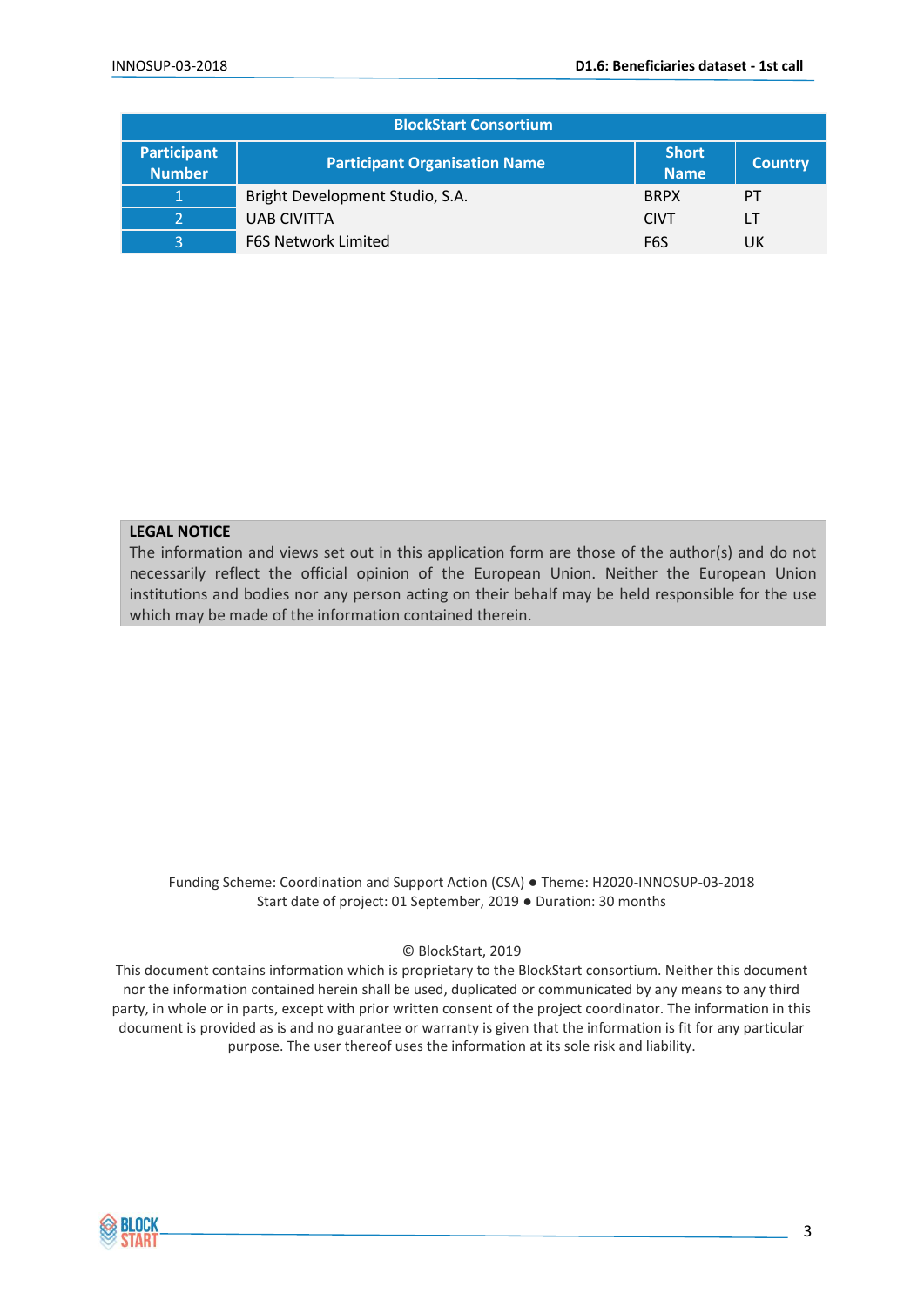# **Table of contents**

| 1. Introduction                                    | 8  |
|----------------------------------------------------|----|
| 2. DLT Developers                                  | 9  |
| 2.1 2bSMART                                        | 9  |
| 2.1.1 Company                                      | 9  |
| 2.1.2 Prototype solution                           | 9  |
| 2.1.3 Technical development during Prototype stage | 9  |
| 2.1.4 Business development during Prototype stage  | 10 |
| 2.1.5 Pilot stage implementation                   | 10 |
| 2.1.6 Testimonial                                  | 10 |
| 2.1.7 Funding                                      | 11 |
| 2.1.8 Public profile                               | 11 |
| 2.2 Aicertifi                                      | 11 |
| 2.3 ARATOS                                         | 11 |
| 2.4 b-cube.ai                                      | 12 |
| 2.5 Bright Habitat                                 | 12 |
| 2.5.1 Company                                      | 12 |
| 2.5.2 Prototype solution                           | 13 |
| 2.5.3 Technical development during Prototype stage | 14 |
| 2.5.4 Business development during Prototype stage  | 15 |
| 2.5.5 Testimonial                                  | 17 |
| 2.5.6 Funding                                      | 17 |
| 2.5.7 Public profile                               | 17 |
| 2.6 BrikkApp                                       | 17 |
| 2.7 Charity Wall                                   | 18 |
| 2.8 CROPT                                          | 18 |
| 2.8.1 Company                                      | 18 |
| 2.8.2 Prototype solution                           | 19 |
| 2.8.3 Technical development during Prototype stage | 19 |
| 2.8.4 Business development during Prototype stage  | 20 |
| 2.8.5 Testimonial                                  | 21 |
| 2.8.6 Funding                                      | 21 |
| 2.8.7 Public profile                               | 21 |
| 2.9 Datarella                                      | 21 |
| 2.9.1 Company                                      | 21 |

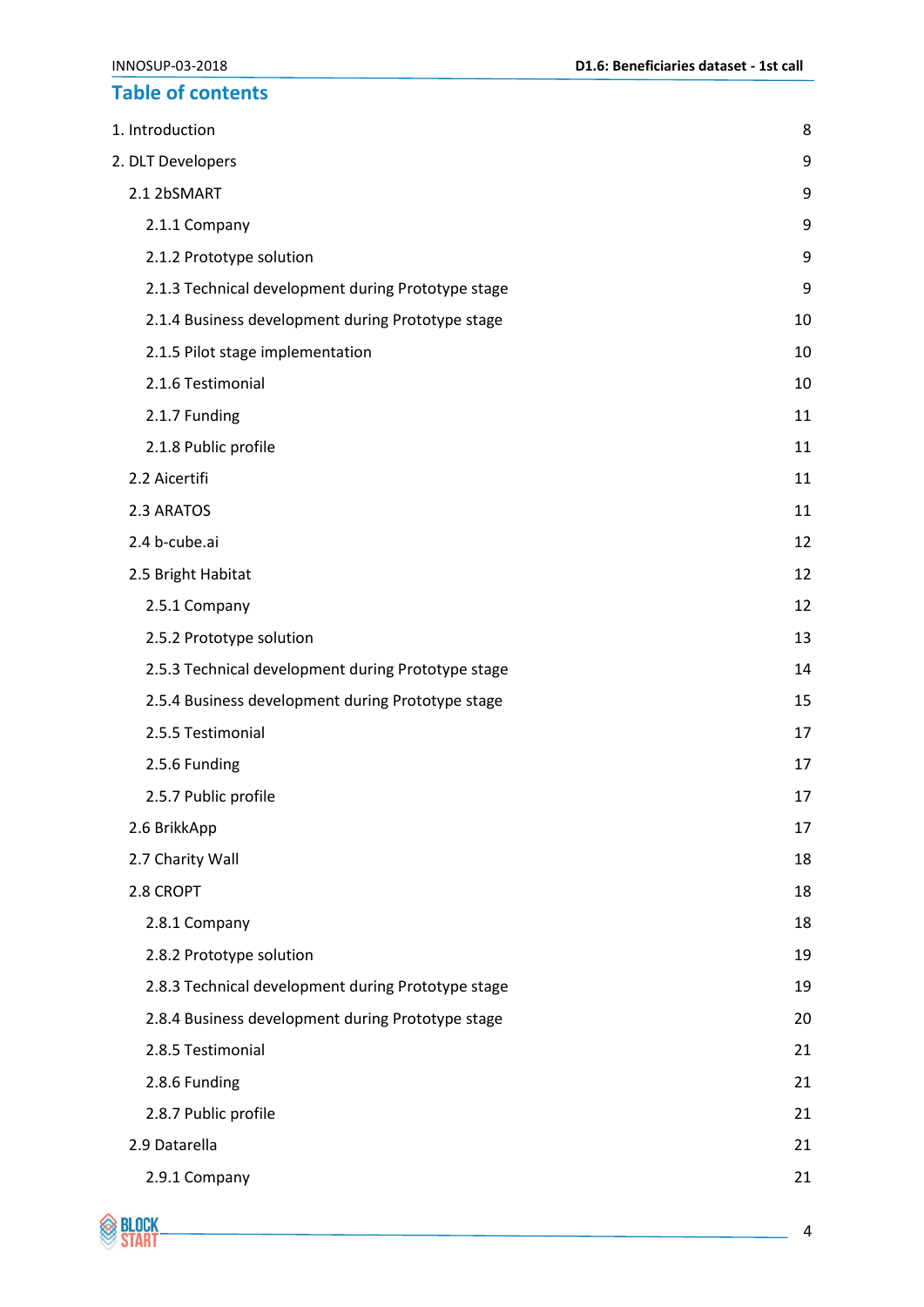| INNOSUP-03-2018                                     | D1.6: Beneficiaries dataset - 1st call |
|-----------------------------------------------------|----------------------------------------|
| 2.9.2 Prototype solution                            | 21                                     |
| 2.9.3 Technical development during Prototype stage  | 22                                     |
| 2.9.4 Business development during Prototype stage   | 22                                     |
| 2.9.5 Pilot stage implementation                    | 23                                     |
| 2.9.6 Testimonial                                   | 24                                     |
| 2.9.7 Funding                                       | 24                                     |
| 2.9.8 Public profile                                | 24                                     |
| 2.10 DIGIOTOUCH                                     | 25                                     |
| 2.11 Euroledger                                     | 25                                     |
| 2.11.1 Company                                      | 25                                     |
| 2.11.2 Prototype solution                           | 25                                     |
| 2.11.3 Technical development during Prototype stage | 26                                     |
| 2.11.4 Business development during Prototype stage  | 26                                     |
| 2.11.5 Testimonial                                  | 26                                     |
| 2.11.6 Funding                                      | 26                                     |
| 2.11.7 Public profile                               | 26                                     |
| 2.12 Infidia                                        | 26                                     |
| 2.12.1 Company                                      | 26                                     |
| 2.12.2 Prototype solution                           | 27                                     |
| 2.12.3 Technical development during Prototype stage | 27                                     |
| 2.12.4 Business development during Prototype stage  | 28                                     |
| 2.12.5 Technical development during Pilot stage     | 29                                     |
| 2.12.6 Business development during Pilot stage      | 29                                     |
| 2.12.7 Pilot stage implementation                   | 29                                     |
| 2.12.8 Testimonial                                  | 31                                     |
| 2.12.9 Funding                                      | 31                                     |
| 2.12.10 Public profile                              | 31                                     |
| 2.13 Inova DE                                       | 31                                     |
| 2.13.1 Company                                      | 31                                     |
| 2.13.2 Prototype solution                           | 32                                     |
| 2.13.3 Technical development during Prototype stage | 32                                     |
| 2.13.4 Business development during Prototype stage  | 32                                     |
| 2.13.5 Testimonial                                  | 32                                     |
| 2.13.6 Funding                                      | 33                                     |
| 2.13.7 Public profile                               | 33                                     |

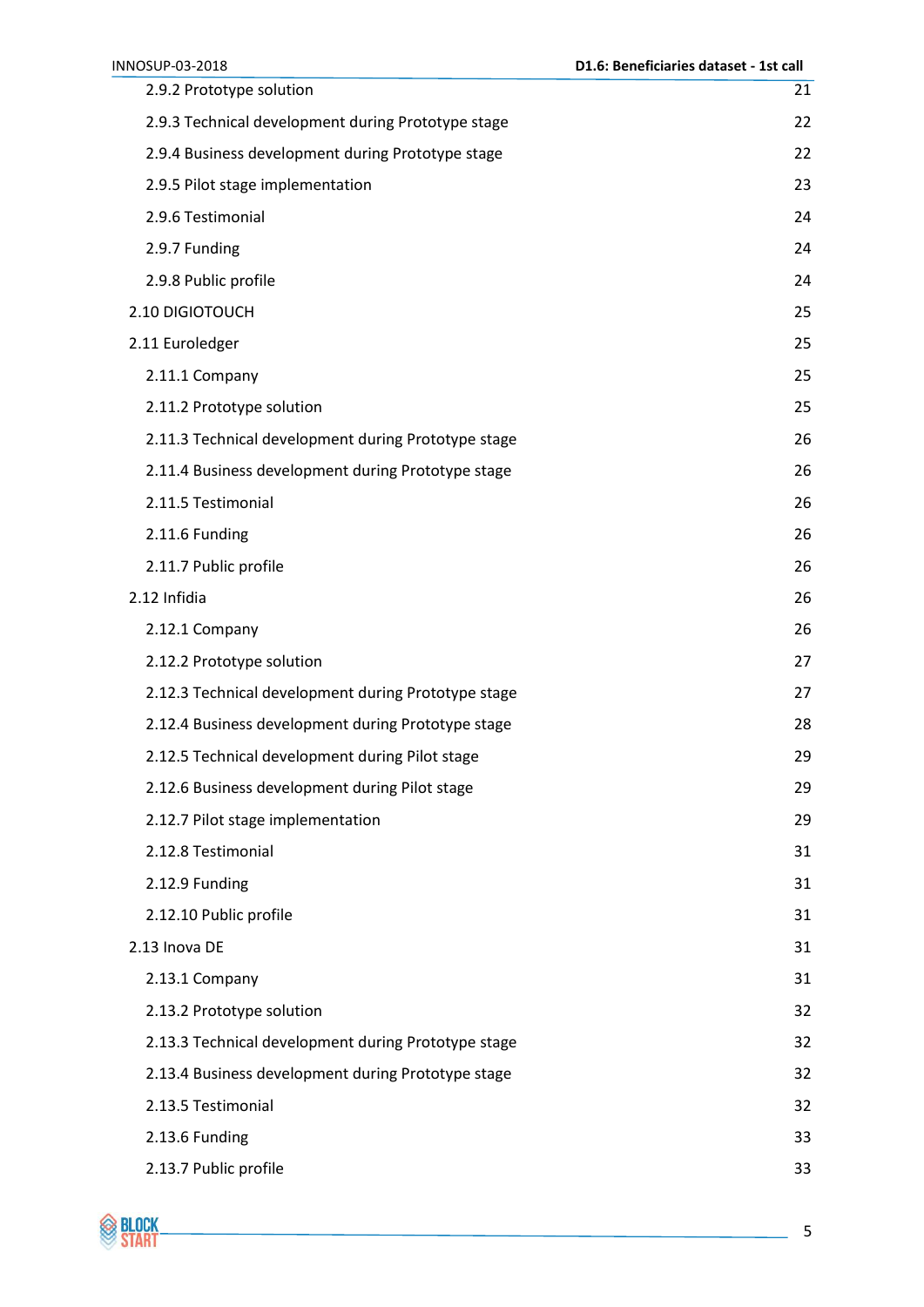INNOSUP-03-2018 **D1.6: Beneficiaries dataset - 1st call** [2.14 Kedeon](#page-32-2) 33 [2.14.1 Company](#page-32-3) 33 [2.14.2 Prototype solution](#page-32-4) 33 [2.14.3 Technical development during Prototype stage](#page-32-5) 33 [2.14.4 Business development during Prototype stage](#page-33-0) 34 [2.14.5 Pilot stage implementation](#page-33-1) 34 [2.14.6 Testimonial](#page-34-0) 35 [2.14.7 Funding](#page-34-1) 35 [2.14.8 Public profile](#page-34-2) 35 [2.15 MLCrypt](#page-34-3) 35 [2.16 OssDev](#page-35-0) 36 [2.17 REXS.IO](#page-35-1) 36 [2.17.1 Company](#page-35-2) 36 [2.17.2 Prototype solution](#page-36-0) 37 [2.17.3 Technical development during Prototype stage](#page-36-1) 37 [2.17.4 Business development during Prototype stage](#page-37-0) 38 [2.17.5 Pilot stage implementation](#page-38-0) 39 [2.17.6 Testimonial](#page-39-0) 40 [2.17.7 Funding](#page-39-1) 40 [2.17.8 Public profile](#page-39-2) 40 [2.18 Spin4Chain](#page-39-3) 40 [2.19 StoreWise](#page-40-0) 41 [2.20 Xylene](#page-40-1) 41 [2.20.1 Company](#page-40-2) 41 [2.20.2 Prototype solution](#page-40-3) 41 [2.20.3 Technical development during Prototype stage](#page-41-0) 42 [2.20.4 Business development during Prototype stage](#page-41-1) 42 [2.20.5 Testimonial](#page-42-0) 43 [2.20.6 Funding](#page-42-1) 43 [2.20.7 Public profile](#page-42-2) 43 [3. SME Adopters](#page-43-0) 44 [3.1 Albicchiere](#page-43-1) 44 [3.2 AZZUR Portugal](#page-43-2) 44 [3.3 Beez & Toys](#page-44-0) 45 [3.4 Birojs](#page-44-1) 45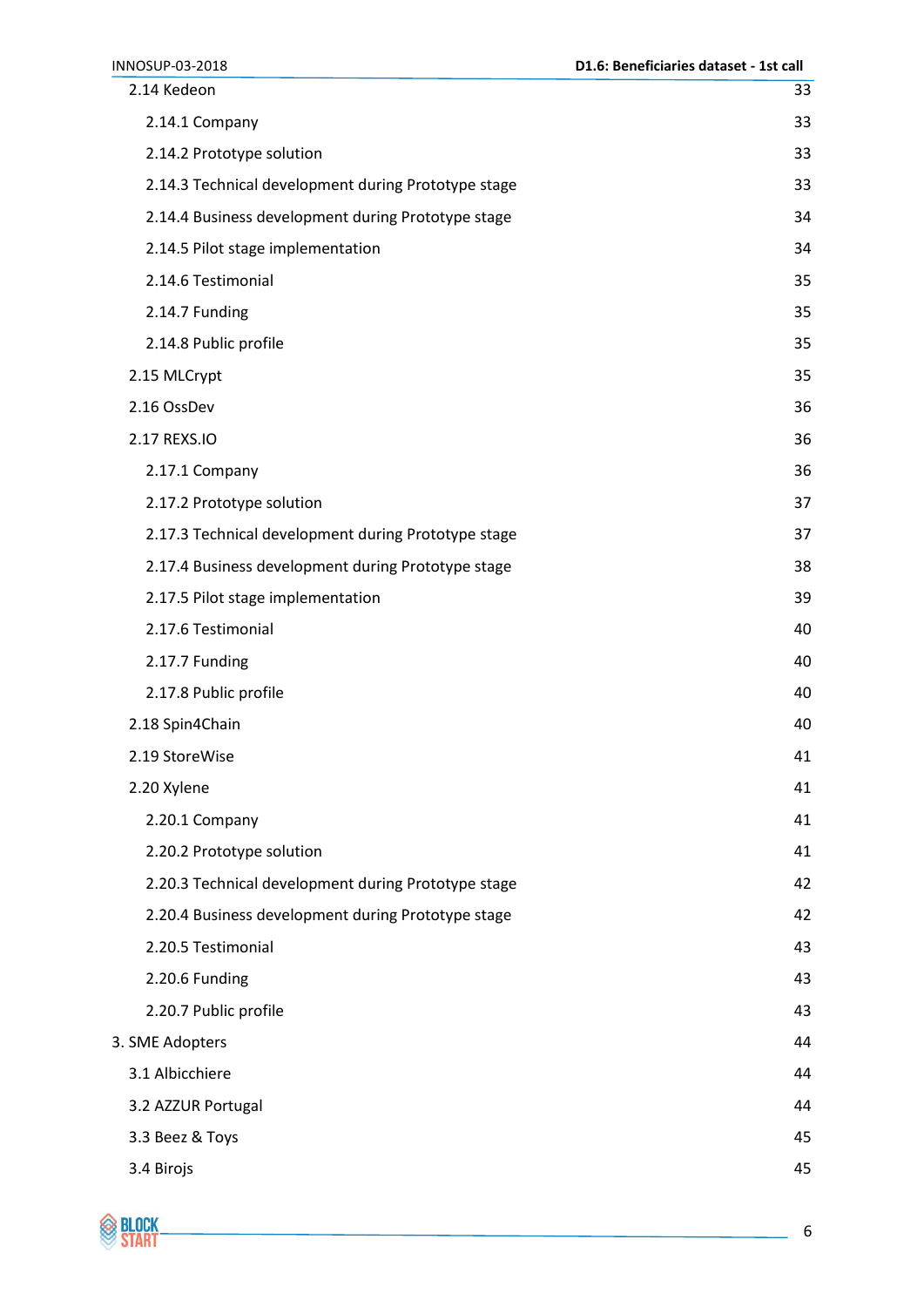| INNOSUP-03-2018          | D1.6: Beneficiaries dataset - 1st call |
|--------------------------|----------------------------------------|
| 3.5 Blue Circle          | 46                                     |
| 3.6 BRControls           | 47                                     |
| 3.7 CAM Engineering      | 47                                     |
| 3.8 CopyRage             | 48                                     |
| 3.9 Deliv                | 48                                     |
| 3.10 DWA                 | 49                                     |
| 3.11 Eldro Technologie   | 50                                     |
| 3.12 Go Limpets          | 51                                     |
| 3.13 Janis Sauka         | 52                                     |
| 3.14 Latitudo40          | 52                                     |
| 3.15 Leste               | 53                                     |
| 3.16 Lift4Food           | 54                                     |
| 3.17 Marsben             | 54                                     |
| 3.18 mBrain Train        | 55                                     |
| 3.19 Mlekara Petrov      | 56                                     |
| 3.20 P.G. Vladimir Ciric | 57                                     |
| 3.21 Piegade69           | 57                                     |
| 3.22 Tickets4Good        | 58                                     |
| 3.23 Vawlt               | 58                                     |
| 3.24 We Encourage        | 59                                     |
| 3.25 Zelena Tocka        | 60                                     |

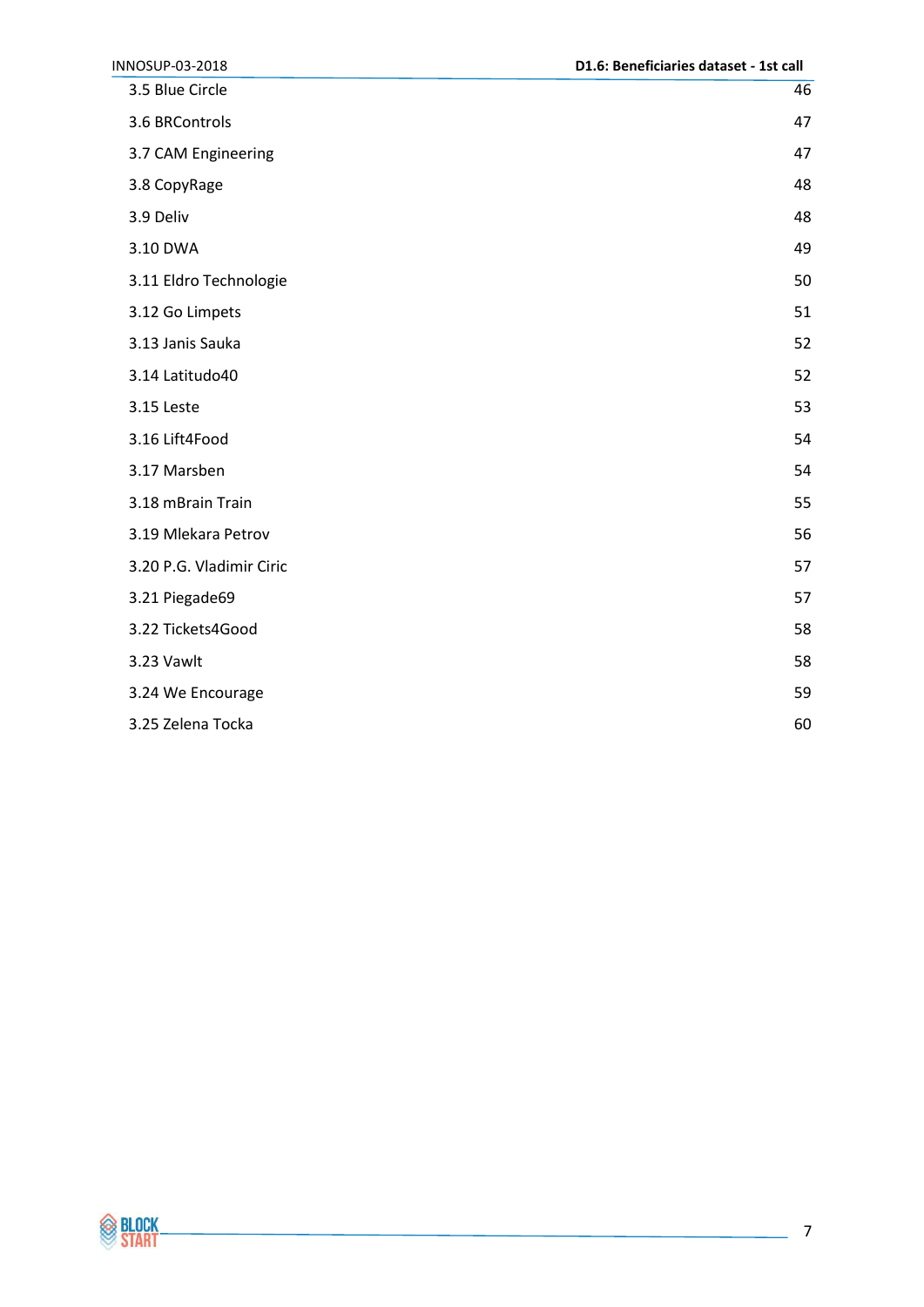# <span id="page-7-0"></span>**1. Introduction**

This report compiles the Open Dataset containing the list of beneficiaries, project description and funds of BlockStart's open call #1 (Ideation Kick-off, Prototype and Pilot stages), which took place from March until October 2020.

All profiles of the 20 DLT Developers who participated in Ideation Kick-off (10 of them also participated in Prototype stage, and 5 of them took part in Pilot stage) are included on this section of BlockStart's website[: www.blockstart.eu/our-startups/](https://www.blockstart.eu/our-startups/)

All profiles of the 25 SME Adopters who participated in BlockStart open call #1 (10 in the Ideation Kickoff, and 18 took part in Pilot stage - with 3 participating in both the Ideation Kick-off and the Pilot stage: Eldro Technologie, Latitudo40 and Vawlt) are included on this section of BlockStart's website: [www.blockstart.eu/our-adopters/](https://www.blockstart.eu/our-adopters/)

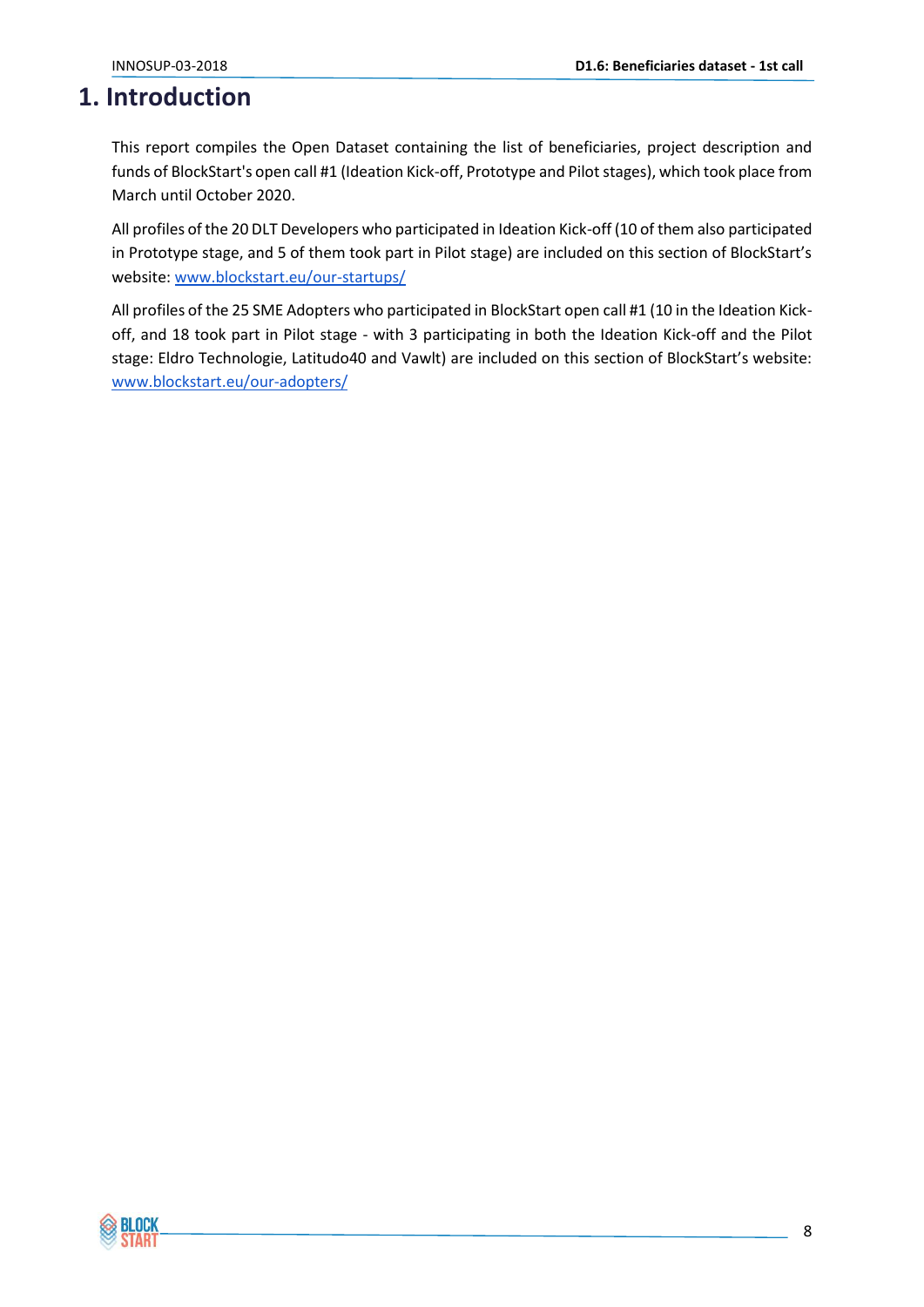# <span id="page-8-0"></span>**2. DLT Developers**

# <span id="page-8-1"></span>**2.1 2bSMART**

#### <span id="page-8-2"></span>**2.1.1 Company**

2bSmart supports organizations in understanding and applying IoT sensor, blockchain and smart contracts technology. It does this by offering interactive workshop simulations. These simulations show a business process of monitoring and settlement of performance using smart contracts, sensor data and blockchain.

These simulations can be used in businesses for training and awareness but are also a starting point for a pilot project using smart contracts. The company customizes these blockchain simulations to make it applicable for any business sector. Its workshop simulations are also very suitable for educational purposes at universities and professional trainings.

#### <span id="page-8-3"></span>**2.1.2 Prototype solution**

2bSmart, with three companies from the Facility Management business in the Netherlands have developed a prototype to monitor and control the indoor office climate. It uses IoT sensor technology combined with blockchain smart contract technology to create an additional layer of trust. The sensor data will be stored on the Blockchain for verification and the smart contract will issue certificates and provide access to the rooms based on the sensor measurements and pre-set conditions.

The prototype is build based on existing Smartys Simulation IT building blocks. The prototype location is the head office of Facility Management Consultancy company DWA in Gouda (NL). There we are using existing sensors and sensor data, connected to our Smartys IT Building Blocks, including the smart contact.

As an important part of this pilot, 2bSmart has designed a protocol to ensure the integrity of the sensor data. It is called SSDI, Smartys Sensor Data Integrity protocol. The key reason for this is to ensure that the users of the proposition can trust that the data that is used to action the smart contract, is validated, from the right sensor and is not tampered with.

## <span id="page-8-4"></span>**2.1.3 Technical development during Prototype stage**

During the development of smartys, the following technical developments has taken place:

- Connect to the real local sensors in the building
- Build on the Meteor/React Smartys platform
- Add data storage security requirements because info on buildings can be sensitive
- Replace temperature with air quality in smart contract
- DWA to add sensor data analysis and aggregation to the pilot
- Use traffic light systems, in pilot with raspberry pi
- Connect solution with Digital Twin of the Gouda building
- Data protocol for connection sensor data smart contract tested. MQTT adjusted
- Sensor registration process tested and adjusted

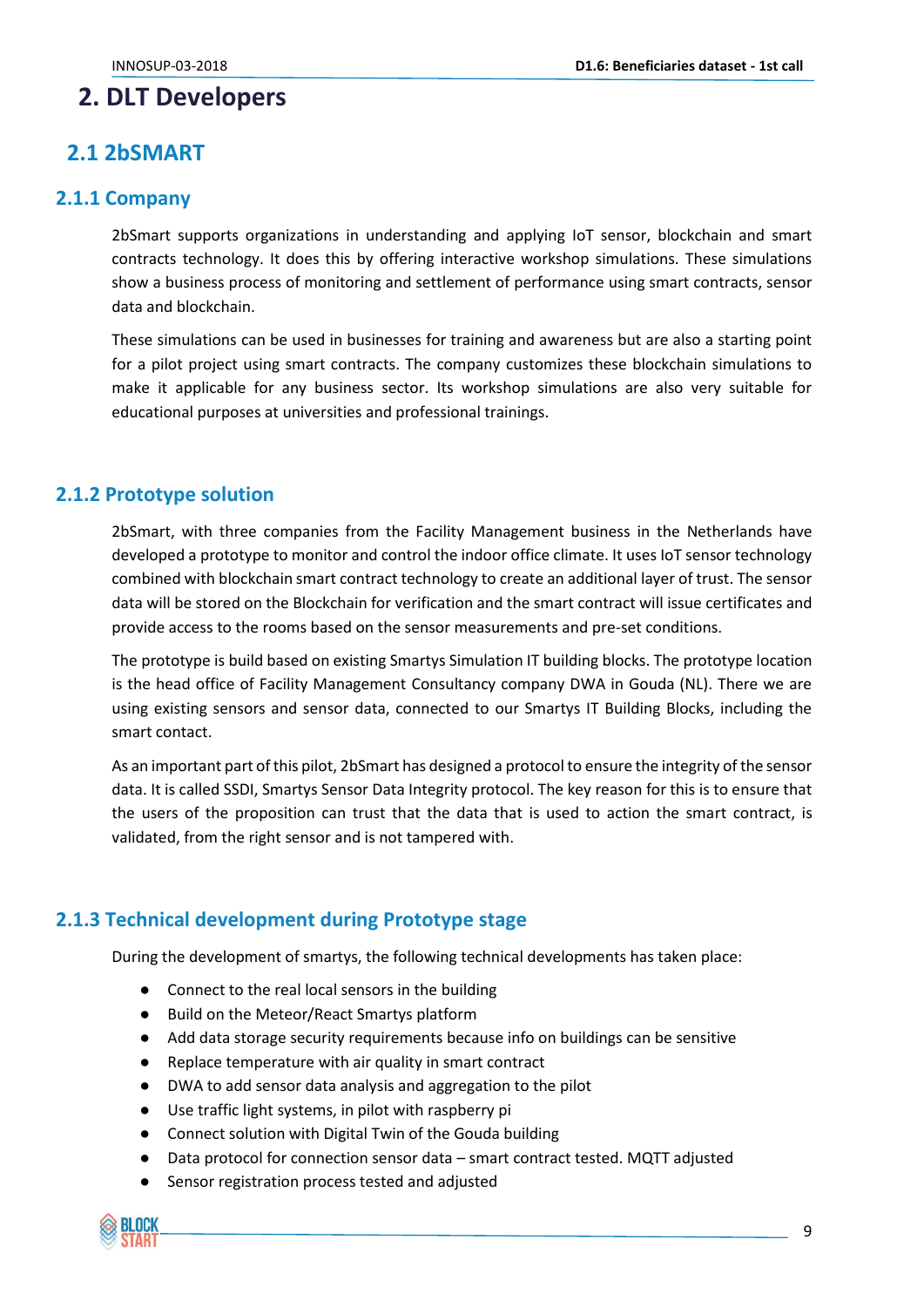- Design and testing of the air quality norms to be used, including frequency of data sending and storage
- Sensor data connection retested with Smartys
- UTP network used and tested for the pilot

#### <span id="page-9-0"></span>**2.1.4 Business development during Prototype stage**

A number of workshops have taken place with the companies in the prototype development. 2bSmart has also engaged with potential customers, being companies renting office spaces. Very positive feedback was received. A very solid business case has been developed.

If the pilot is successful, the 4 companies involved intend to form a JV to further develop and market the product in the Netherlands and Europe.

#### <span id="page-9-1"></span>**2.1.5 Pilot stage implementation**

Here is a video summarizing 2bSMART's pilot implementation: [www.youtube.com/watch?v=Y28EotDfKfM&t=1s](https://www.youtube.com/watch?v=Y28EotDfKfM&t=1s)

In BlockStart, 2bSmart implemented its "SMARTYS" product in 2 SME adopters:

#### **Pilot no. 1 with DWA:**

Corona Proof Office

An end-end system to measure, monitor and control a Corona proof indoor climate.

Tested setup with 2 types of rooms (automatic and manual headcount).

#### **Pilot no. 2 with BR Controls:**

Corona Proof Office

An end-end system to measure, monitor and control a Corona proof indoor climate.

Tested setup with 2 types of rooms (automatic and manual headcount).

## <span id="page-9-2"></span>**2.1.6 Testimonial**

"In the first iteration of the BlockStart programme we concluded that there was a potential match between some SME's in the programme and a product gap that we wanted to address: Integrity of sensor data. We developed a Smartys Data Sensor Integrity protocol for this. We engaged three SME's into the programme which enabled us to validate this product-market proposition. As a next step we defined a specific application for this proposition for the engaged SME's: Monitoring safety conditions in meeting rooms for Corona proof buildings."

Robert Rongen, CTO, 2bSmart

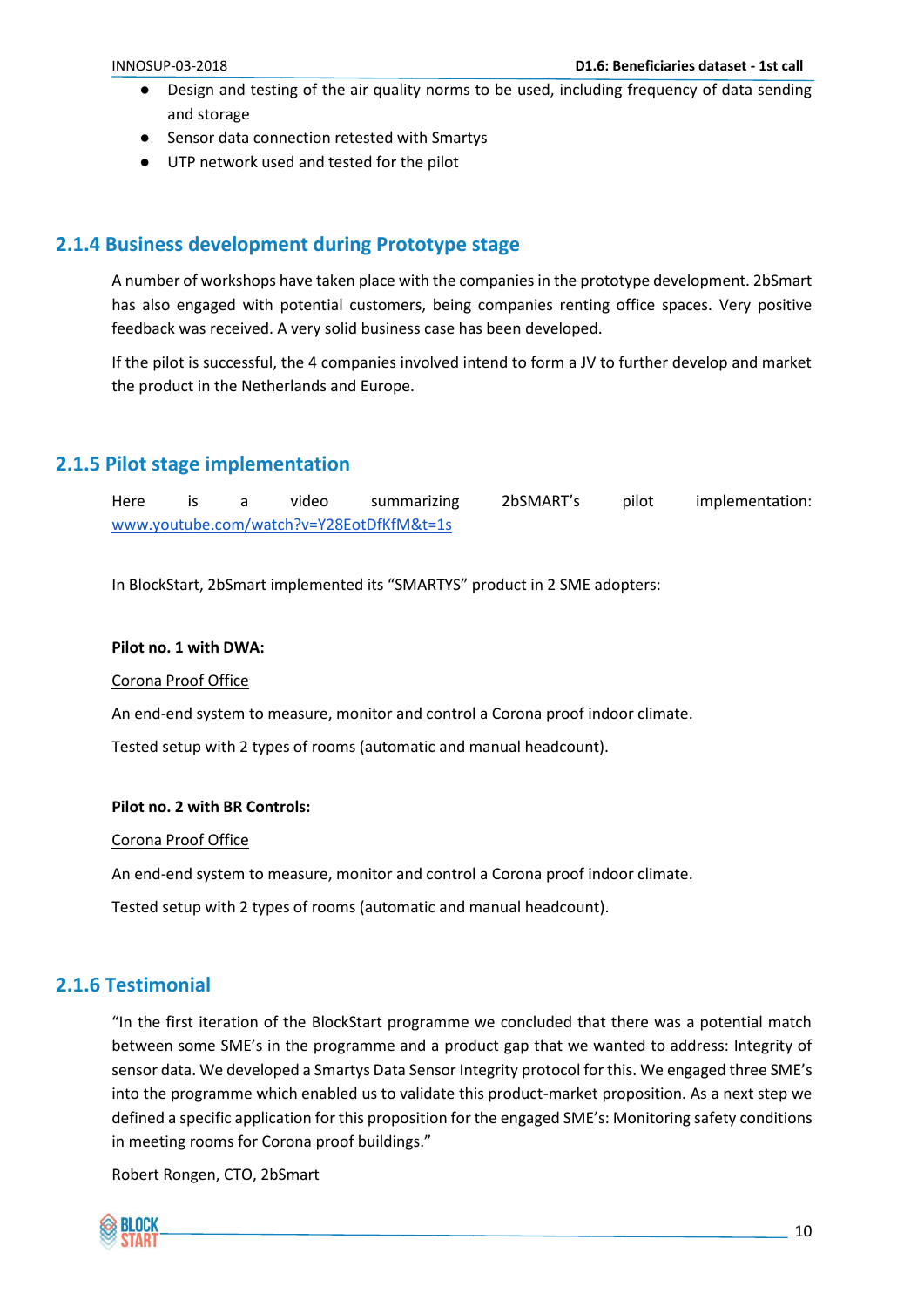#### <span id="page-10-0"></span>**2.1.7 Funding**

Total funding received under BlockStart: €20,000 (€1,000 for Ideation Kick-off, €15,000 for Prototype stage and €4,000 for Pilot stage)

#### <span id="page-10-1"></span>**2.1.8 Public profile**

This and further information is publicly available on the following webpage on BlockStart's website: [www.blockstart.eu/portfolio/2bsmart/](http://www.blockstart.eu/portfolio/2bsmart/)

# <span id="page-10-2"></span>**2.2 Aicertifi**

Sometimes AI makes decisions behind the scenes, where the procedures used are opaque – especially for non-experts. In mission critical cases AI must be open to inspection. This is true in public forums, medical procedures, logistics, and custodial care. Our aim is a definitive format to record decisions (and the procedures and variables that were utilized). This can be accomplished by creating a timestamped block-chain or DLT event. These can be made to create trust so that human error and machine error may be understood. AI reliability must be carefully tested and sand-boxed prior to use. However, after the AI is put into service this solution offers security, operational certainty, and a chain of custody. Sentiment analysis is a straightforward application of Natural Language processing that has been largely standardized. This makes a limited project suitable for this funding. Our black box is like an AI flight recorder rather than a hidden mysterious process.

Total funding received under BlockStart: €1,000 (for Ideation Kick-off)

This and further information is publicly available on the following webpage on BlockStart's website: [www.blockstart.eu/portfolio/aicertifi/](https://www.blockstart.eu/portfolio/aicertifi/)

# <span id="page-10-3"></span>**2.3 ARATOS**

Aratos.Net provides smart mobile applications for satellite data processing, healthcare and assisted living solutions, public safety solutions, mobility and location-based value-added services using different innovative technologies. The use of NFC, RFID, Beacons and our broad experience in integrated systems' design and database management systems make Aratos.Net leading in the relevant market. The company carries out Research and Development activities using space and satellite technologies with a vision to make them available and accessible for end-users, with valueadded services in the areas of Disaster Management, Environmental protection, Agricultural Monitoring, Land Use and Urban Planning.

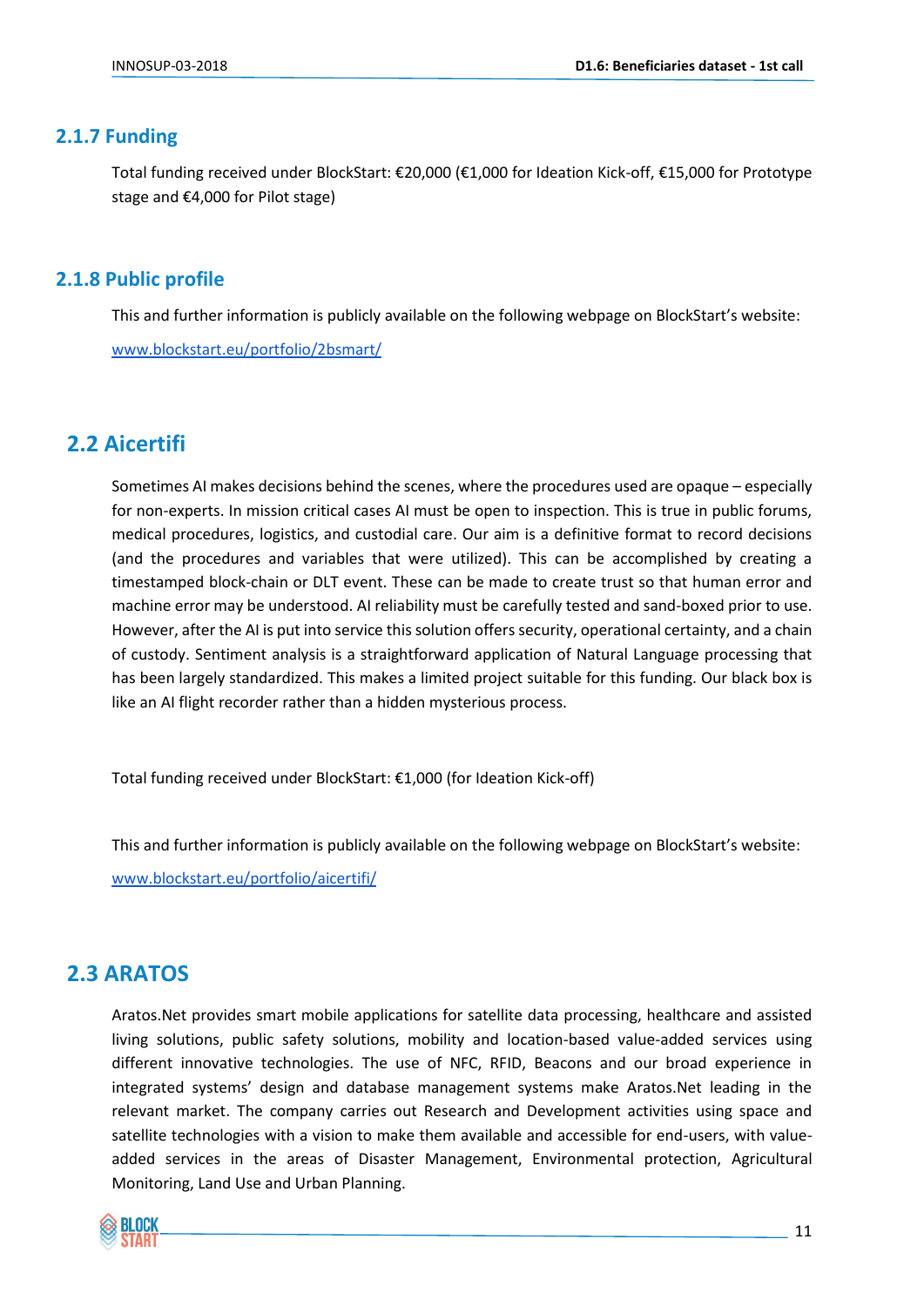Total funding received under BlockStart: €1,000 (for Ideation Kick-off)

This and further information is publicly available on the following webpage on BlockStart's website: [www.blockstart.eu/portfolio/aratos/](http://www.blockstart.eu/portfolio/aratos/)

# <span id="page-11-0"></span>**2.4 b-cube.ai**

The purpose of b-cube.ai is to make trading in cryptocurrencies easier & more profitable, in order to bring efficient financial products for everyone, with an institutional-grade trading platform, which were until then available only to high net worth investors.

The platform generate trading signals in real-time through an AI/ML Engine making use of Technical Analysis, Sentiment Analysis along with unique mathematical models backed up by the latest scientific research in Quantitative Finance. The bots based on the signals trade automatically on the existing accounts of the clients using the exchanges API.

The Business Model is to take 3% entry fees + 20% profit sharing, handled throug a Smart Contract based on Ethereum blockchain.

The mission of b-cube.ai is to bring back the trust in crypto asset management industry, inaugurate a new era for asset management backed up by blockchain which can bring prosperity for everyone.

The MVP for trading signals has been released on 03/11/2019 with excellent track records and the automatic trading bots have entered beta phase with selected clients since 01/04/2020.

The startup has won several awards :

– Centrale Numérique Competition 2019

– Startuplive Budapest 2019

– BlockStart Budapest 2019

Total funding received under BlockStart: €1,000 (for Ideation Kick-off)

This and further information is publicly available on the following webpage on BlockStart's website: [www.blockstart.eu/portfolio/b-cube/](http://www.blockstart.eu/portfolio/b-cube/)

# <span id="page-11-1"></span>**2.5 Bright Habitat**

#### <span id="page-11-2"></span>**2.5.1 Company**

Bright Habitat is VizLore Labs Foundation spinoff, with the mission to lead regional ICT technology related innovation and seed entrepreneurship culture. Bright Habitat promotes a wider usage of

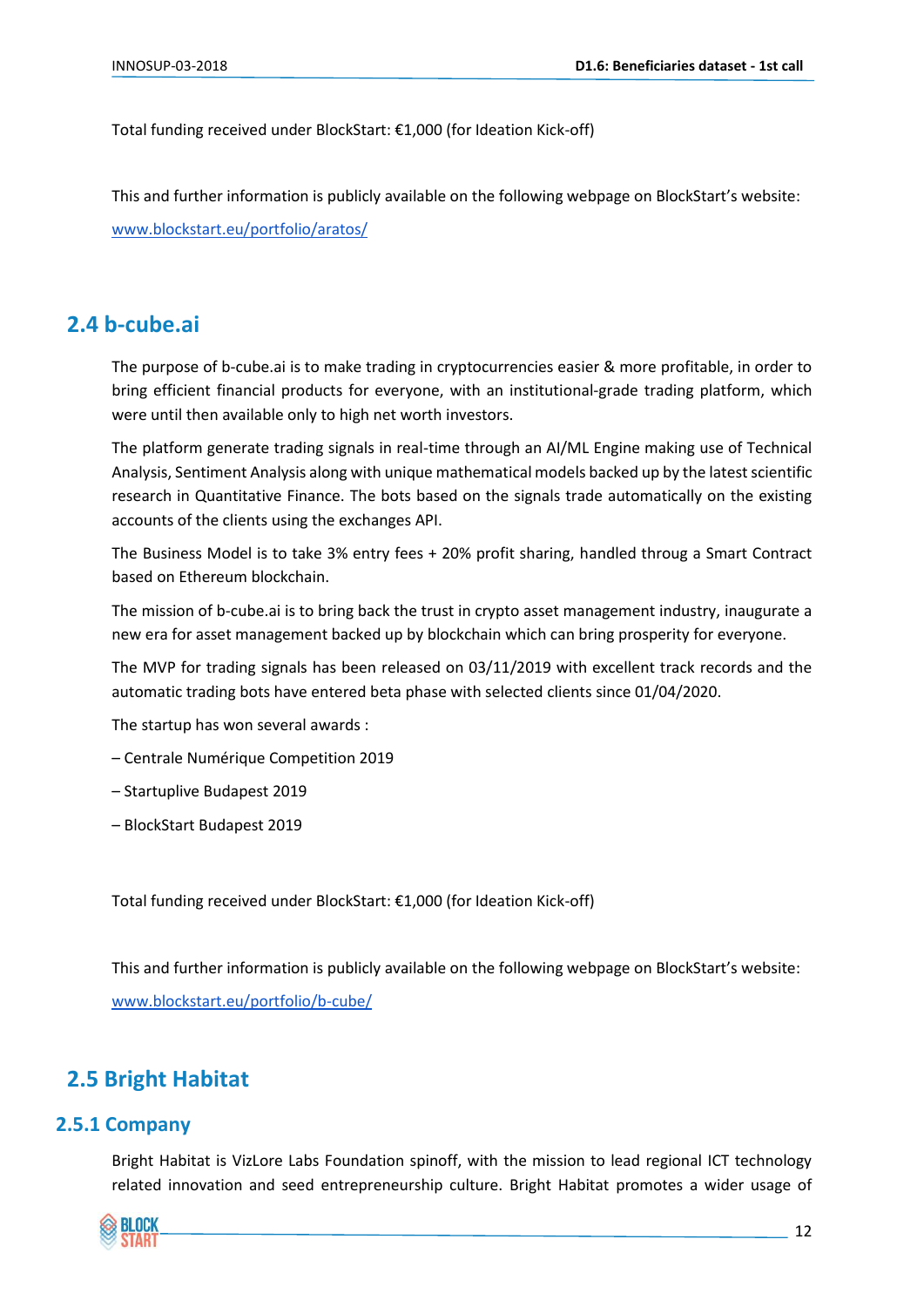cryptocurrencies with its AI based cryptocurrency trading solution and lowers the blockchain technology adoption bar by providing ChainRider Blockchain as a Service solution for simplified, userfriendly and fast blockchain development.

#### <span id="page-12-0"></span>**2.5.2 Prototype solution**

#### **ChainRider Blockchain as a Service:**

There is a scarcity of blockchain developers, and building internal competencies is expensive and time consuming. The process of building blockchain based prototypes and MVPs usually lasts a couple of months. Existing blockchain solutions are either too generic or self-centered, incomplete, and hard to integrate with existing systems.

In order to overcome these issues, we provide ChainRider Blockchain as a service solution. ChainRider BaaS drives wider adoption of blockchain technology by offering fast prototyping (minutes instead of months) and easy to use blockchain service for fintech. Through simple web forms, the end user is able to configure and deploy a blockchain solution and with a web developer knowledge integrate it with existing business workflows and applications. ChainRider comprises three main services: 1. Blockchain network generator which makes setting up a permissioned Hyperledger Fabric blockchain easier than ever before. Users can choose to deploy their network on local infrastructure or use our click-to-deploy feature to deploy the blockchain network on Google, Amazon AWS or Microsoft Azure cloud in less than 15 minutes. 2. The Smart Contract Generator service allows for the creation of Hyperledger Fabric NodeJs smart contract to be built and deployed in less than a minute. 3. Blockchain marketplace comprising advanced smart contracts and blockchain network templates which help users add more sophisticated features to their networks and build MVPs even faster.

#### **ChainRider AI-based cryptocurrency trading:**

Reports indicate that more than 95% of traders are losing money. The average individual investor underperforms a market index by 1.5% per year; and active traders underperforms by 6.5% annually. Among all day traders, nearly 40% trade for only one month. 80% of day traders quit within the first two years.

Relaying on individual financial indicators alone is not enough for successful trading. Manual order execution is unfavourable as it requires strict discipline, emotional distancing and often leads to errors.

In order to solve the cryptocurrency trading challenges experienced by 95% of traders, Bright Habitat has applied concepts such as artificial intelligence (AI), data analytics and automation. Its solution is based on its real-time growing data set, which currently counts close to 1 billion data points of executed trades. In order to capitalize on this data, the company employs AI which uses deep reinforcement learning to generate trading signals for 5 cryptocurrencies: Bitcoin, Ethereum, Bitcoin Cash, Litecoin and Dash. Deep reinforcement learning field of research has been able to solve a wide range of complex decision-making tasks that were previously out of reach for a machine. It is a category of machine learning where intelligent machines/agents can learn from their actions similar to the way humans learn from experience. This concept is at the core of Bright Habitat's trading solution and it yields significant return of investment, by detecting correlation between more than 30

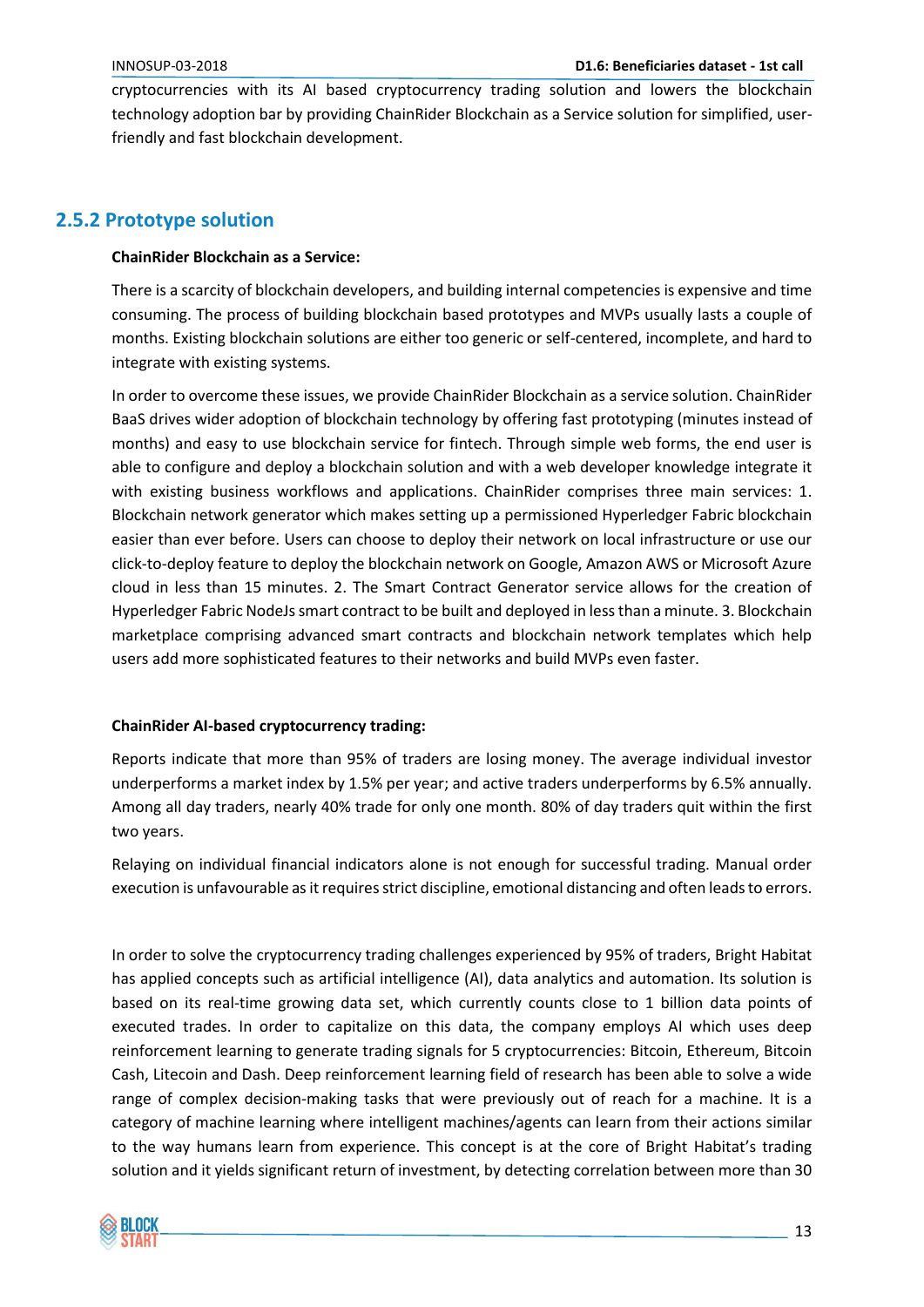financial features simultaneously. The company's solution enables automated execution of trades in customers' accounts with its order execution engine, driven by AI-generated trading signals. Its current machine learning models provide return of investment which ranges from 0.82% to 1.95% per closed trade, depending on the portfolio spread (selected cryptocurrencies). On average, the return of investment for the first 5 months of 2020 was 101% (with included exchange trading fees of 0.15%).

## <span id="page-13-0"></span>**2.5.3 Technical development during Prototype stage**

#### **ChainRider Blockchain as a Service:**

Through BlockStart, ChainRider BaaS has been expanded with a service named ChainRider Marketplace. The marketplace is a space for publishing templates of more sophisticated and use-case specific Hyperledger Fabric smart contract and blockchain networks. The prototype phase enabling the marketplace has included the following development milestones:

- UX & UI design of the marketplace, dashboards, user management, corporate registration and new pricing model
- ChainRider Python3 and NodeJS backend applications have been expanded to support marketplace workflows, dashboard, user management and corporate onboarding. This included REST APIs for: resource usage for dashboards, payments and plan management, user management and invitations, registration of corporate entities, publishing of smart contract and blockchain networks on the marketplace, creating, generating and deployment of blockchain networks for corporate users
- The aforementioned features and services were also implemented on the ChainRider frontend application in Angular 8 in line with the UX and UI wireframes
- 19 smart contracts have been added to ChainRider marketplace, showcasing: CRUD operations, bulk CRUD operations, communication with 3rd party APIS from smart contracts, contract-to-contract communication, private-to-public blockchain interoperability, etc.
- Our 1-year product roadmap:
	- Migration to Hyperledger Fabric 2.0 (Oct 2020)
	- Support for fully managed blockchain as a service solution (Dec 2020)
	- Vault management of cryptographic material (currently part of the configuration archive) (March 2021)
	- Opening marketplace for contributions by ChainRider users (June 2021)

#### **ChainRider AI-based cryptocurrency trading:**

With BlockStart, Bright Habitat has been able to optimize its deep reinforcement learning models used for generating trading signals, by adding four new financial features:

- Stochastic oscillator
- Moving Average Convergence Divergence (MACD)
- Hull Moving Average (HMA)
- Ichimoku Cloud

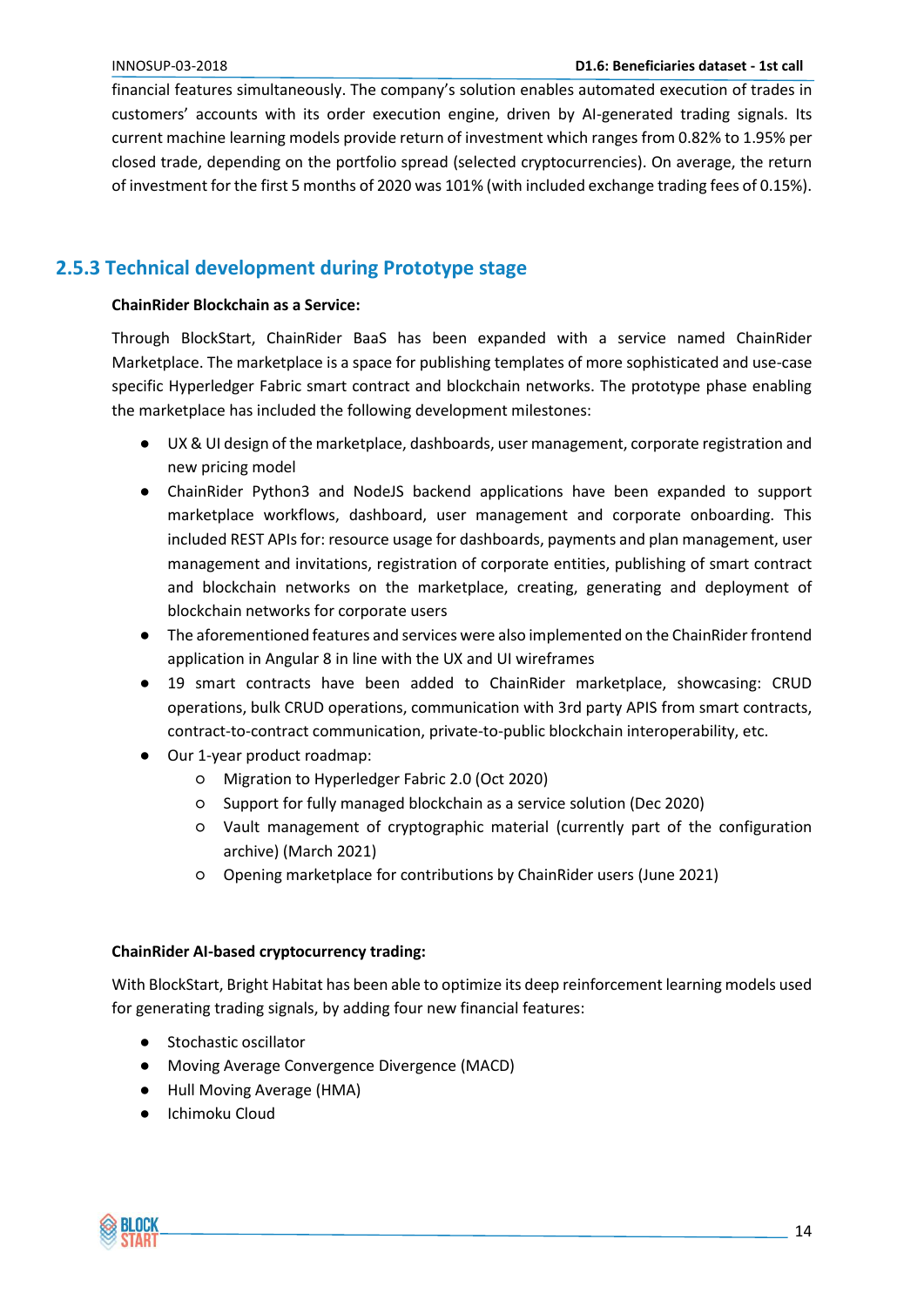The architectures of the neural network models have been changed accordingly: updated number of layers, neurons and dropout. In conclusion, the optimized models' return of investment is on average 30-40% better than the previous models.

An automated trading service (bot) has been implemented for different exchanges and trading strategies:

- An automated trading service (bot) for CoinBase Pro exchange has been implemented to trade with BTC, LTC, BCH and ETH. CoinBase Pro offers industry-grade, safe and secure APIs for order execution and dynamic fee structure
- A combined trading bot capable of trading multiple cryptocurrencies from one account has been implemented for CoinBase Pro exchange. This enables trading with multiple cryptocurrencies based on one trading signal, for example: the bot tracks the trading signals generated for ETH, but reacts by trading ETH, BCH and LTC
- An automated margin trading service (bot) for Bitmex exchange has been implemented to trade with ETH and XBT. The bots working on the Bitmex exchange have been optimized for short positions

The following product roadmap is envisioned for ChainRider AI based trading solution:

- Implementation of trading bots for new exchanges (Binance, BitFinex, Houbi) (Sept 2020)
- High responsive trading signal generation (from 1h to 5 minute) (Nov 2020)
- Optimized models with new financial features combining LSTM and DRL (Dec 2020)
- Building a web/cloud platform and providing AI trading solution to end users B2C business model. (Feb 2021)
- Order routing support (March 2021)
- Automated service for strategic spreading of portfolio for high volume transactions (May 2021)

#### <span id="page-14-0"></span>**2.5.4 Business development during Prototype stage**

#### **ChainRider Blockchain as a Service:**

Bright Habitat's pay per use business model with individual accounts was not well received by larger companies looking to have collaborative environment for their blockchain development teams and to be able to more precisely plan the budget for their blockchain projects. In order to solve the challenge, the company upgraded the ChainRider BaaS solution to support registration of companies with multiple team members with different access rights. It has also updated the payment model for registered organizations by providing multiple tiers with monthly plans depending on the amount of resources available for blockchain network hosting, thus allowing solution adapters to properly plan the budget for their blockchain projects. An administrator of the registered organization can invite other users to join the organization on ChainRider, thus sharing the organization's resources. There are two pricing plans, Academic and Corporate, each offering multiple tears enabling flexibility of resource usage. In general, the tiers are formed based on the amount of resources available for hosting blockchain solutions on ChainRider platform, but each tier also include access to specific set of tools and services available on the platform as well as technical support

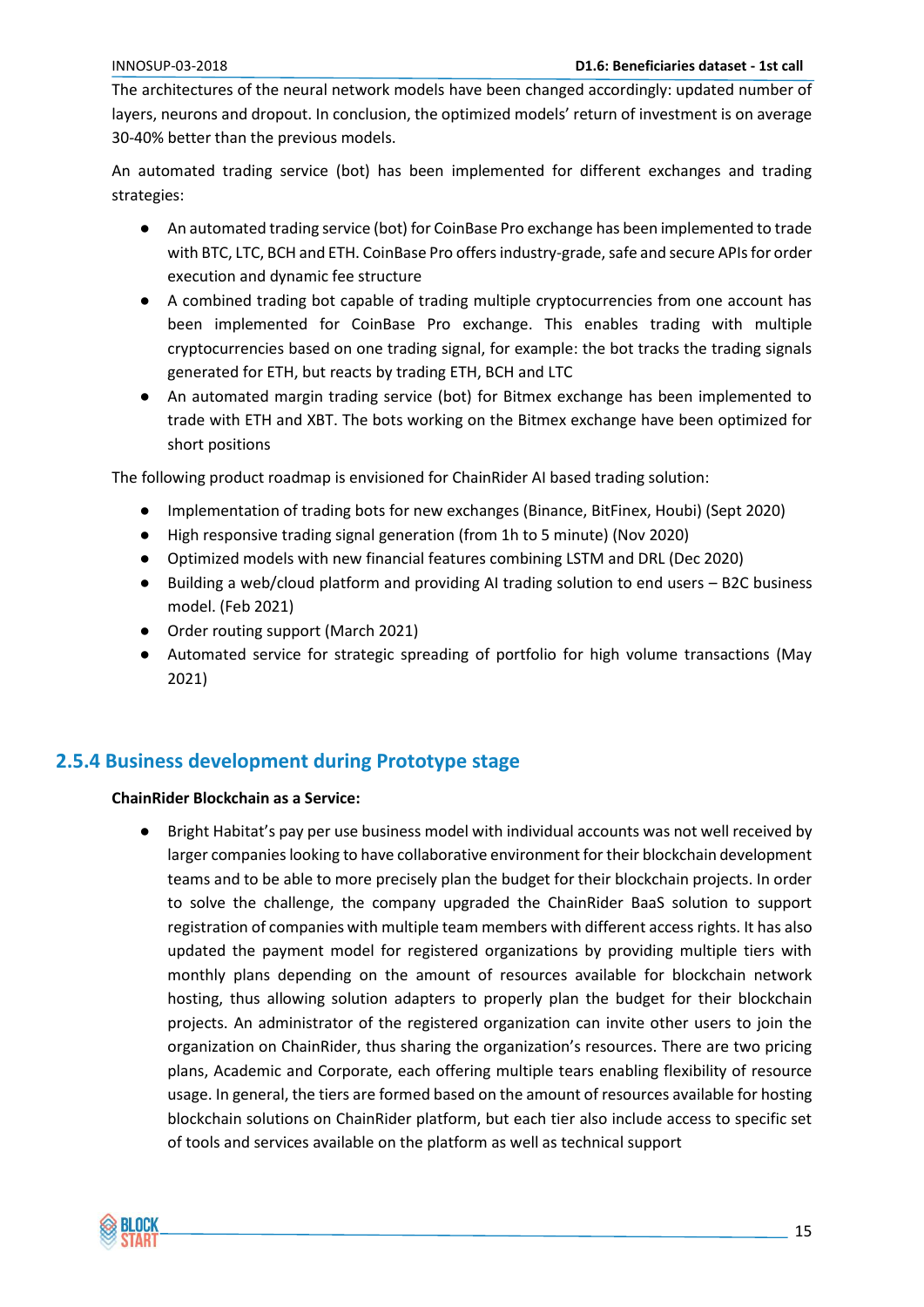- Bright Habitat has compiled a business brochure for ChainRider Baas and collected information about 90 companies in Hyperledger Fabric business domain. 66 invitations have been sent on LinkedIn. 35 invitations were accepted, and multiple follow-ups have been performed with them. With 4 of the invitees the company has organized a teleconference call and presented the solution. In addition to LinkedIn campaign, a cold email campaign has been run using the aforementioned business brochure for the initial contact.
- Bright Habitat has acquired 2 paying customers during the project and 3 declarations of commitment from SMEs interested in participating in the pilot stage. It had 9 commercial presentations of ChainRider BaaS service. At the end of the Prototype phase, they plan to hire a sales and marketing associate.
- Multiple blockchain networks (10+), mapped to specific use cases were deployed as part of the live demo performed for potential adopters of the ChainRider BaaS solution. Bright Habitat has also published video learning materials accompanying implemented blockchain marketplace templates and included them within the ChainRider knowledge base.

#### **ChainRider AI-based cryptocurrency trading:**

- As part of AI-based cryptocurrency trading service, Bright Habitat differentiates two business models (depending on who handles the order execution):
	- It provides trading signals and customers handle order execution: This includes signing a Revenue Share Agreement with a 20% performance fee (20% of the generated profit) charged on a quarterly basis.
	- Customers set up an account on the desired exchange (currently CoinBase and Bitmex exchanges are supported) and the company execute orders based on its trading signals. Customers decide on the portfolio distribution and share API keys that enable trading with Bright Habitat. The company sets up ML models, bots and start order execution in less than 24 hours. This includes a 2% AUM fee (annualized) and a 20% performance fee is charged on a quarterly basis.
- Its trading service requires minimum of 200k USD initial portfolio for period of 6 months. The minimal portfolio is derived from the expected profit margin, the effort and cloud resources required to set up the AI based trading solution for a particular client. The initial portfolio from Bright Habitat's experience is usually 2 to 5 times larger than the minimum requirement. The performance fee provided above is negotiable for portfolios larger than 1 million USD
- As part of Bright Habitat's business development efforts, the company has compiled a promotional video which has been made publicly available. Next, it has compiled a brochure which has been used for contacting SME adopters and potential clients. The company has collected information about 137 funds and OTC trading desks .99 invitations and 5 InMail messages have been sent on LinkedIn. 30 invitations were accepted, and of those 28 were followed up with a message or email. 26 invitees received the promotional video as part of the follow-up communication. With 6 of the invitees, the company has organized a teleconference call. In addition to LinkedIn campaign, a cold email campaign has been run. For this campaign, the aforementioned brochure has been used
- Bright Habitat has acquired one USA-based customer (cryptocurrency fund) which was not able to sign BlockStart's declaration of commitment as it is a non-EU based company. It is also in the negotiation phase with a premium cryptocurrency investment fund also from the USA. The company has had 6 teleconference calls during which it presented the solution to its

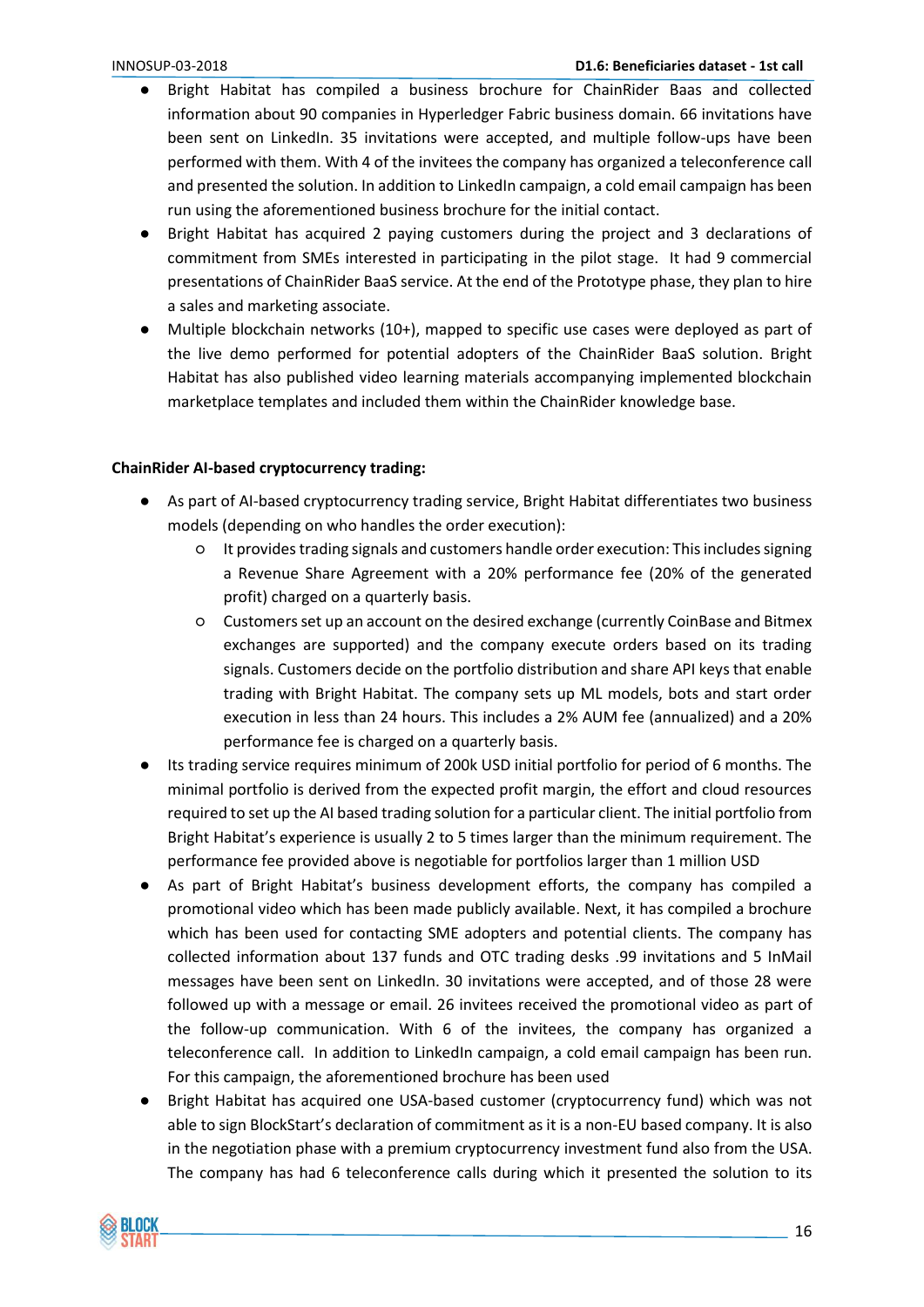potential clients. The company has attended the online ANNON Summit 2020, the largest online blockchain conference in the CET time zone

● As a result of the project, and in line with Bright Habitat's exploitation strategy, the company has founded a new company VizLore Digital Asset Management DOO, which will primarily be focused on providing B2C solution for AI-based cryptocurrency trading.

#### <span id="page-16-0"></span>**2.5.5 Testimonial**

"We had a great time working with the BlockStart team, and we owe great thanks to our mentor Mr. Ugnius Ramanauskas. Feedback received from mentoring sessions helped us to better position our service with respect to the market and improve market visibility. The Prototype phase was quite challenging as we had to simultaneously develop two MVPs and bring them to the level of Minimum Saleable Products though active lead generation, business development and customer acquisition."

Ognjen Ikovic, CEO, Bright Habitat

#### <span id="page-16-1"></span>**2.5.6 Funding**

Total funding received under BlockStart: €16,000 (€1,000 for Ideation Kick-off and €15,000 for Prototype stage)

#### <span id="page-16-2"></span>**2.5.7 Public profile**

This and further information is publicly available on the following webpage on BlockStart's website: [www.blockstart.eu/portfolio/bright-habitat/](https://www.blockstart.eu/portfolio/bright-habitat/)

## <span id="page-16-3"></span>**2.6 BrikkApp**

BrikkApp builds a property crowdfunding investments aggregator. it compares the best real estate investments worldwide to allow individual investors to find the best investment opportunities from as little as 100 EUR.

BrikkApp gives the investors access to the independent market data and cooperate with individual platforms to bring transparency to the market. To date, BrikkApp's database contains the data from more than 200 real estate crowdfunding platforms worldwide.

BrikkApp mission is to make online property investing easier for everyone and to bring users a complex overview of the industry. Users can make better investment decisions and manage their investment portfolio from one smart dashboard.

Total funding received under BlockStart: €1,000 (for Ideation Kick-off)

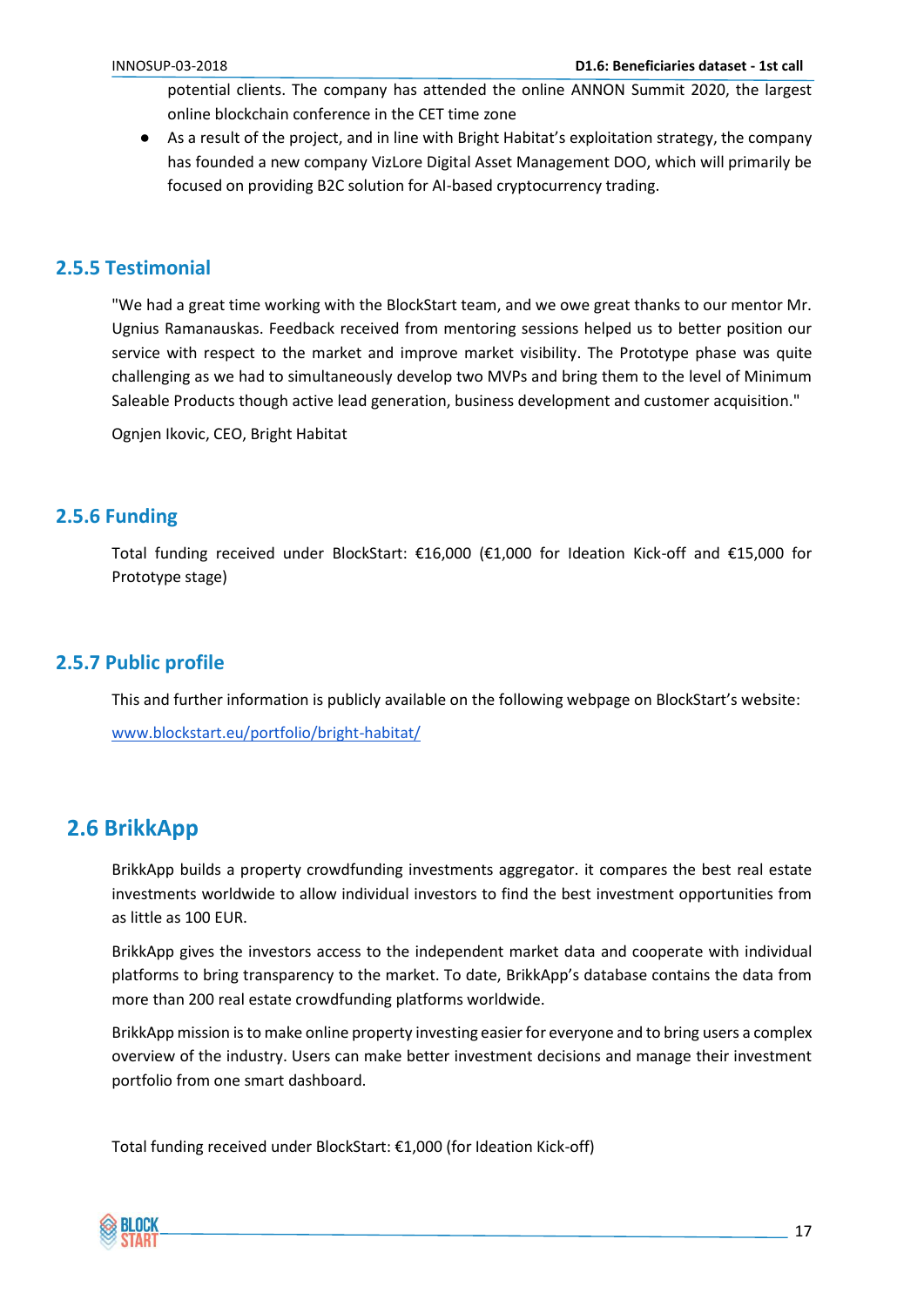This and further information is publicly available on the following webpage on BlockStart's website:

[www.blockstart.eu/portfolio/brikkapp/](http://www.blockstart.eu/portfolio/brikkapp/)

# <span id="page-17-0"></span>**2.7 Charity Wall**

Charity Wall is a Social Marketplace that, through the BlockChain, traces and certifies the use of donations and allows donating in total security and monitoring, commenting and constantly verifying the development of each specific social project.

The word Social is because it is oriented to serve the charity sector, and because it allows donors and receivers to create a story around the various social projects that any registered user can view and comment on.

Donations can be money and Charity Wall traces the contribution from the donor to the receiver and how it is spent. Goods can also be donated; in this case, Charity Wall traces the fund-raising, the purchase, donation of goods and receipt by the non-profit organization and their use.

Our aim is to ensure that, through a system of transparency and traceability, the trust of donors in the charity sector can increase, favoring donations to social impact projects that guarantee transparency and ensuring that donations actually reach those who need them.

Charity Wall wants to trace through BlockChain and make public all the documentation related to the activity of NPOs and also to trace and convey in complete way donations flows among the various stakeholders.

Total funding received under BlockStart: €1,000 (for Ideation Kick-off)

This and further information is publicly available on the following webpage on BlockStart's website: [www.blockstart.eu/portfolio/charity-wall/](https://www.blockstart.eu/portfolio/charity-wall/)

# <span id="page-17-1"></span>**2.8 CROPT**

#### <span id="page-17-2"></span>**2.8.1 Company**

Humanity is in need of innovative solutions to provide healthy food for its growing population. Cropt was founded with a clear vision to change agriculture, one of the most conservative and least digitised areas of industry. It believes that using big data and state-of-the-art machine learning algorithms, agriculture can become greener and more profitable at the same time, for the welfare of farmers, companies, our society and our planet.

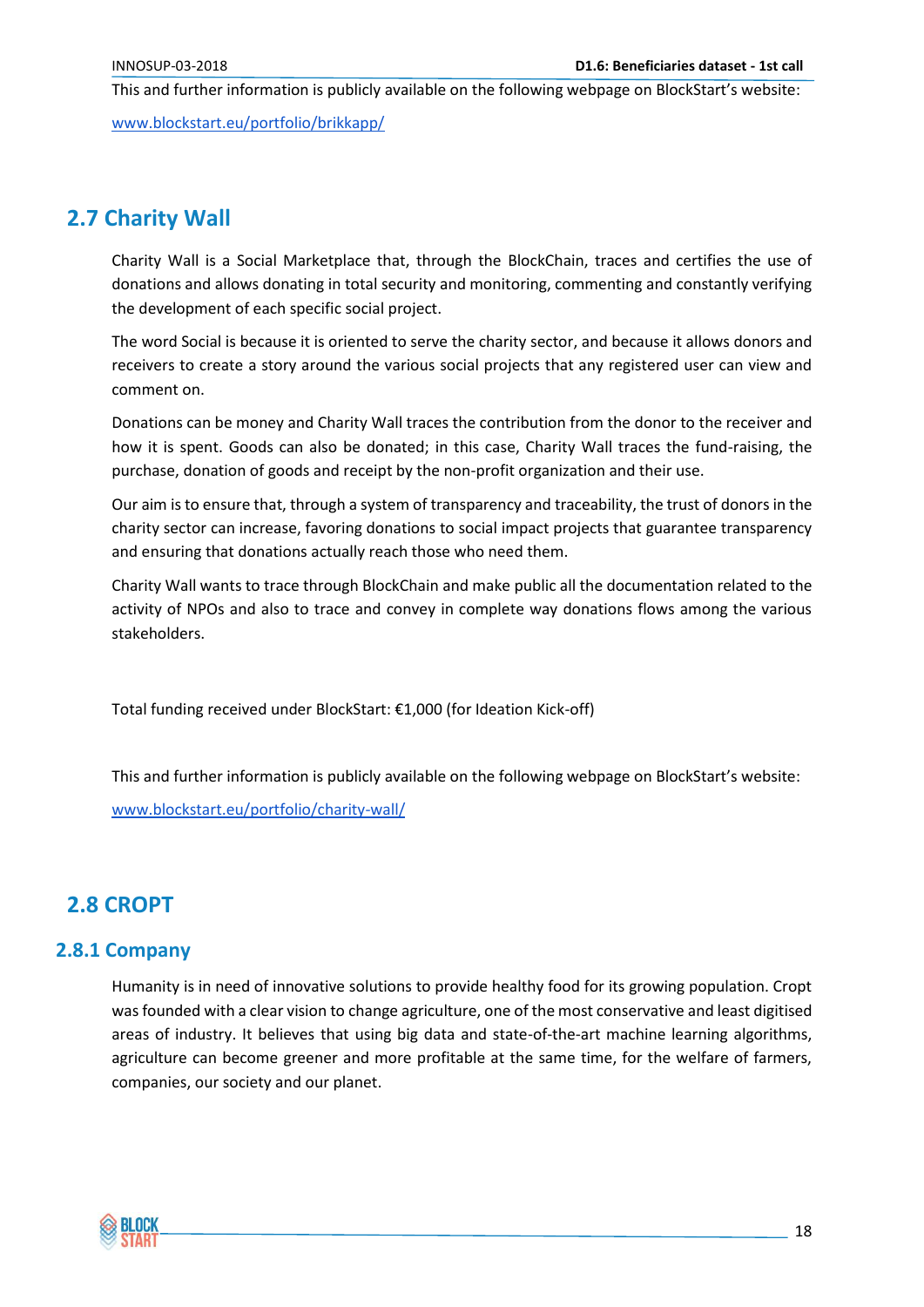#### <span id="page-18-0"></span>**2.8.2 Prototype solution**

ALLIANCE was formed as an acronym of AgricuLturaL InsurANCE, but it is much more than that. It is a product that uses data and blockchain to ALLY the often conflicted sides, farmers and insurance companies.

ALLIANCE is a data-driven plug-and-play crop insurance product that automatically detects drought on the field and issues a payout through smart contracts, thus a) eliminating the need for large teams of loss adjusters and large numbers of on-site visits for claim verification b) cutting the operational and administrative costs for the insurance company and ensuring objectivity and transparency through designing more accurate and personalized contracts c) securing trust between farmers and the insurance company, which is the most hindering factor for the uptake of crop insurance.

The system is based on blockchain technology, remote sensing and big data analytics. Namely, processed climate and satellite data indicate the existence of drought-induced damages in maize and the percentage of the damage is calculated. Based on the machine-learning-driven yield prediction model, the difference between the actual yield and the yield that would have been achieved if there had not been any damages, is calculated and this difference is paid out to the farmer, through blockchain-enabled smart contracts. This system was developed as a user-friendly, crop insurance product and deployed to alliance.crop.ag. It is envisioned as a plug-and-play product, where the only integration that will be required is that with the company's client database.

#### <span id="page-18-1"></span>**2.8.3 Technical development during Prototype stage**

The technology developed within BlockStart is a prototype for a plug-and-play product for digital crop insurance. The prototype focuses on one peril, one region and one crop (drought/Serbia/maize). With a planted area of ~1.2Mha, maize is by far the most significant crop, with the country being in the top 10 list of global maize exporters. In the next phase of development, the system will be scaled to other perils, other regions and other crops. The year that was analysed is 2017, the last year in which drought was present.

Drought detection was based on two sets of parameters:

- Climate triggers: low precipitation and high temperature are the initial triggers for considering the drought in the region.
- Satellites triggers: Low NDWI (Normalised Difference Water Index) and EVI (Enhanced Vegetation Index) values. NDWI was developed with this particular purpose, to detect the absence of water in a field (threshold <0.2), while EVI is a general vegetation index that reflects the overall crop status (threshold <0.4).

Based on the satellite thresholds, segmentation of the satellite images was performed and regions that suffered drought stress were detected.

Cropt's plan for the next 12 months is to incorporate other sources of risk in the system and to do a pan-European scale-up, where the product could be used anywhere in the EU without the need for additional calibrations.

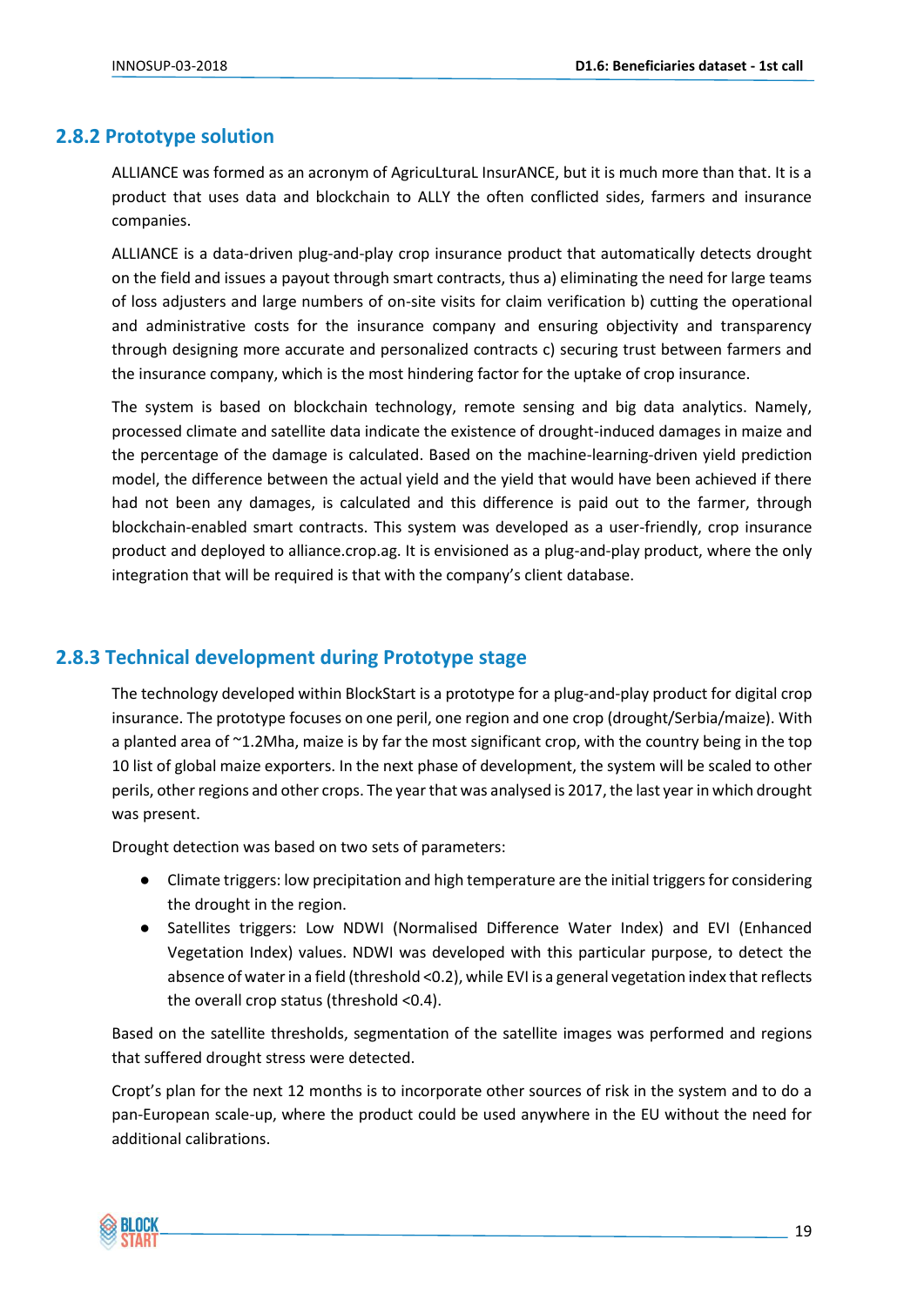The company already had negotiations with several agricultural and insurance companies and it plans to test the system with both its clients (insurance companies) and the final end-users (farmers). This will validate both the business model and the technical approach.

#### <span id="page-19-0"></span>**2.8.4 Business development during Prototype stage**

- The business model and the potential for adoption were thoroughly analysed, and a series of talks with potential clients (insurance companies) and end-users of the technology (farmers) were held. This was extremely helpful in defining the business model, as well as fine-tuning the product-market fit. Talks included other companies as well, for side business models and project scalability. The primary business model is generating the revenues through franchise and directly targets the insurance companies. Our innovation will come in the form of a software product that can be integrated into the insurance company's IT system. The two following business models were drawn in collaboration with an interviewed stakeholder, a Clevel representative of an insurance company, who wished to remain anonymous. Firstly, the product will be offered to farmers via insurance companies, which will deal with customer acquisition and revenue collection. A percentage of the revenue (e.g. 10%) will be diverted to Cropt as the franchise fee and for the system maintenance. The secondary business model targets the insurance companies indirectly, via reinsurers. Insurance companies typically transfer a certain amount of the premiums (e.g. 80%) to reinsurance companies, which collect premiums from a number of companies, thus diversifying their portfolio and lowering the risk of the system as a whole. It is in their interest to include as many insurance companies in their system as possible, and collect as much premium funding as they can. For this reason, they are offering new product lines to insurance companies, which are expected to acquire new customers and increase their own earnings, thus subsequently increasing the earnings of the reinsurance company.
- Cropt had 11 meetings in total, with:
	- Insurance companies. This is the company's primary group of clients and the discussions were very fruitful, as they helped Cropt to better understand the problems with crop insurance they are facing in their daily activities
	- These meetings helped the company understand the problem from the conflicting point of view and get to know what kind of insurance schemes would satisfy the endusers
	- IT companies. Cropt spoke with the fellow IT companies that are also engaged in blockchain driven insurance in other sectors than agri-food, to get acquainted with the obstacles they faced and the lessons learnt
	- Other potential adopters. With them, the company developed alternative business strategies for secondary business models that would support the primary one and generate additional revenues.
	- Investors for taking the startup to a higher level.
- For the Alliance project, Cropt hired 2 additional people, one data scientist, who led the development of the drought index and satellite processing pipeline and 1 developer, who led the development of Alliance platform and integrated blockchain, satellite image processing and other services into a single system. The company's plan in the next 6 months is to hire an

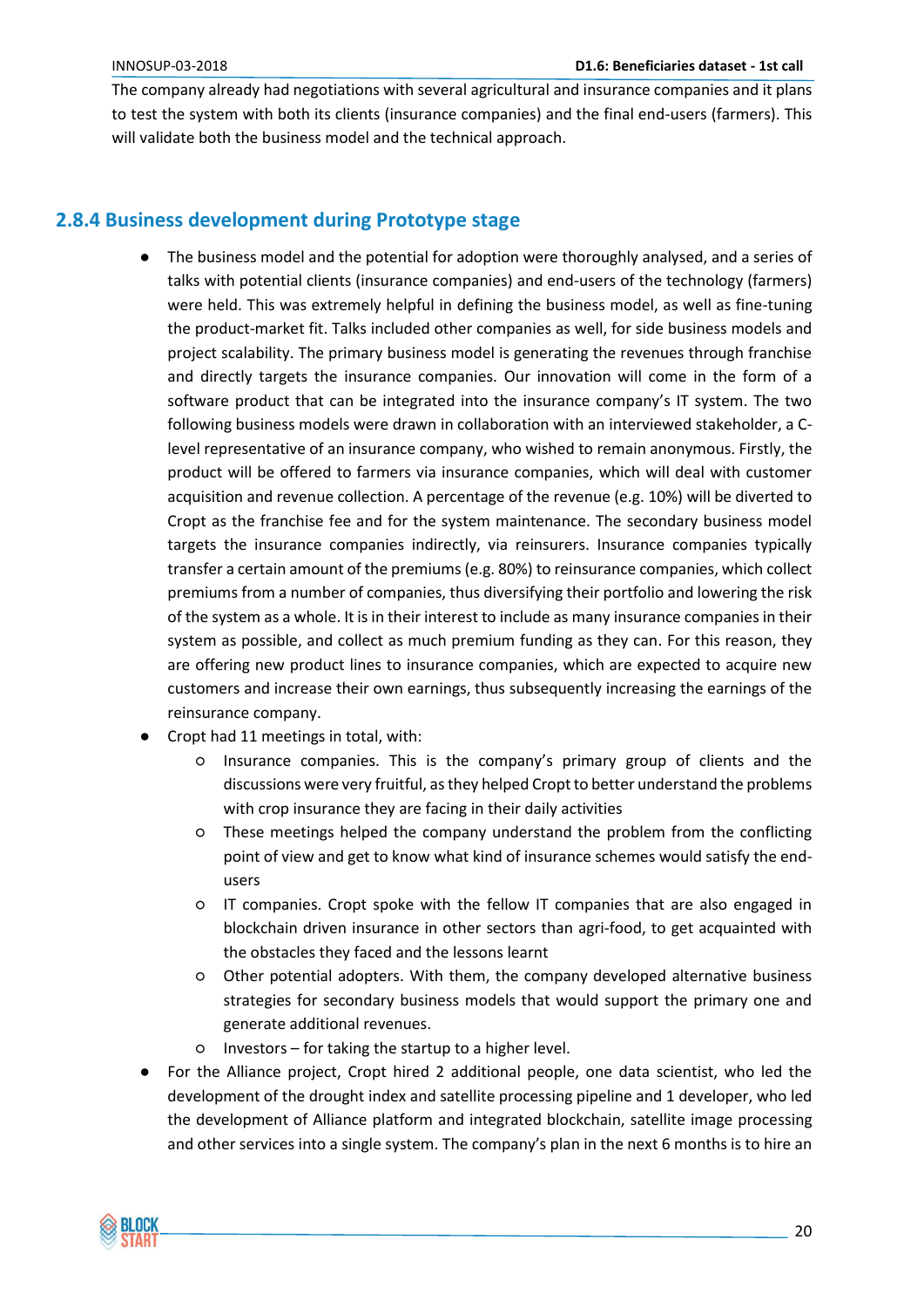additional business expert, who would help Cropt present its product adequately, ensure traction and acquire additional investors and clients.

#### <span id="page-20-0"></span>**2.8.5 Testimonial**

"BlockStart allowed us to step into the world of blockchain-driven crop insurance, a futuristic concept that we always wanted to exploit, but never had the resources and appropriate support."

Oskar Marko, CEO, Cropt

#### <span id="page-20-1"></span>**2.8.6 Funding**

Total funding received under BlockStart: €16,000 (€1,000 for Ideation Kick-off and €15,000 for Prototype stage)

#### <span id="page-20-2"></span>**2.8.7 Public profile**

This and further information is publicly available on the following webpage on BlockStart's website:

[www.blockstart.eu/portfolio/cropt/](https://www.blockstart.eu/portfolio/cropt/)

# <span id="page-20-3"></span>**2.9 Datarella**

#### <span id="page-20-4"></span>**2.9.1 Company**

Datarella is an established provider of Industrial Blockchain Solutions and develops Blockchain-based innovations for and with their clients and partners with a strong emphasis on the supply chain and ICT sector. The company's clients come from a variety of sectors: aid, insurance, automotive, manufacturing, finance, media, and politics. Key customers include the United Nations/WFP/UNW, UK Department for International Development ("DFID"), Siemens and BMW.

#### <span id="page-20-5"></span>**2.9.2 Prototype solution**

Datarella has developed a unique blockchain-based solution "Track & Trust" for supply chain tracking. This product allows the tracking of goods globally. "Track & Trust" provides immutability, trust and reliability through the use of a blockchain ledger. While initially developed to support the tracking of humanitarian goods, "Track & Trust" can be adapted relatively quickly to support any SME that wants to digitize their supply chain tracking. Datarella has deep experience making such adaptations.

Organizations can create an event and request sending of goods from warehouses or manufacturers to a defined location in or close to a disaster zone. The entire steps in this process, such as shipment creation, handovers, or the final delivery, are stored on the blockchain. The information is visualized over a web application.

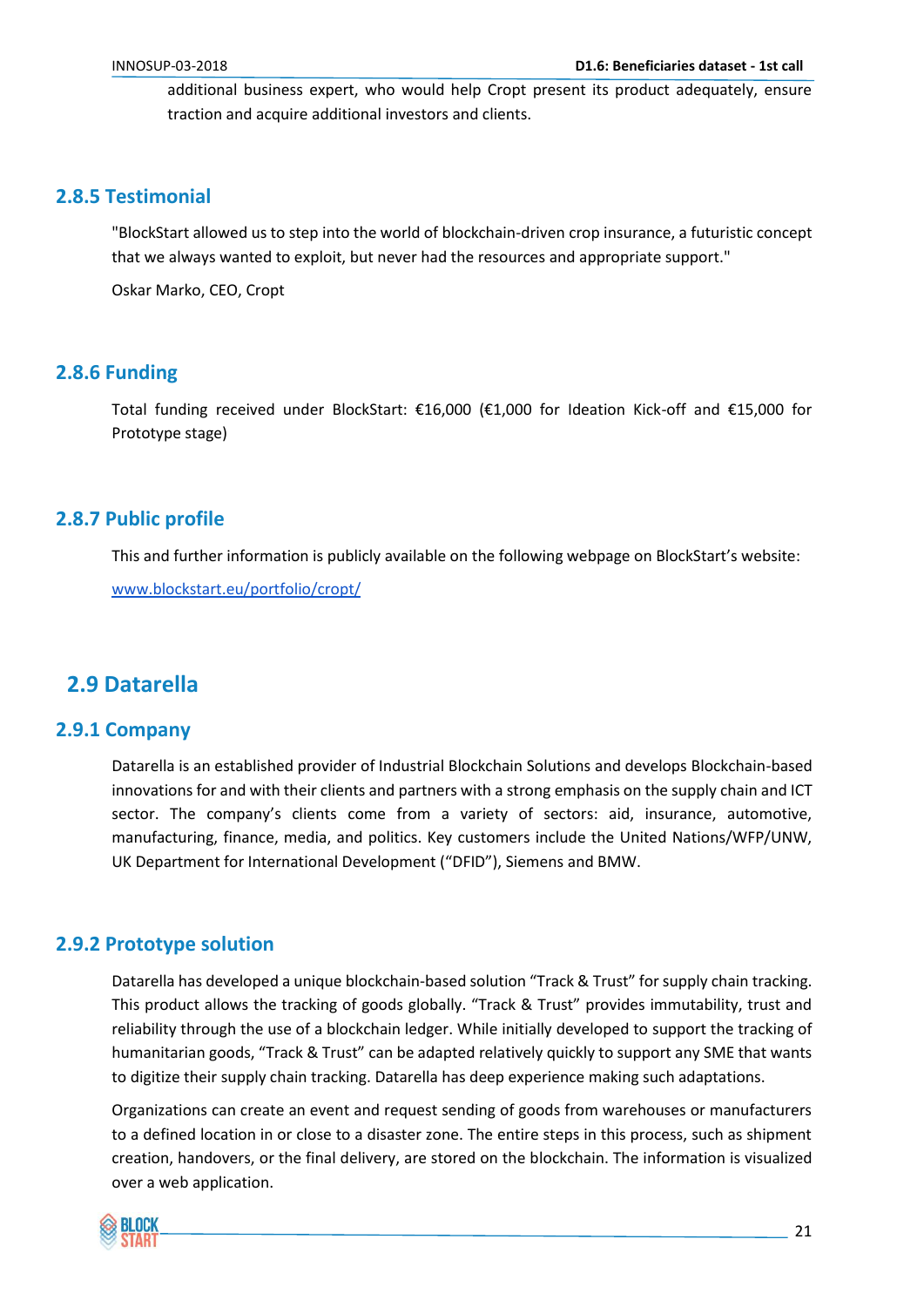#### <span id="page-21-0"></span>**2.9.3 Technical development during Prototype stage**

In BlockStart, Datarella improved its "Track & Trust" product from its earlier MVP stage closer to market-readiness. For the MVP, many components and processes were simplified or mocked and very static in order to show that the actual technology can perform as desired. Therefore, it defined three main KPIs for BlockStart:

- In the first KPI, Datarella focused on a self-registration process for users. In the MVP, it preregistered profiles and generated Keystore files and passcodes by themselves and sent it to the parties that were participating in the system. To give the users more freedom to register, a self-registration process was necessary. It implemented a user-management backend to store key information that needs to be linked to a specific public key from the user. It further created visible and self-manageable profiles in the profile-view of the web application.
- The second KPI had the goal of enabling multi-tenancy in the system. For the MVP, Datarella didn't have logic implemented to show different content for different users. This led to the result that anyone could see anything in the system, which is far from being favourable in a real-world system. Therefore, it wanted to achieve multi-tenancy to restrict access to specific data only for the authorized parties. As one big milestone, it defined and implemented a roleand permissions-matrix for the system. Roles are now tied to a set of different tasks in the system associated with a profile.
- The third and last KPI was to enable mobile signing of transactions. Until now, the users need to upload the Keystore file and enter the passcode in each session to sign a transaction. Since this is a very user-unfriendly process, Datarella replaced this process with mobile signing. A user downloads the "Track and Trust" wallet that on initiation creates a private- and a public key. This key is linked to the profile. To sign a transaction, the user scans a QR code that contains the shipment information and confirms the transaction on the wallet by swiping. This intuitive and quick process improves the usability of "Track and Trust" significantly.

#### <span id="page-21-1"></span>**2.9.4 Business development during Prototype stage**

#### **Business model:**

For Datarella's "Track & Trust" service, the company will target the market for supply chain management tools which offer last-mile tracking functions. In the last years the humanitarian aid and, therefore, the disaster relief has expanded a lot. This is mainly caused by the increasing number of disasters and the increasing population on earth. This trend is very likely to continue. In 2018, total revenues of global track and trace solutions amounted to some EUR 1.56 billion worldwide, with forecasts predicting that it will increase to around USD 6 billion by 2027 (The Insight Partners, 2019). Datarella's first target segment is the market for medical aid in countries with United Nations Emergency Telecommunications Cluster (UN ETC) Deployments. The company's initially targeted primary market is Yemen which has a EUR 1.4 billion market for supply chain management expeditors

#### **Target customers:**

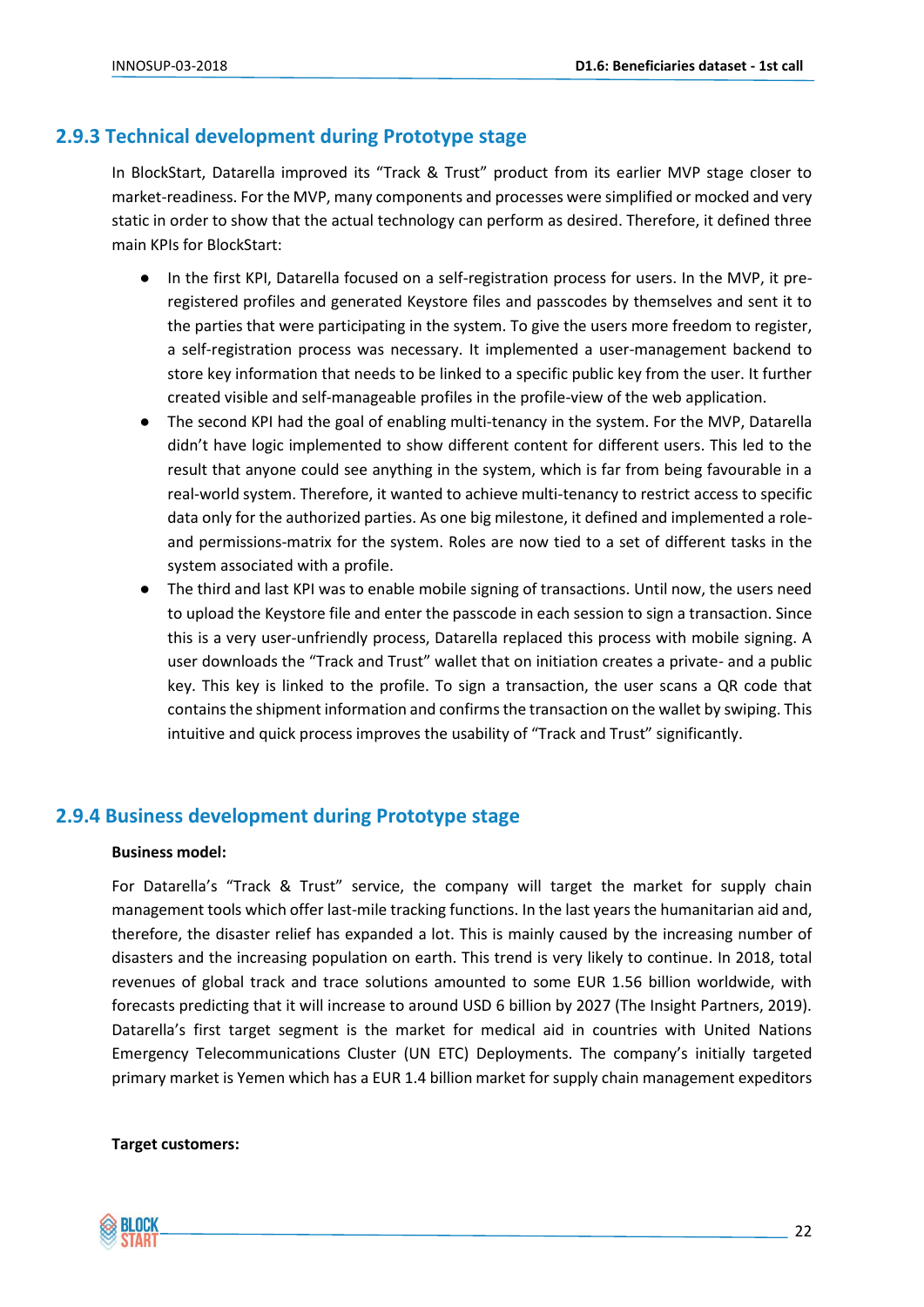Datarella is targeting the downstream SMEs who participate in the supply chains of large humanitarian organizations for involvement in adoption and testing. One example of an EU SME in this area is the French firm, Atlas Logistique which is one of Handicap International's operational units that specializes in logistics services and supply chain management during humanitarian crises. The company is thus targeting the humanitarian organizations themselves as its core customers. Further, it is targeting organizations with use cases for a trackable supply chain solution with the potential to increase usability, transparency and the effect it has for the stakeholders

#### **Market analysis:**

"Track & Trust" distinguishes itself from competitor products in three crucial aspects:

- Through this blockchain solution, Datarella provides the stakeholders in the supply chain a tamper-resistant single point of truth. This will allow the parties, which often distrust one another, to collaborate
- Datarella has extensive experience with the governance of such consortium blockchains and can provide a tailored governance framework
- The unique ability to offer blockchain-based tracking in the most difficult part of the supply chain, the last-mile, even without an internet connection, sets "Track & Trust" apart from its competitors. This is enabled using satellite connections and long-range radio nodes (LoRa) as well as integration with next-generation 4/5G decentralized networks. Datarella's long-term product roadmap and business plan integrates these functionalities

#### **Go-to-market strategy:**

To identify and evaluate potential entry markets for Datarella's envisaged system, the company evaluated the counties the United Nations Emergency Telecommunications Cluster (UN ETC) operates. The UN ETC is a global network of organizations working together to provide shared communication services in humanitarian emergencies. Datarella plans to piggyback on ETC logistics shipments to get its hardware into the countries, so it makes sense to base our market analysis theaters of operation where they are present

#### <span id="page-22-0"></span>**2.9.5 Pilot stage implementation**

Here is a video summarizing Datarella's pilot implementation:

[www.youtube.com/watch?v=\\_3RskvDwXC0](https://www.youtube.com/watch?v=_3RskvDwXC0)

In BlockStart, Datarella implemented its "Track & Trust" product in 3 SME adopters:

#### **Pilot no. 1 with Zelena Tocka Trans:**

Together with Zelena Tocka Trans, Datarella performed a test run in its track and trust system. Hereby, the entire process from the registration until the simulated final handover was performed. As a result, its solution is considered valuable for the process of local food tracking.

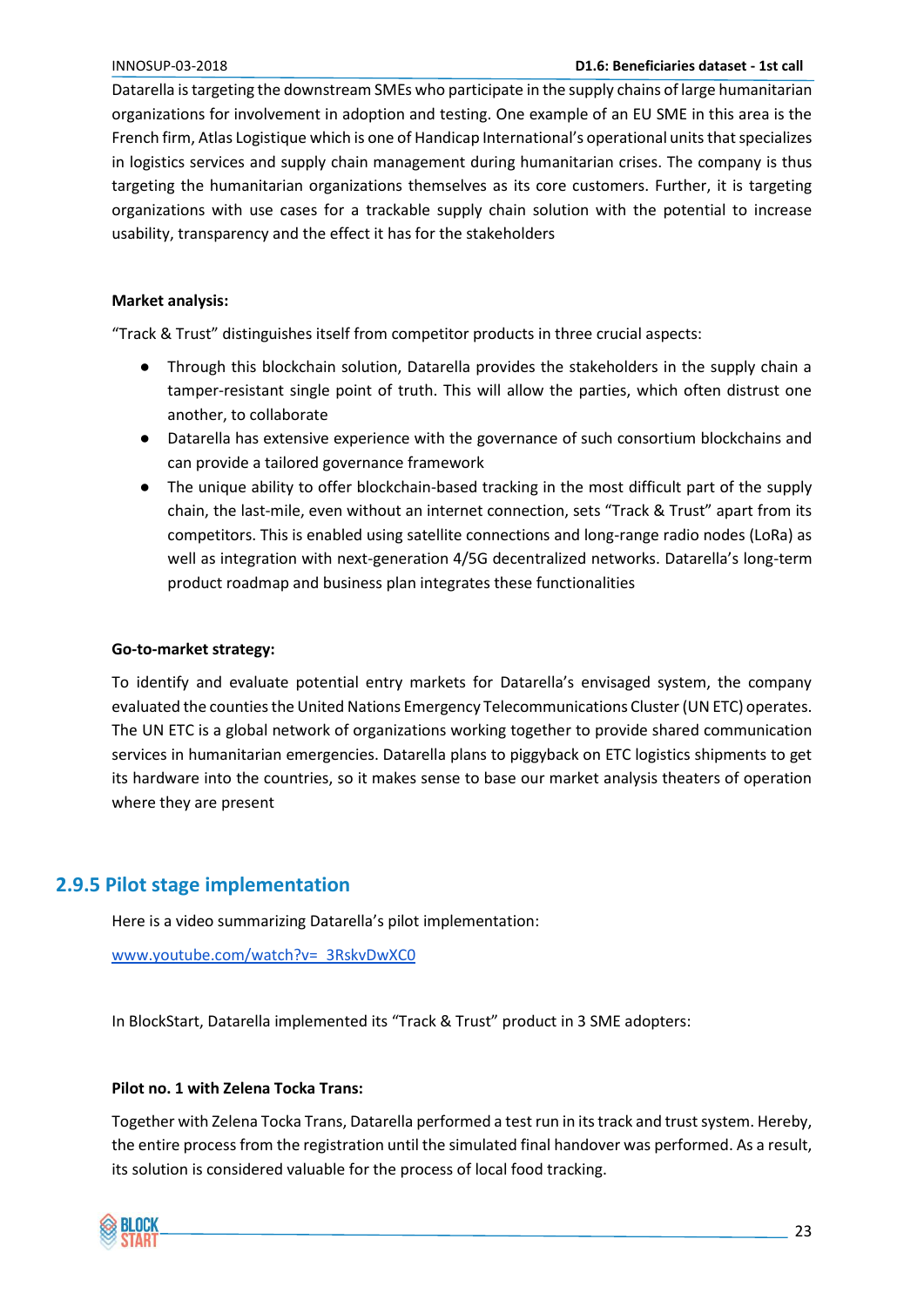The main KPI – simulating a test shipment – was successfully performed. Using the system was simple and intuitive. Datarella also defined changes to the UI for the context of Zelena Tocka Trans.

#### **Pilot no. 2 with Go Limpets:**

Together with Go Limpets, Datarella performed a test run in its track and trust system. Hereby, the entire process from the registration until the simulated final handover was performed. As a result, its solution is considered valuable for the process of shipment of limpets and other sea food.

The main KPI – simulating a test shipment – was successfully performed. Using the system was simple and intuitive. Datarella also defined changes to the UI for the context of Go Limpets.

#### **Pilot no. 3 with Albicchiere:**

Together with Albicchiere, Datarella performed a test run in its track and trust system. Hereby, the entire process from the registration until the simulated final handover was performed. As a result, its solution is considered valuable for the process of shipment of wine dispensers and wine.

The main KPI – simulating a test shipment – was successfully performed. Using the system was simple and intuitive. Datarella also defined changes to the UI for the context of Albicchiere.

#### <span id="page-23-0"></span>**2.9.6 Testimonial**

"Even though BlockStart was entirely remotely due to Corona, this program was a big success for Datarella. Starting from the Ideation Kick-Off, we could already identify potential adopters that also participated in the program, and eventually might work together with one in the pilot stage. The potential adopters helped us seeing our "Track & Trust" product from the perspective of stakeholders differently from our intended customers. During the development stage, we managed to improve our product from an MVP-stage close to market-readiness. The KPI definition and frequent calls with our mentor made it easier to focus on the important aspects of our product and held us accountable."

Martin Schäffner, Blockchain Architect, Datarella

#### <span id="page-23-1"></span>**2.9.7 Funding**

Total funding received under BlockStart: €20,000 (€1,000 for Ideation Kick-off, €15,000 for Prototype stage and €4,000 for Pilot stage)

#### <span id="page-23-2"></span>**2.9.8 Public profile**

This and further information is publicly available on the following webpage on BlockStart's website: [www.blockstart.eu/portfolio/datarella/](https://www.blockstart.eu/portfolio/datarella/)

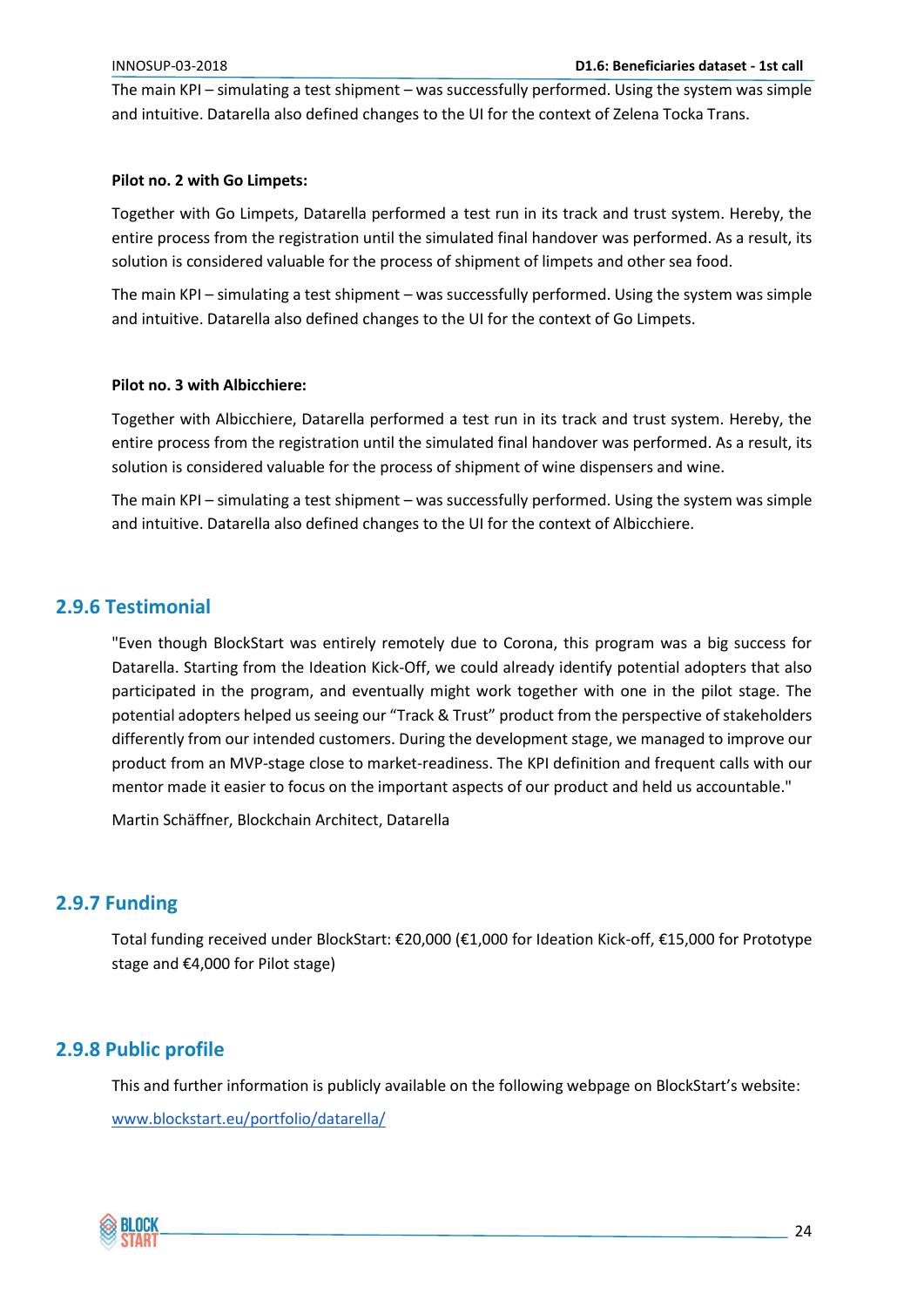# <span id="page-24-0"></span>**2.10 DIGIOTOUCH**

Digiotouch is an SME providing sustainable and secure Digital Transformation of customers' legacy business processes, operations, and assets using two products – Cloud based, secure Paradise IoT Platform and Digiotouch Edge. The Platform has been utilized by six organizations from the USA, UK, India, and Malaysia. On the technical front, Digiotouch is pioneering "Digital-First" strategies which are broadly based on Open Data, ICT Standards, Machine Learning, Intelligent Cloud & Edge, Mobile Apps, Blockchain, and Cybersecurity. Digiotouch was one of the winners of the EU Datathon 2018 competition and has received funding from several EU H2020 Project Open Calls – Triangle 5G, StandICT.eu, Fed4FIRE+, ACTIVAGE, Logistics for Manufacturing SMEs (L4MS), Block.IS, and ORCA. The company has also been accepted in the EIT Health Living Labs and Test Beds Programme for 2019. Digiotouch is currently developing a Blockchain based solution, BlockTrace, to provide end-to-end traceability of consumer goods in supply chain and detect counterfeit products.

Total funding received under BlockStart: €1,000 (for Ideation Kick-off)

This and further information is publicly available on the following webpage on BlockStart's website: [www.blockstart.eu/portfolio/digiotouch/](http://www.blockstart.eu/portfolio/digiotouch/)

# <span id="page-24-1"></span>**2.11 Euroledger**

#### <span id="page-24-2"></span>**2.11.1 Company**

Euroledger is building a user activation tool for marketplaces, enhancing trust between their users by facilitating transfer of their reputational data from other platforms in a verified way.

#### <span id="page-24-3"></span>**2.11.2 Prototype solution**

The user credentials, related to the users' accounts on platforms B, C and D, are stored in the user's wallet with identifiers and schemes sitting in the Verifiable Data Registry. The credentials are transferred from the wallet to platform A on demand and upon permission from the user. Platform A verifies identifiers and schemas with the Registry. Digital Identity is using a custom build blockchain system – Aries technology (built on Hyperledger Indy).

The solution is pluggable to any software architecture – the plugin is a generic, light-touch component. From the regulatory perspective, the solution is GDPR compliant and adheres to the W3C standard (Verifiable Credentials Data Model).

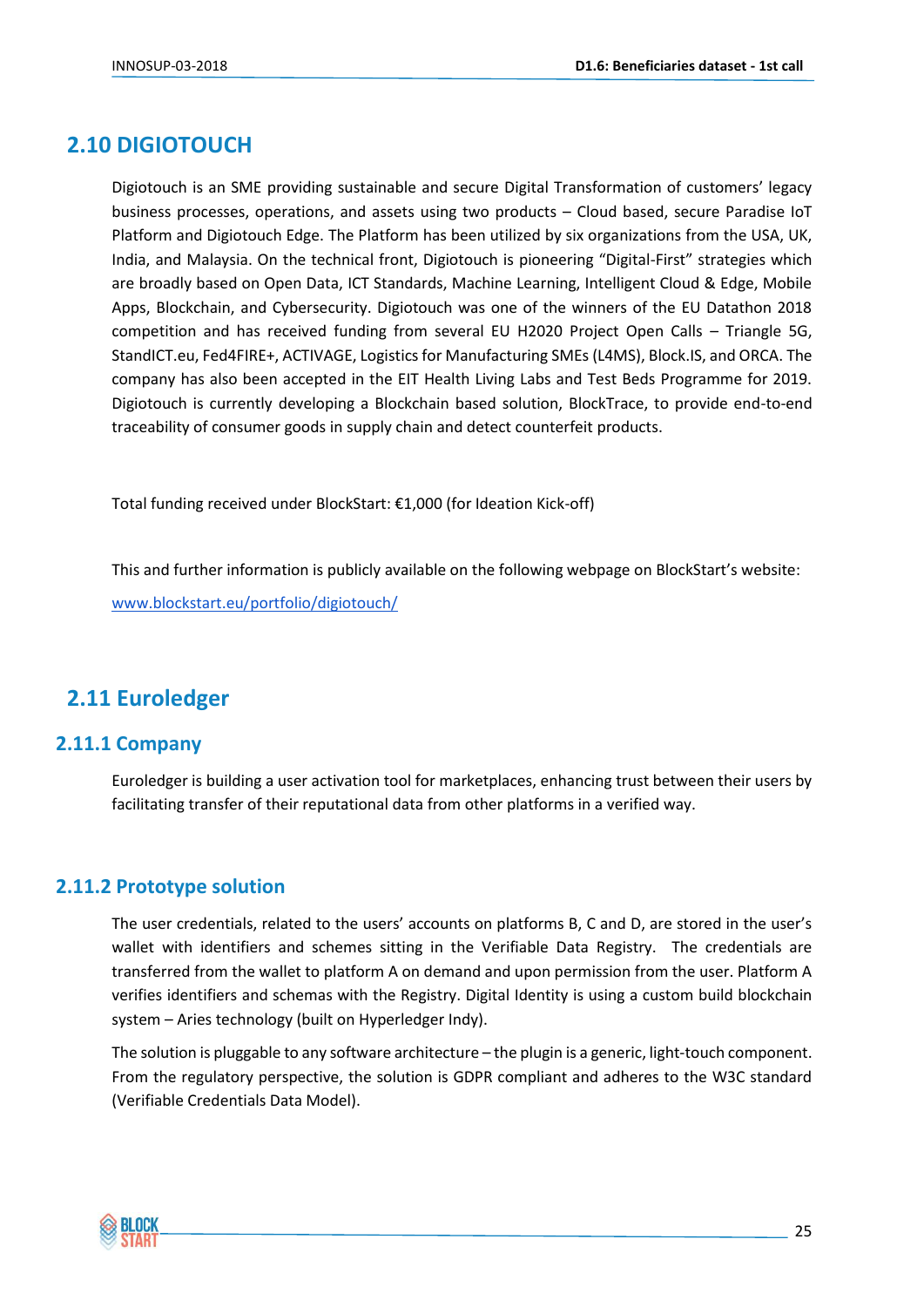#### <span id="page-25-0"></span>**2.11.3 Technical development during Prototype stage**

The prototype was fully built and tested in a controlled environment during BlockStart. Here is a video of a demo showing this prototype in action: [www.youtube.com/watch?v=vnaCwqGZrWg&feature=emb\\_title](http://www.youtube.com/watch?v=vnaCwqGZrWg&feature=emb_title)

#### <span id="page-25-1"></span>**2.11.4 Business development during Prototype stage**

During BlockStart, the commercial product was developed, and the size of the market was estimated. Four-year detailed financial model was built. Business development was started and resulted in acquiring 5 prospective adopters from an initial pool of 65 potential customers.

#### <span id="page-25-2"></span>**2.11.5 Testimonial**

"Euroledger's journey with Blockstart was about building a prototype and a business model. Blockstart added value by checking for inconsistencies, typos and other irregularities in the reports and presentations, providing feedback of general nature and advising on specific Horizon 2020 rules and procedures."

Geomina Richardson, CEO and Business Analyst, EuroLedger Solutions

#### <span id="page-25-3"></span>**2.11.6 Funding**

Total funding received under BlockStart: €16,000 (€1,000 for Ideation Kick-off and €15,000 for Prototype stage)

#### <span id="page-25-4"></span>**2.11.7 Public profile**

This and further information is publicly available on the following webpage on BlockStart's website:

[www.blockstart.eu/portfolio/euroledger/](https://www.blockstart.eu/portfolio/euroledger/)

# <span id="page-25-5"></span>**2.12 Infidia**

#### <span id="page-25-6"></span>**2.12.1 Company**

Infidia's mission is to support small, both ethical and fast-growing businesses, providing them seamless financing.

The company believes that financing should be accessible to every ethical company, regardless of its current size. To do so, Infidia creates value for SMEs (liquidity and growth) and financial institutions

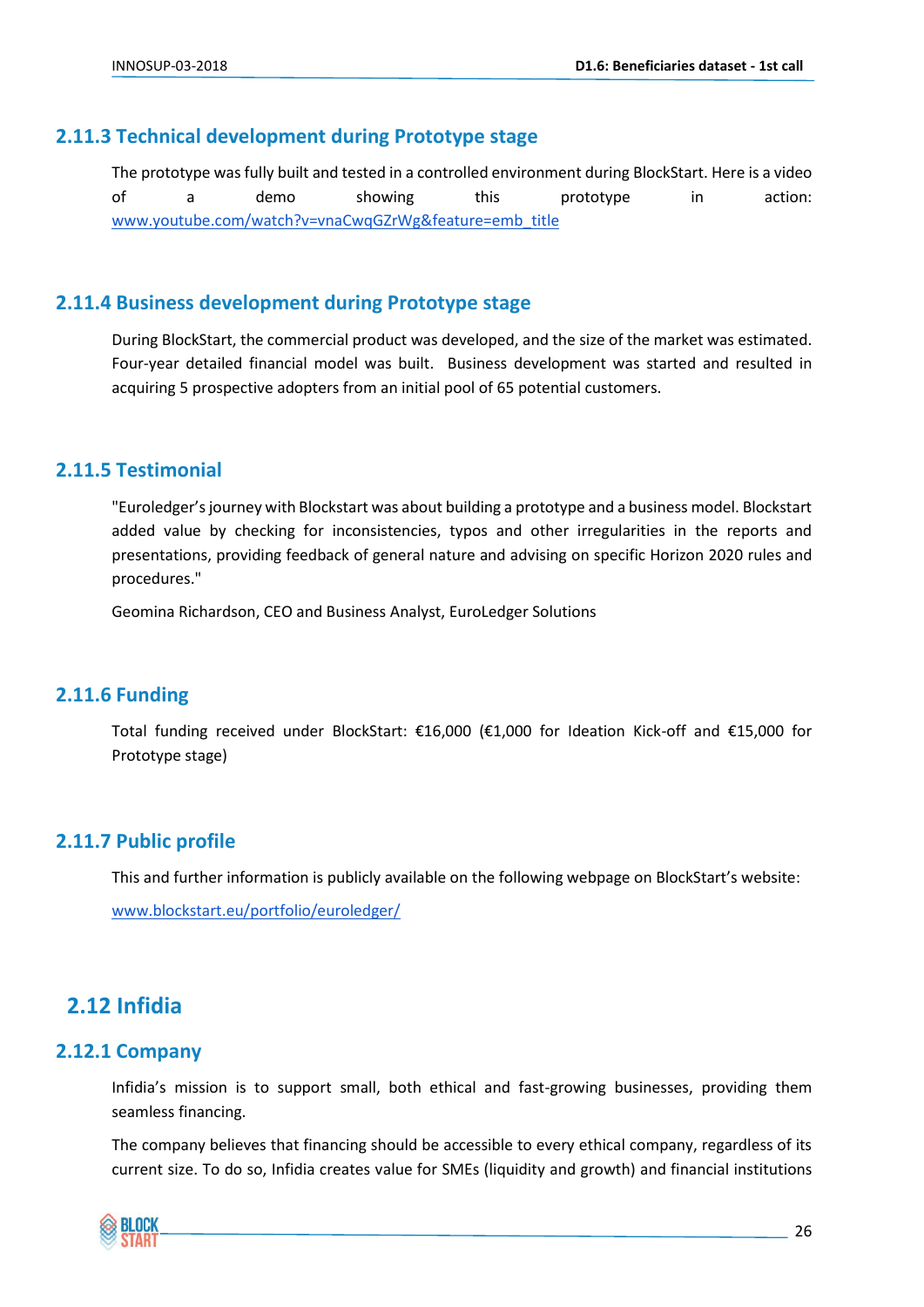(risk-free and scalable fees). Since it chooses only ethical and sustainable businesses as its clients, it helps companies that do good for the world.

#### <span id="page-26-0"></span>**2.12.2 Prototype solution**

Infidia is the unique blockchain-based solution that keeps records of the business process preceding invoice creation. In both web and mobile apps, Infidia verifies invoices for invoice financing, otherwise not available for small businesses, unable to solve liquidity and (or) fund

their growth.

Due to the previous work experience, and a history of selling into this industry, the company beachhead

market consists of small manufacturing and distribution businesses. For these companies, it offers a productivity app that tracks business processes. While using these tools in everyday activities, users create hard and soft proofs that, by utilizing blockchain, serve as indisputable proof for invoice financing. In the sales productivity app, all features come from sales reps' recommendations and testing. In this case, Infidia offers an added value in process automatization while the primary benefit is in the invoice financing "on demand."

Moreover, Infidia is perfect for invoice financing for small transactions, otherwise unprofitable for banks. Due to its scalability, Infidia is tapping into the large portion of the 2,65 trillion-euro market of available invoices.

Infidia has a chance to support ethical and sustainable businesses, doing good for the world and the economy.

Here is a video explaining Infidia's solution:<https://vimeo.com/397695388>

#### <span id="page-26-1"></span>**2.12.3 Technical development during Prototype stage**

- The main technical milestone was building a blockchain backend (one of the co-founders is R3 Corda certified developer), which covers the current and future technological needs of Infidia. Due to its model of tracking the complete business process, Infidia targeted companies with complex operations (manufacturers, producers, & distributors). From the technical point of view of interactions with its users, Infidia's key challenge is that many clients already use specific accounting tools to create invoices and order management tools. Infidia has decided to solve this by creating an interoperability feature to connect its solution to their existing tools, to extract the data it needs to get the 360-degree data inputs necessary to get the invoice financing. Infidia concluded that the most scalable model to achieve this was to use the sales productivity software. Thus, the Infidia prototype consists of both a mobile and web app that verifies that the invoice was created between two parties. By getting data from software in this way, the company ensures that the invoice that has been created is valid and timestamped before sending it to the financial institution. Also, this approach is setting the risk of doing double spending to the minimal value.
- In the next 12 months, the company will fine-tuning Infidia (modular APIs connections and it plans to improve the identity and business process management based on SSIF Enabler and

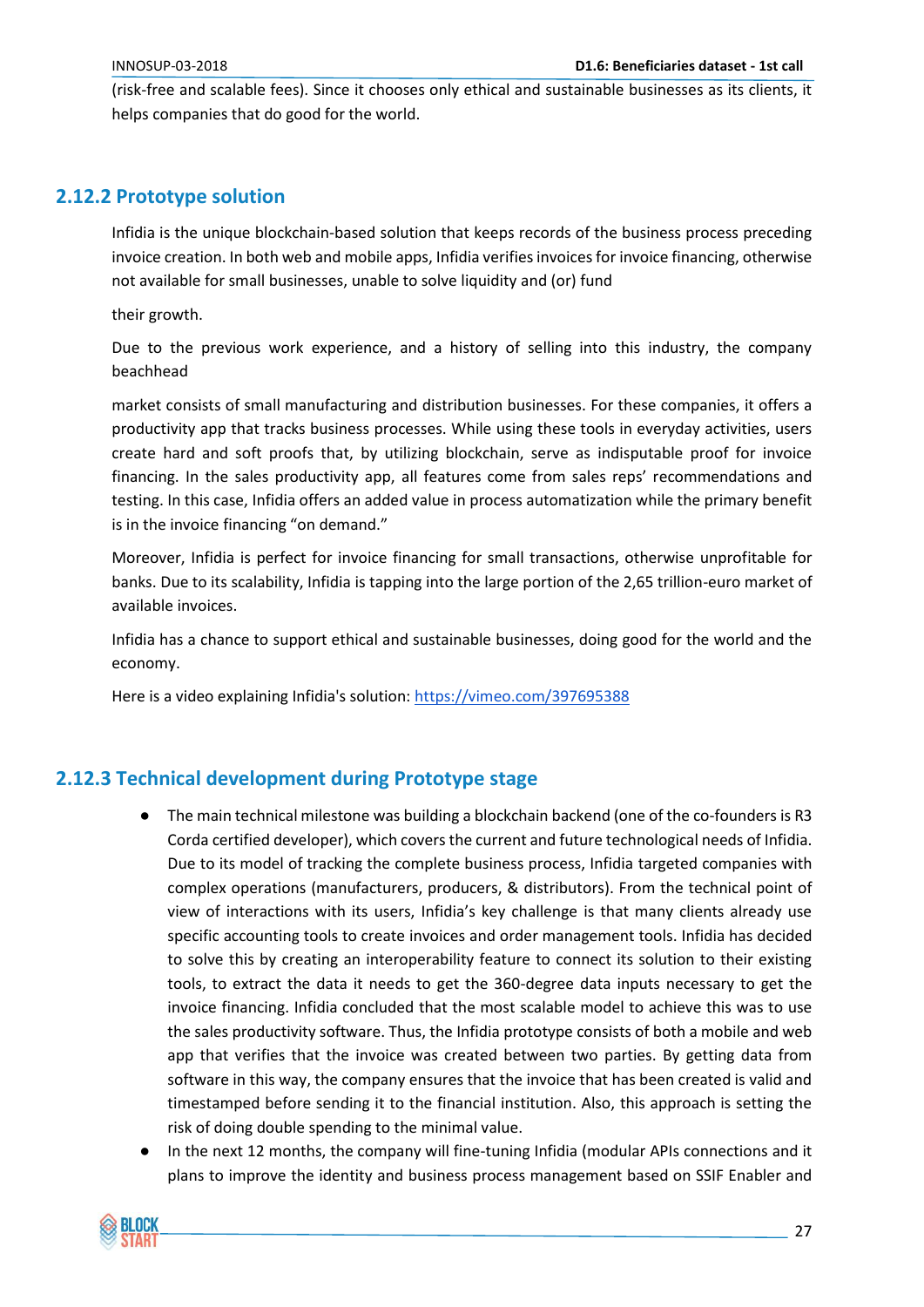implementing Trusted Negotiations Enabler). From the crucial building fundamental grounds, the company is envisioning Infidia to be a fully quantum-resistant blockchain solution. R3 Corda is one of the most agile "cryptographically" full solutions that is offering SPHINCS-256, which is a quantum-resistant algorithm, with constriction and security based on hash functions.

Other features that should be implemented are novel machine learning algorithms that will help Infidia for additional data insights and predictions that will benefit both SMEs and financial institutions.

#### <span id="page-27-0"></span>**2.12.4 Business development during Prototype stage**

- Since the very beginning, the idea was that Infidia's primary revenue comes from the invoice financing fees. During the past six months, its business model was evolving in phases to capture more value in the long run.
	- Freemium Model the service is free for a specified period while charging the company's sales productivity tool customization
	- Subscription Model a monthly subscription model for companies with a high volume of invoices (three packages in the pricing)
	- Funding Transaction Fee Model a fee as a percentage of the financing approved

During the prototype phase and mentoring sessions, Infida developed two additional revenue models (one is a specific marketplace) that go hand in hand with invoice financing. These models are part of the business plan and the material provided for the company's future investors.

- To approach investors during the prototype stage, Infidia also created a pitch deck, RASD, and a budget. Besides the costs of running the business, the company included the future salaries of its core team members who provided their services in the past few months. The team is ten people strong (2 co-founders, four team members, two part-time, and two consultants), and it plans to hire one more software developer, one social media, and three sales associates. The company outreached to 1.800+ potential SME adopters, with 80+ personalized proposals, and getting in discussion with almost half of that number. As a result, eight companies accepted to become Infidia's testers, while 6 of these companies applied for the BlockStart SME adopters pool. Besides adopters, Infidia met a large number of potential investors and companies that could become its partners or users. Since the company was selected to participate in the Creative Destruction Lab Blockchain BootCamp, it was among international Startups and Silicon Valley investors.
- The team also participated in the ReCap 2020, where a renowned expert had pitch mentorship and pitched in front of angel investors (continued communication via email). Moreover, it participated in multiple webinars (such as The Future of Data Startups in Europe), Hackathon (EUvsVirus). Furthermore, it had many warm introductions to potential investors. Finally, Infidia is targeted and addressed by many Startup programmes and accelerators.

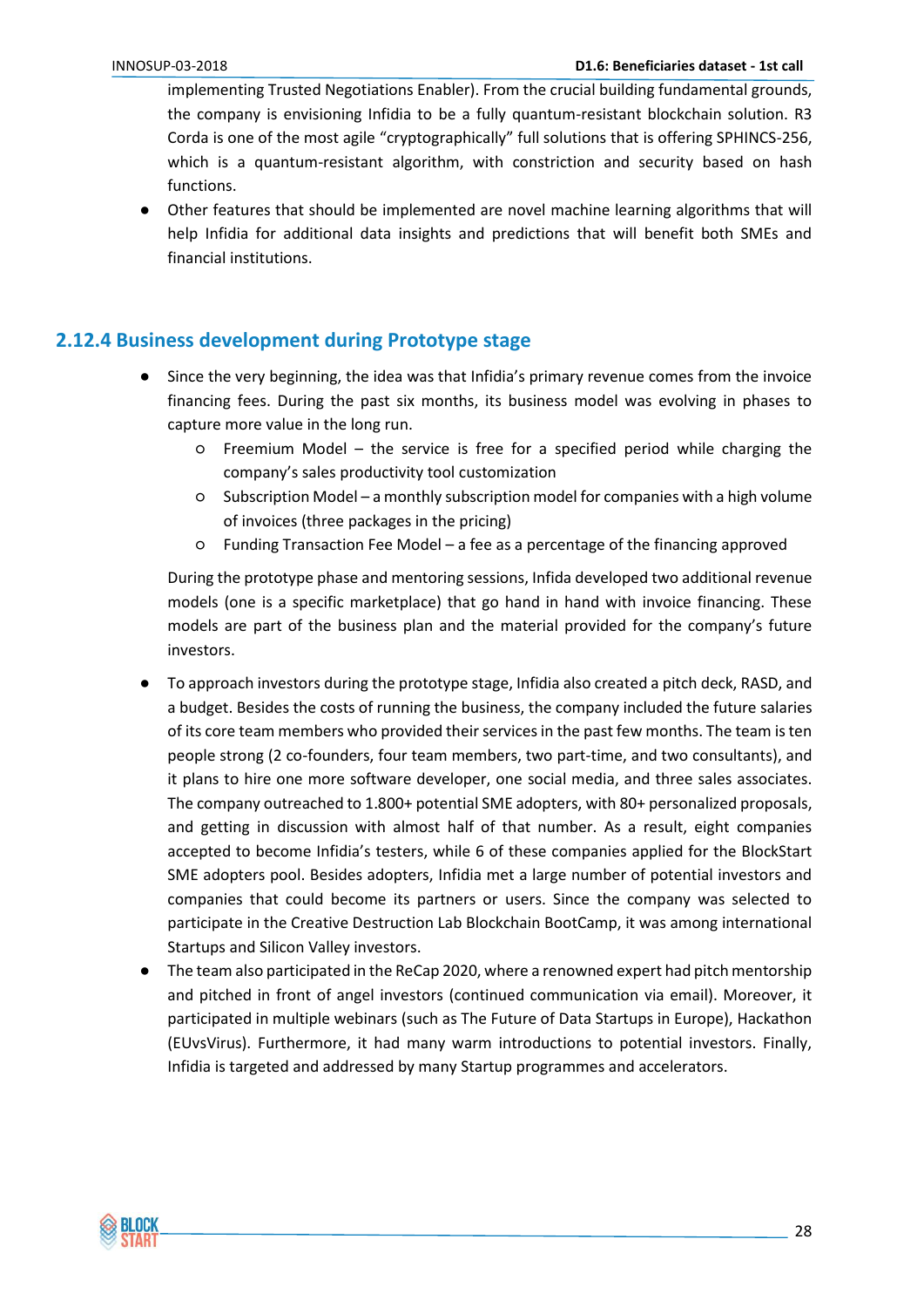#### <span id="page-28-0"></span>**2.12.5 Technical development during Pilot stage**

During the Pilot, Infidia concluded that most of its new users don't use any invoicing software. For this reason, its goal is to provide them free solutions to enhance their sales productivity. In exchange, the company's users shared their experience with the factoring process, documentation, and workflow. As a result, Infidia is developing a system of notifications that facilitates the factoring process. It is the most valuable input of the Pilot stage, as it is both improvement in the experience and the speed of the process.

In the future, the company is fine-tuning Infidia (modular APIs connections and the improvement of identity and business process management based on SSIF Enabler and implementation of Trusted Negotiations Enabler). Furthermore, it will include novel machine learning algorithms for additional data insights, and predictions.

Finally, the company envisioned Infidia to be a fully quantum-resistant blockchain solution. R3 Corda, a platform that helped the company immensely, is one of the most agile "cryptographically" full solutions that is offering SPHINCS-256, which is a quantum-resistant algorithm with constriction and security based on hash functions.

# <span id="page-28-1"></span>**2.12.6 Business development during Pilot stage**

During the Pilot phase, Infidia tested its solution and gained feedback from 5 companies. Moreover, it immediately included some of their suggestions for the web app interface and functionalities in its product roadmap. Therefore, by its testers' recommendation, the Infidia web app now has additional features that improve scalability. For example, users can send a batch of invoices as invoice financing requests. Another improvement that Infidia is developing is a unique system of notifications for the factoring process. Derived from the factoring process's identified mistake, Infidia is improving this process for its ten clients (BlockStart KPI).

With these improvements, Infidia is tapping into a large portion of the 2,87 trillion-euro factoring market and opening another eight trillion-euro market of invoices not used for invoice financing.

At this stage, 10+ people are working on Infidia: two co-founders, four team members, freelancers, and two consultants. In October, one more financial professional joined the company-s ranks, making Infidia proud as it validates the potential of the team. Moreover, as highly motivated and enthusiastic, Infidia sets an example for its future team members, regardless of their expertise.

Finally, Infidia became a member of additional programs and accelerators. As part of the R3 Corda ecosystem and venture development, the company was invited as speaker at the most significant blockchain conference this year – CordaCon 2020 – as in on the process of being connected to the highest-ranking executives of leading banking institutions and blockchain-focused VC funds, that have shown an early interest in investing in Infidia.

#### <span id="page-28-2"></span>**2.12.7 Pilot stage implementation**

Here is a video summarizing Infidia's pilot implementation:

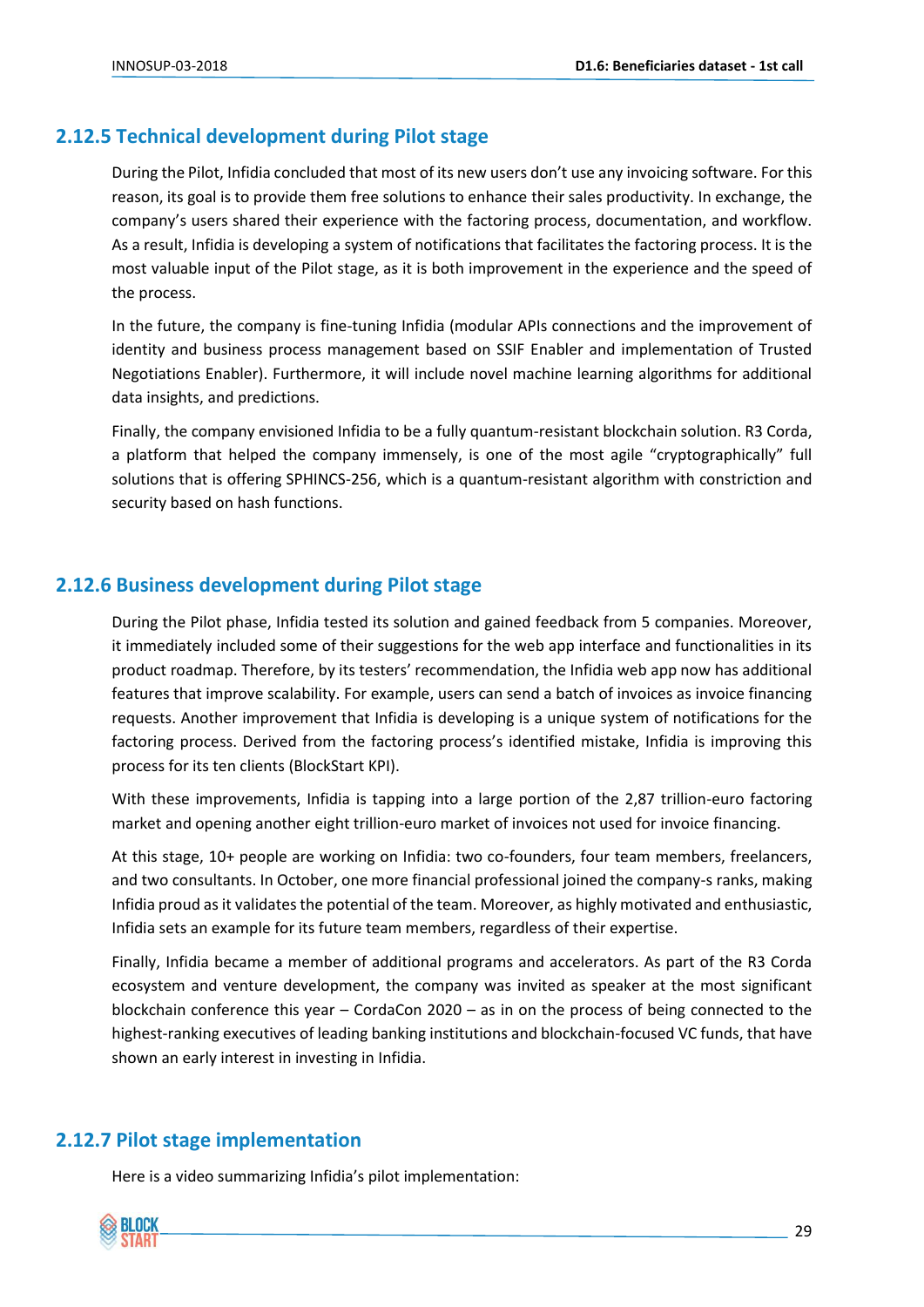[www.youtube.com/watch?v=DeaAjGRO7vs](https://www.youtube.com/watch?v=DeaAjGRO7vs)

In BlockStart, Infidia implemented its Infidia app in 5 SME adopters:

#### **Pilot no. 1 with Mlekara Petrov:**

The use case of connection to their existing software for extracting the data to web app.

- Goals identified: business processes; communication model; invoicing process; business tools for integration.
- Goals defined: Detailed factoring process; steps to connect to their software (user & pass and API).
- Results: Real-time use of their existing software; Forwarded mails of the factoring process; Feedback on the use of the software.

#### **Pilot no. 2 with Bizbaz (Beez & Toys):**

Real example of the use of the Infidia Order in the retail stores.

- Goals identified: business processes; communication model; invoicing process; workflow.
- Goals defined: Use of Infidia Order app; use of the web app as a complete solution (no software to connect).
- Results: Real-time use mobile app; Information from the financial side; Feedback on the use of the software.

#### **Pilot no. 3 with Leste:**

Source of a game-changing idea of the system of notifications.

- Goals identified: business processes; communication model; invoicing process; workflow.
- Goals defined: Found the problem within detailed factoring process.
- Results: Notifications system as an outcome of the process; The main value of the Pilot phase comes from Leste as finding the specific area to improve and ability for factoring by factoring agency; Detailed documentation about the complete factoring process.

#### **Pilot no. 4 with mBrainTrain:**

Evaluation of the specific KPIs and the approach to the banks

- Goals identified: business processes; communication model; invoicing process; business tools for integration.
- Goals defined: Detailed factoring process; steps to connect to their software (accountant connection).
- Results: Specific KPIs as the great input and review; CFO's feedback on the use of the software.

#### **Pilot no. 5 with Marsben:**

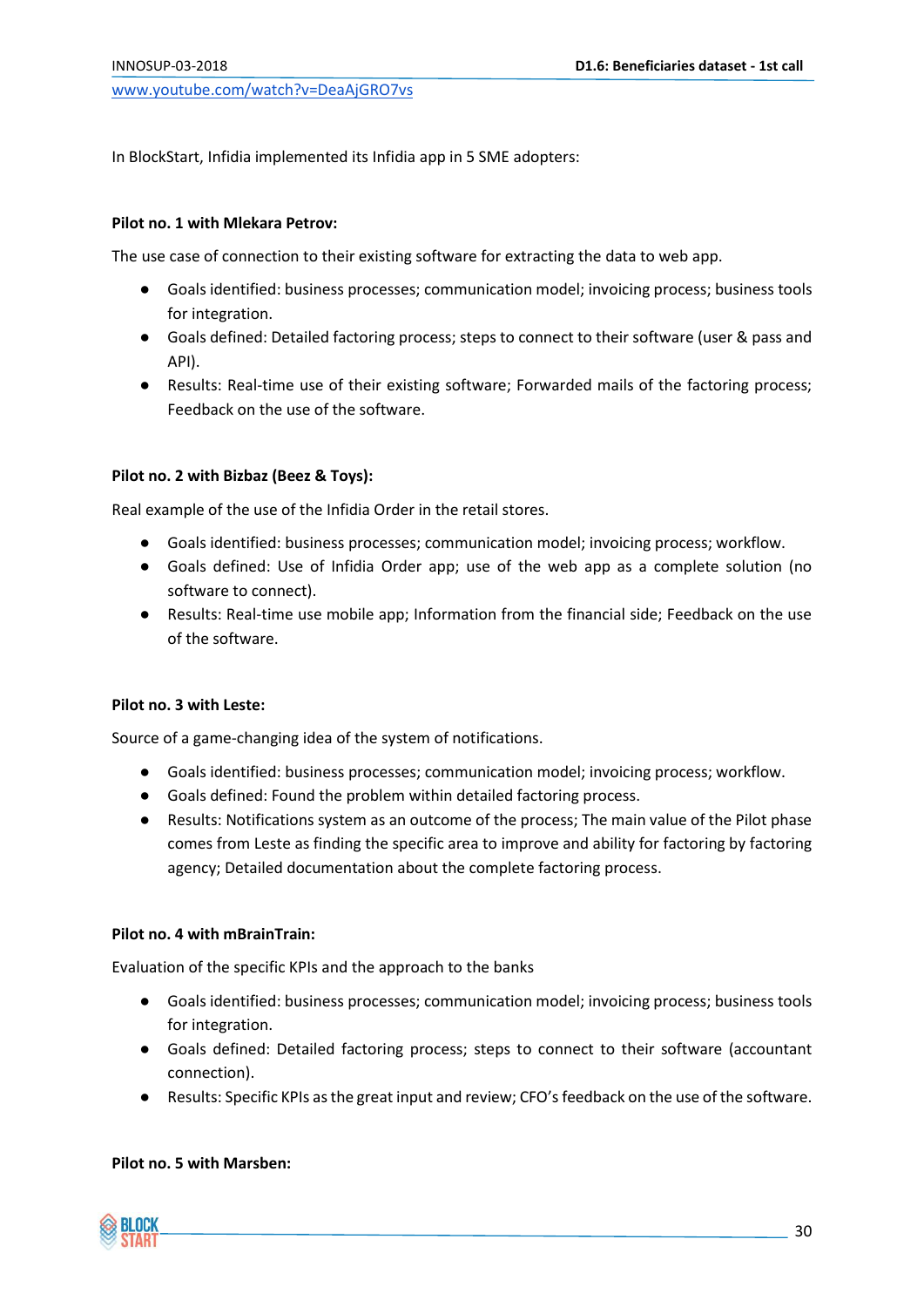Use case of the connection to the software solution used by many freelancers.

- Goals identified:business processes;communication model; invoicing process; business tools for integration.
- Goals defined: Steps to connect to their software (user data, screenshots and API).
- Results: Possible connection to the large number of users of the frame.io; Feedback on the use of the software.

#### <span id="page-30-0"></span>**2.12.8 Testimonial**

"Infidia is a Startup built on a sound foundation, made of entrepreneurial literature but also from years of "trial and error" learning. Those who followed this path know how hard it is, and that can also lead astray. Especially those that use "Youtube recommendations" as the knowledge source make typical errors by being prone to the survival bias. BlockStart helped Infidia to overcome these reasons that are causing many startups to fail. Having KPIs to meet and a mentor that advises and oversees proved to be of the highest value for our type of endeavour. It is because an incentive to structure the product, and then move fast to acquire users to test and give feedback is the only way up. Therefore, besides support by funding, the added value of BlockStart is of immense importance when building a product."

Dimitar Anastasovski, CTO, Infidia

#### <span id="page-30-1"></span>**2.12.9 Funding**

Total funding received under BlockStart: €20,000 (€1,000 for Ideation Kick-off, €15,000 for Prototype stage and €4,000 for Pilot stage)

## <span id="page-30-2"></span>**2.12.10 Public profile**

This and further information is publicly available on the following webpage on BlockStart's website:

[www.blockstart.eu/portfolio/infidia/](https://www.blockstart.eu/portfolio/infidia/)

# <span id="page-30-3"></span>**2.13 Inova DE**

#### <span id="page-30-4"></span>**2.13.1 Company**

Inova aims to solve issues of provenance, transparency, traceability and trust present in both agrifood and in logistics. IoT platforms for digitalization of agriculture production are readily available, as is transport data (routes and temperatures) related to food goods stored by logistic companies. The PlugThings platform will assist in the data integration and provide an added-value with printable reports of food traceability; from production to end-consumer delivery.

Inova's proposed solution will facilitate checking the conditions in which the fruits, vegetables and animal products are produced and supply this data as an Ethereum ledger. By implementing the right

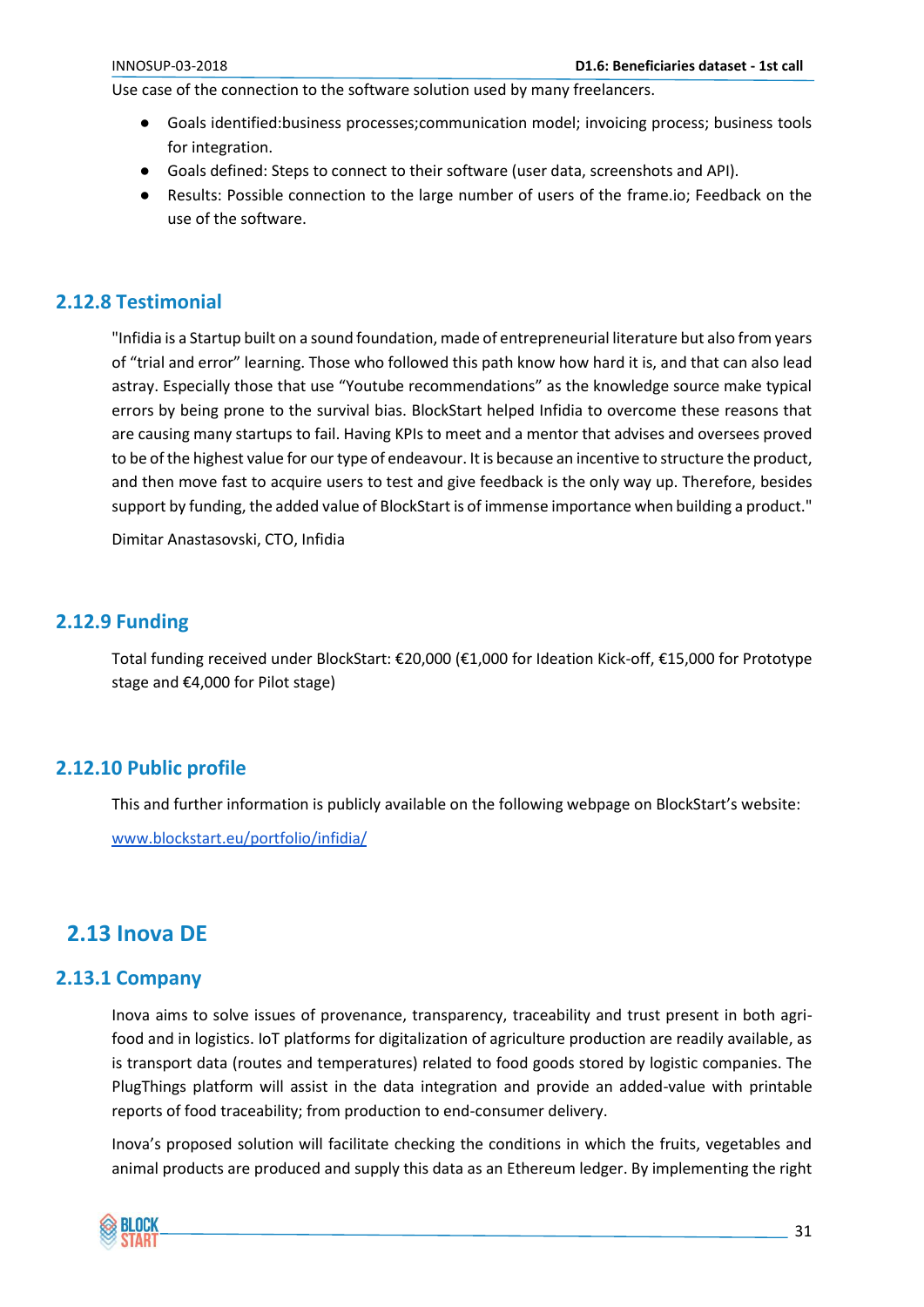APIs to leverage the authorized access to that data, the interested parties (such as producers, import customs, distributors, traders, buyers and regulators) can gain an unprecedented level of transparency that enables an effective traceability. The IoT data is kept verifiable safe and un-compromised, fostering trust in the value chain.

#### <span id="page-31-0"></span>**2.13.2 Prototype solution**

Inova DE has developed an IoT platform for Industry 4.0, which has capacities for traceability for cross industries. One of the verticals it now applies this technology to is in agroofood. With IoT sensors from production, logistics, processing and delivery of food products, it can seamlessly generate traceability reports for different product lots. The Blockchain implementation facilitates the data exchange between Inova DE's platform and third-party platforms, as well as the secure and trusted access to lot data across the company's users.

## <span id="page-31-1"></span>**2.13.3 Technical development during Prototype stage**

Inova DE has implemented the smart contracts from its platform and validated the secure exchange of data between users. Now it is possible to generate reports from its own production and aggregate data from past producers.

#### <span id="page-31-2"></span>**2.13.4 Business development during Prototype stage**

The company increased the knowledge about the competition and different approaches towards solving traceability. This helped them structure their go-to-market approach. For one, the presentation of Inova DE's platform in the different verticals is fundamental, as well as structuring public information about it. As it does not target a Platform-as-a-Service approach, but rather Traceability-as-a-Service, the company needs to change its approach before boarding the marketing efforts.

Inova DE met several potential adopters during this process and understood better their concerns and pain points: Usability is a key point.

It had no meetings with investors yet.

## <span id="page-31-3"></span>**2.13.5 Testimonial**

"The process was exciting, from pitching the concept to develop the solution we were engaged from beginning to the end. The expert considerations really helped to put focus on our strengths and to compensate for our weaknesses."

Vitor Vieira, Co-founder and head of office, Inova DE

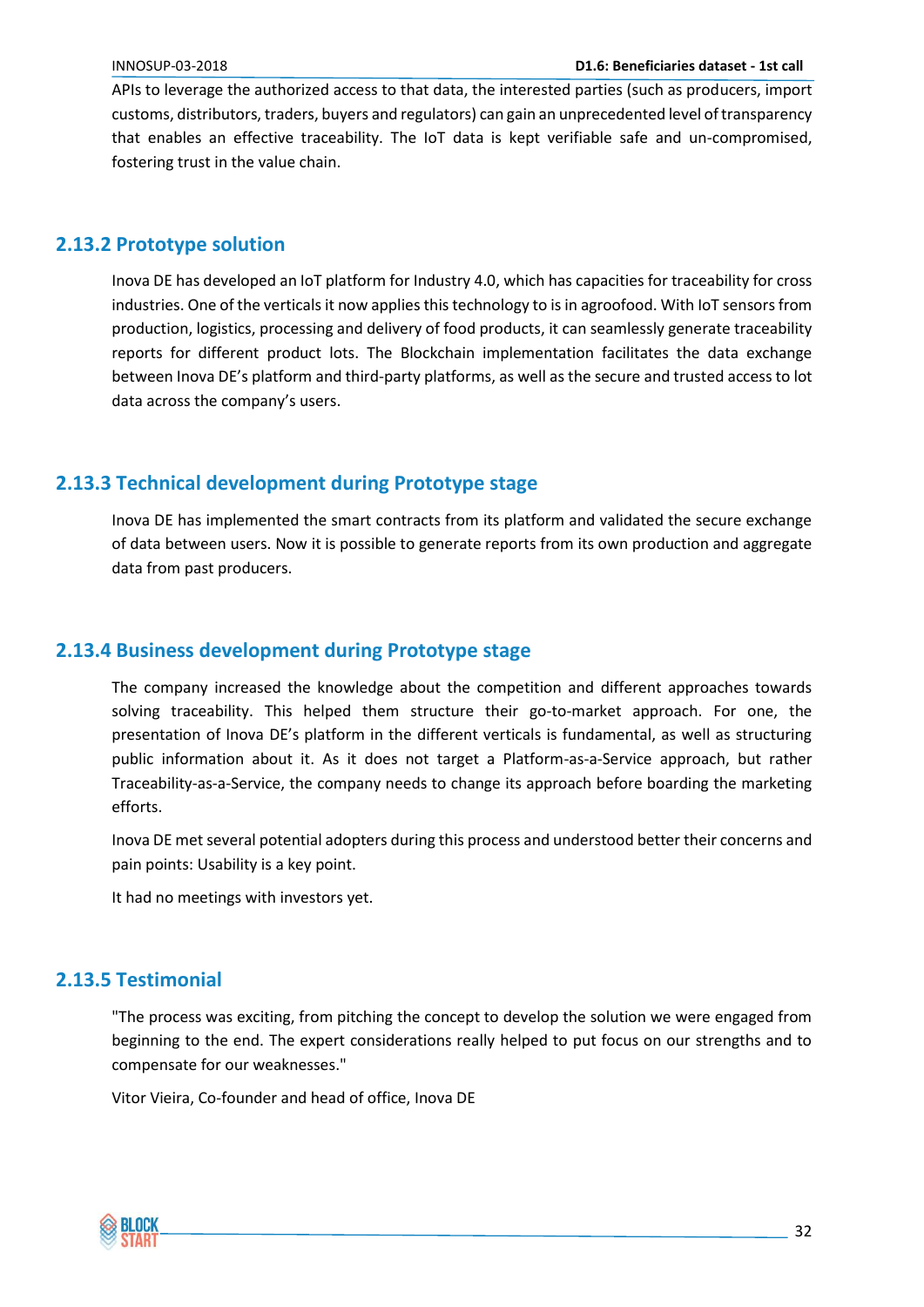#### <span id="page-32-0"></span>**2.13.6 Funding**

Total funding received under BlockStart: €16,000 (€1,000 for Ideation Kick-off and €15,000 for Prototype stage)

#### <span id="page-32-1"></span>**2.13.7 Public profile**

This and further information is publicly available on the following webpage on BlockStart's website: [www.blockstart.eu/portfolio/inova/](https://www.blockstart.eu/portfolio/inova/)

# <span id="page-32-2"></span>**2.14 Kedeon**

#### <span id="page-32-3"></span>**2.14.1 Company**

Kedeon makes grocery delivery more secure, transparent and trusted. It provides a solution that protects the brand image and reputation of the delivery services and helps to boost consumer trust and confidence. It helps to prevent the major health risks from food spoilage that are caused by cold chain temperature breaches during the last-mile delivery of perishable food products. The platform allows grocery delivery services to utilize purpose-built IoT sensors that enable real-time monitoring and alerts, as well as to provide transparent delivery information to consumers.

#### <span id="page-32-4"></span>**2.14.2 Prototype solution**

Kedeon provides transparent monitoring of last-mile delivery for groceries and food. Utilizing easy to implement hardware IoT modules that require little to no changes in the existing operations and minimal training. It allows to protect the company and reassures end-consumers. Its purpose-built platform works with existing workflow of companies and delivery personnel. By also enabling endconsumers to see transparent information they are reassured about the safety of grocery delivery services and this can be used for the publicity and marketing of the service (standing out from the competition).

Moreover, blockchain recording ensures data verifiability and enables to better prove liability in the case of breaches.

#### <span id="page-32-5"></span>**2.14.3 Technical development during Prototype stage**

During the BlockStart programme, Kedeon developed a prototype of the new hardware temperature sensor units for the requirements of last-mile delivery services.

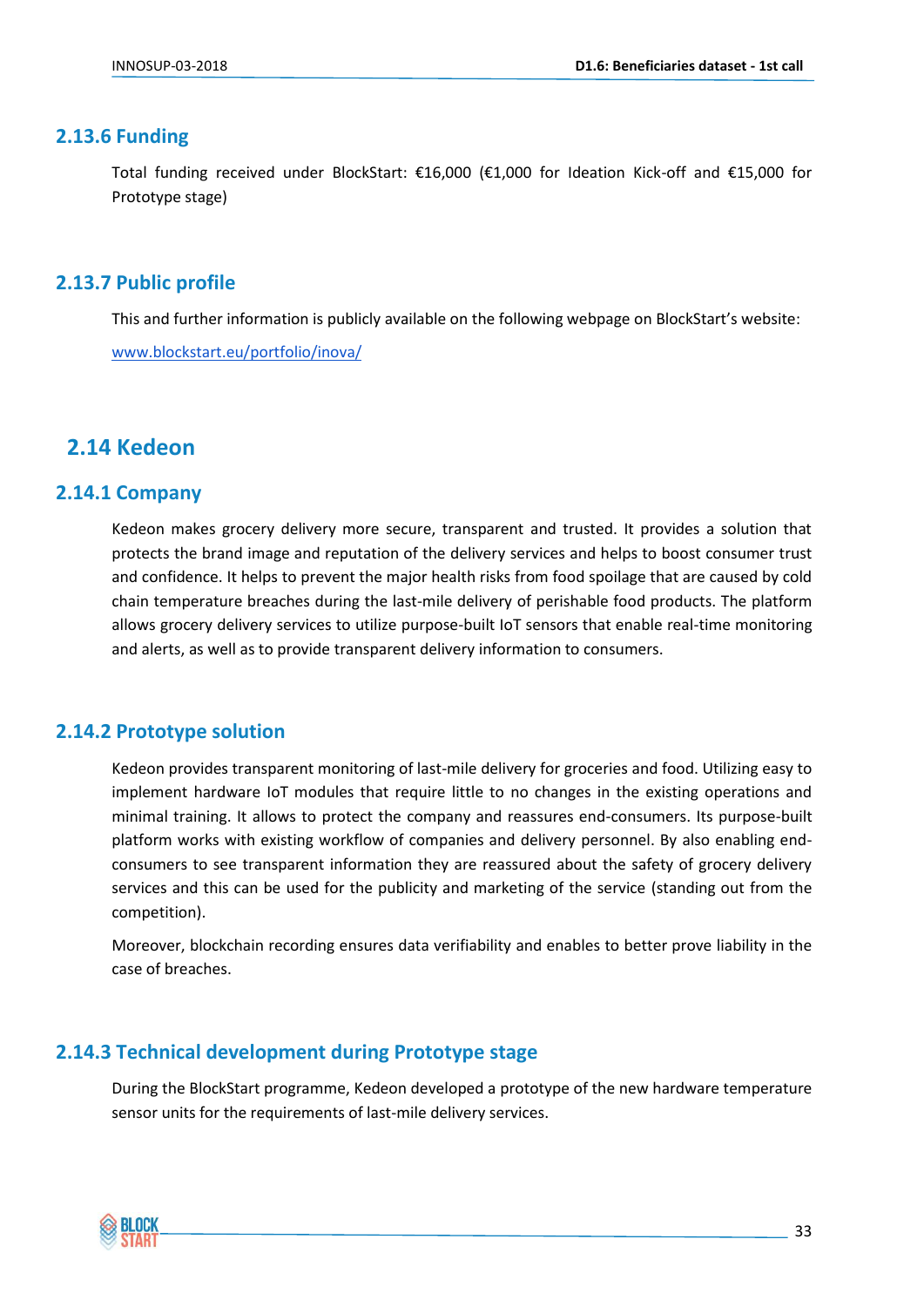This includes battery-powered operation, the possibility to include other sensors, LTE-M/NB-IoT internet connectivity, and seed generation on the device for immutable data recording, as well as the successful deployment of smart contracts on Ethereum testnet.

Moreover, a Web3.js-based dashboard was developed to the needs identified during customer interviews, as well as a prototype of the end-consumer verification platform.

#### <span id="page-33-0"></span>**2.14.4 Business development during Prototype stage**

During the BlockStart programme, Kedeon reached out to more than 35 SMEs in Latvia, and as a result, started the on-boarding of 5 interested companies. Now, with the help of BlockStart, the team is looking to expand its operations to other European countries.

#### <span id="page-33-1"></span>**2.14.5 Pilot stage implementation**

Here is a video summarizing Kedeon's pilot implementation:

[www.youtube.com/watch?v=OL3O\\_f\\_4\\_bY](https://www.youtube.com/watch?v=OL3O_f_4_bY)

In BlockStart, Kedeon implemented its "Last-mile delivery monitoring" product in 5 SME adopters:

#### **Pilot no. 1 with "A-birojs":**

Monitoring of B2B food product deliveries and B2C grocery deliveries.

Courier app used by 2 couriers; Over 75 deliveries monitored; Provided feedback about dashboard functionality.

#### **Pilot no. 2 with "Kaleda":**

Monitoring of B2C grocery deliveries.

Courier app used by 3 couriers; Over 50 deliveries monitored; Provided feedback about HW functionality.

#### **Pilot no. 3 with "BLUE CIRCLE":**

Monitoring of fresh fish wholesale deliveries.

Provided feedback about changes to HW casing for use with fish deliveries.

#### **Pilot no. 4 with "Adazu desu darbnica":**

Monitoring of meat product storage and deliveries to stores.

Over 150h of monitoring; more than 5 deliveries monitored; Provided feedback about stationary use of sensors.

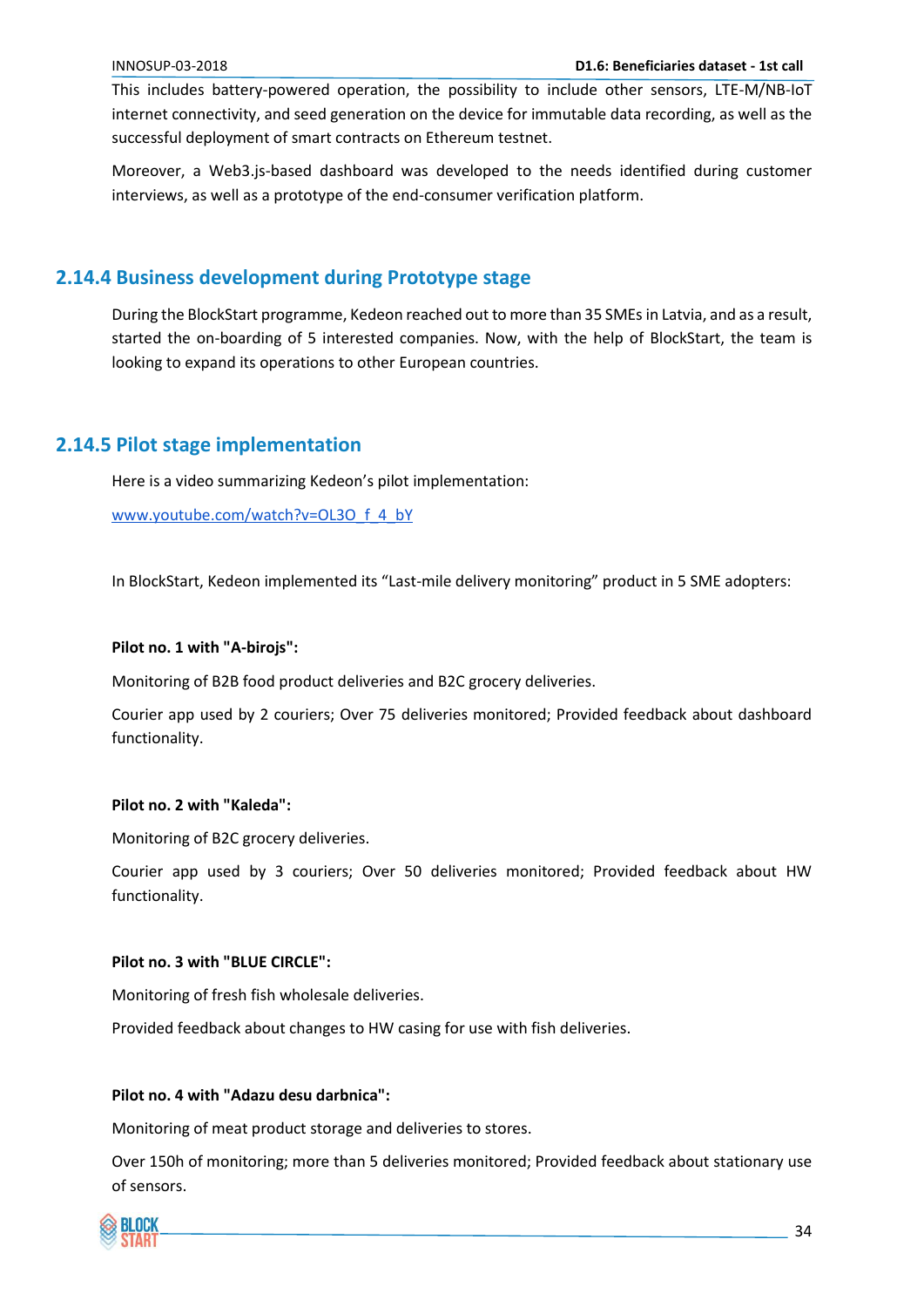#### **Pilot no. 5 with "Piegade69":**

Monitoring of perishable and sensitive last-mile deliveries conducted for other companies.

Courier app used by 4 couriers; Over 100 deliveries monitored; Provided feedback about courier app UX.

#### <span id="page-34-0"></span>**2.14.6 Testimonial**

"The BlockStart programme helped us to find the perfect target customer segment for our product, validate our technology, and test it with European SMEs. Our assigned mentor was a great help along the way, guiding us through all necessary documents and deliverables, making it a much more enjoyable experience."

Reinis Skorovs, Founder/CEO, Kedeon

#### <span id="page-34-1"></span>**2.14.7 Funding**

Total funding received under BlockStart: €20,000 (€1,000 for Ideation Kick-off, €15,000 for Prototype stage and €4,000 for Pilot stage)

#### <span id="page-34-2"></span>**2.14.8 Public profile**

This and further information is publicly available on the following webpage on BlockStart's website:

[www.blockstart.eu/portfolio/kedeon/](https://www.blockstart.eu/portfolio/kedeon/)

# <span id="page-34-3"></span>**2.15 MLCrypt**

Like the Internet, blockchain technology and cryptocurrencies will change and revolutionize entire industries, as they open up new possibilities for digitizing complex processes. Therefore, the blockchain technology can be used across all industries.

MLCrypt GmbH promotes the mass adaptation of the blockchain technology. From start-up to consortium they support the practical use of this future-oriented technology. In an interdisciplinary environment they develop trendsetting DLT solutions. This plays a major role in making the blockchain technology tangible and understandable to all those involved in a process. Their focus is on the professional development of individual blockchain applications. A further business area is consulting of companies regarding possible applications of DLT technologies.

Total funding received under BlockStart: €1,000 (for Ideation Kick-off)

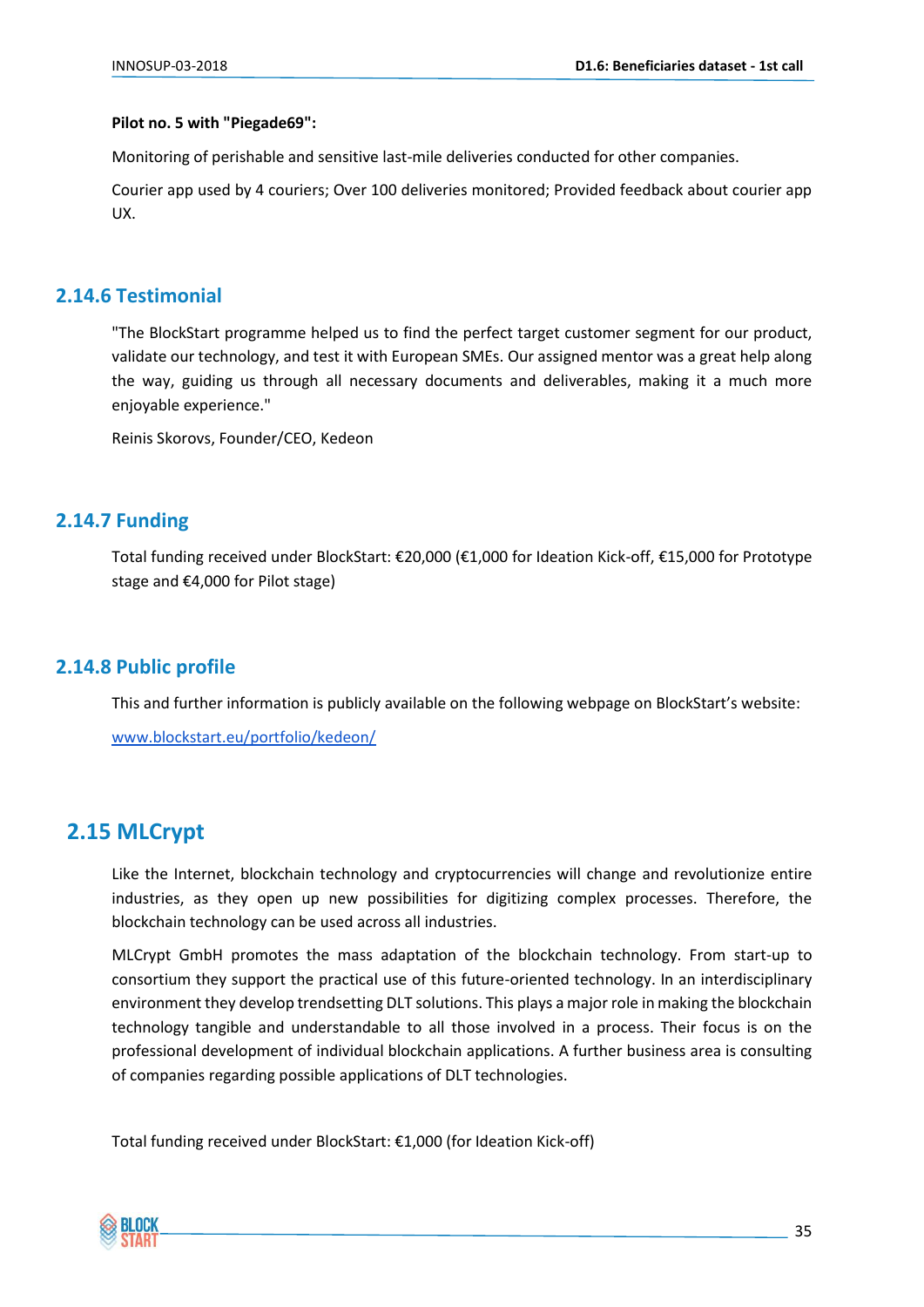This and further information is publicly available on the following webpage on BlockStart's website:

[www.blockstart.eu/portfolio/mlcrypt/](http://www.blockstart.eu/portfolio/mlcrypt/)

# <span id="page-35-0"></span>**2.16 OssDev**

A tremendous amount of web projects are the results of Open Source Software. Despite the values embraced, OSS development currently is centralized! Small groups own the project & make decisions which often are not in line with the beneficiaries of the project. This is because OSS is poorly incentivized & lacks governance mechanisms. Devs code only in their spare time & they cannot activate their full capacity. In some cases, coders get demotivated to even contribute due to opinionated leaders who discourage new engineers. Similarly, there is lack of long-term incentives for voluntary bug hunters, code reviewing, new phases to grow OSS. OSSdev is providing a protocol transforming OpenSource Software to Decentralized Autonomous Organizations which incentivise engineers to design novel OSS tech. We are utilising blockchain technology to offer a sustainable, decentralized OSS development governance toolkit to facilitate incubation, financing, and governance of Open Source Software Tech.

Total funding received under BlockStart: €1,000 (for Ideation Kick-off)

This and further information is publicly available on the following webpage on BlockStart's website:

[www.blockstart.eu/portfolio/ossdev/](http://www.blockstart.eu/portfolio/ossdev/)

# <span id="page-35-1"></span>**2.17 REXS.IO**

#### <span id="page-35-2"></span>**2.17.1 Company**

Rexs.io is a data trust company offering a blockchain-based digital notarization service that creates a shield of trust for any data, including IoT streams, live video feeds, documents, images, and more. Organizations can benefit from the security and immutability of the distributed ledgers without their inherent bottlenecks and prohibitive storage costs. Rexs.io's core technology is scalable and affordable without compromising security.

Rexs.io goes beyond data security, and the user experience is back in focus. It abstracts the technical complexities and nuances of the DLT ecosystem with intuitive user interfaces. By design, Rexs.io is technology-agnostic and privacy-centric. We provide a framework with the freedom to choose and deploy the most suitable stack, rather than forcing a user to utilize a particular blockchain or a storage solution.

Here is a video presenting REXS.IO: [https://www.youtube.com/watch?v=cmQtDV7ftlI&feature=emb\\_logo](https://www.youtube.com/watch?v=cmQtDV7ftlI&feature=emb_logo)

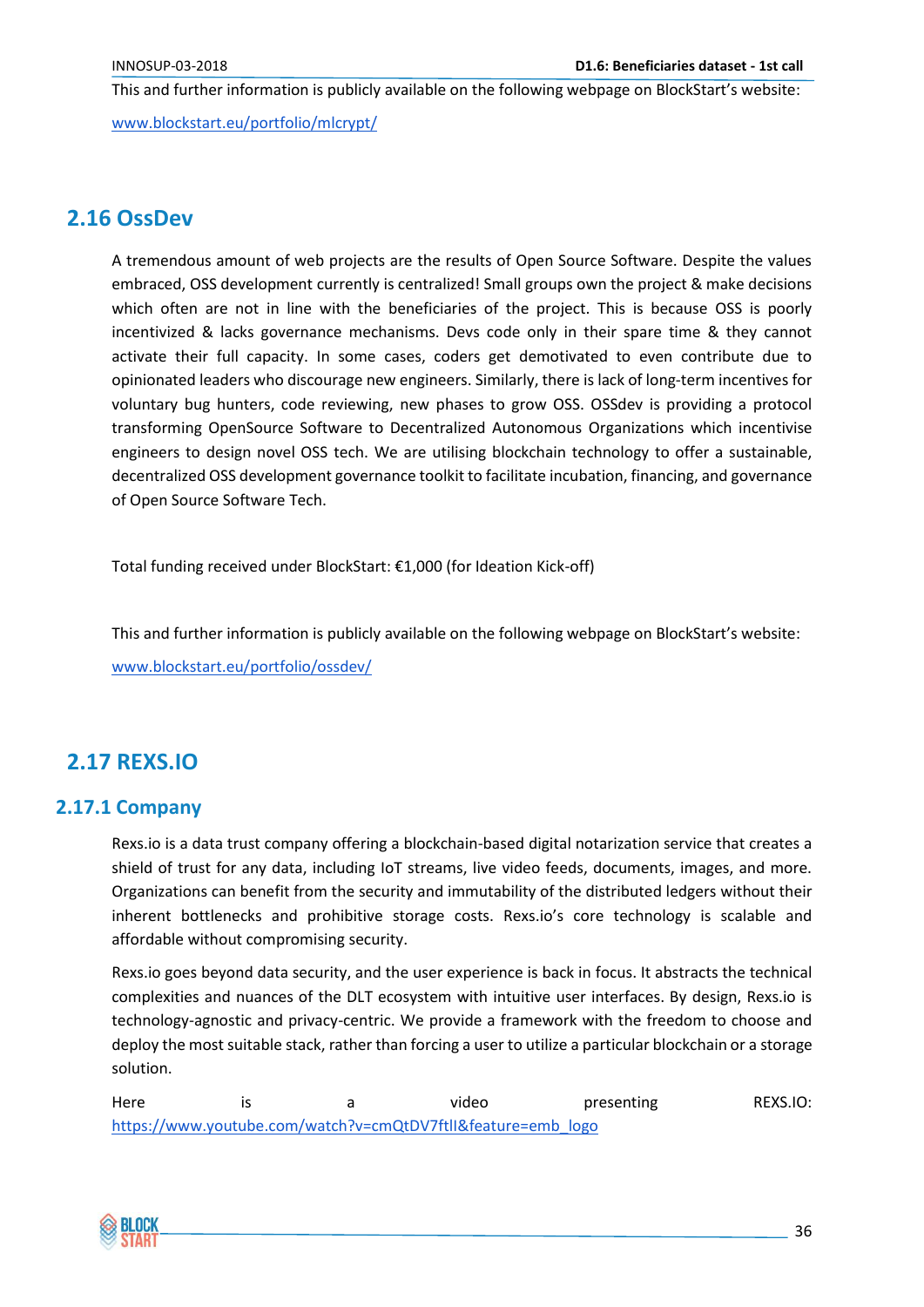#### <span id="page-36-0"></span>**2.17.2 Prototype solution**

Rexs.io is a technology stack for DLT-based notarization of existing data and data ingestion streams with a clear decoupling of trust and persistence layers. Organizations can, therefore, benefit from the immutability and tamper-resistance of the distributed ledgers without data throughput limitations typical of permissionless DLTs.

Rexs.io has a modular architecture with standardized APIs between its core services. This simplifies the process of plugging in new components that can:

- provide interfaces to different storage systems,
- facilitate connectivity with different DLTs, and
- provide support for various data producers.

Rexs.io can be plugged into existing infrastructures without significant changes, limiting the time and cost of implementation.

Rexs.io abstracts the technical complexities and nuances of the DLT ecosystem in order to help with the onboarding of the rest of the world. The company's solution is built with intuitive user interfaces and an end-to-end chain of trust and scalability in mind. By design, Rexs.io is technology agnostic. It provides a framework with the freedom to choose and deploy the most suitable stack, rather than forcing a user to utilize a particular blockchain or a storage solution.

#### <span id="page-36-1"></span>**2.17.3 Technical development during Prototype stage**

Rexs.io's prototype developed in BlockStart includes both software (SW) and hardware (HW) components:

#### **1. SW components**

- Control Center: The web-based frontend and administrative console for hardware provisioning, hardware pool management, service deployment/monitoring, and dashboards. Deployed as a SaaS solution.
- Secretary: Data proxy. It exposes an interface compatible with the existing target storage to serve as the new target for the data producer. Data sent to the Secretary is automatically hashed, the file is proxied to the storage system and the hash including file name is provided to the Notary component.
- Notary: DLT gateway. Notary interacts with the hardware wallet, signs the transactions, and sends the file name and file hash to the smart contract deployed on the blockchain to create the trust layer. The notary is accompanied by additional services facilitating robustness, high availability and cost effectiveness of our approach in a public DLT context. These include (a) secure message queue to mitigate data loss due to potential transaction backpressure from the network and (b) secure journal to balance the network cost in the context of potentially high velocity, high volume data traffic. Secure communication between components is supported by Public Key Infrastructure and TLS encryption.

#### **2. HW components**

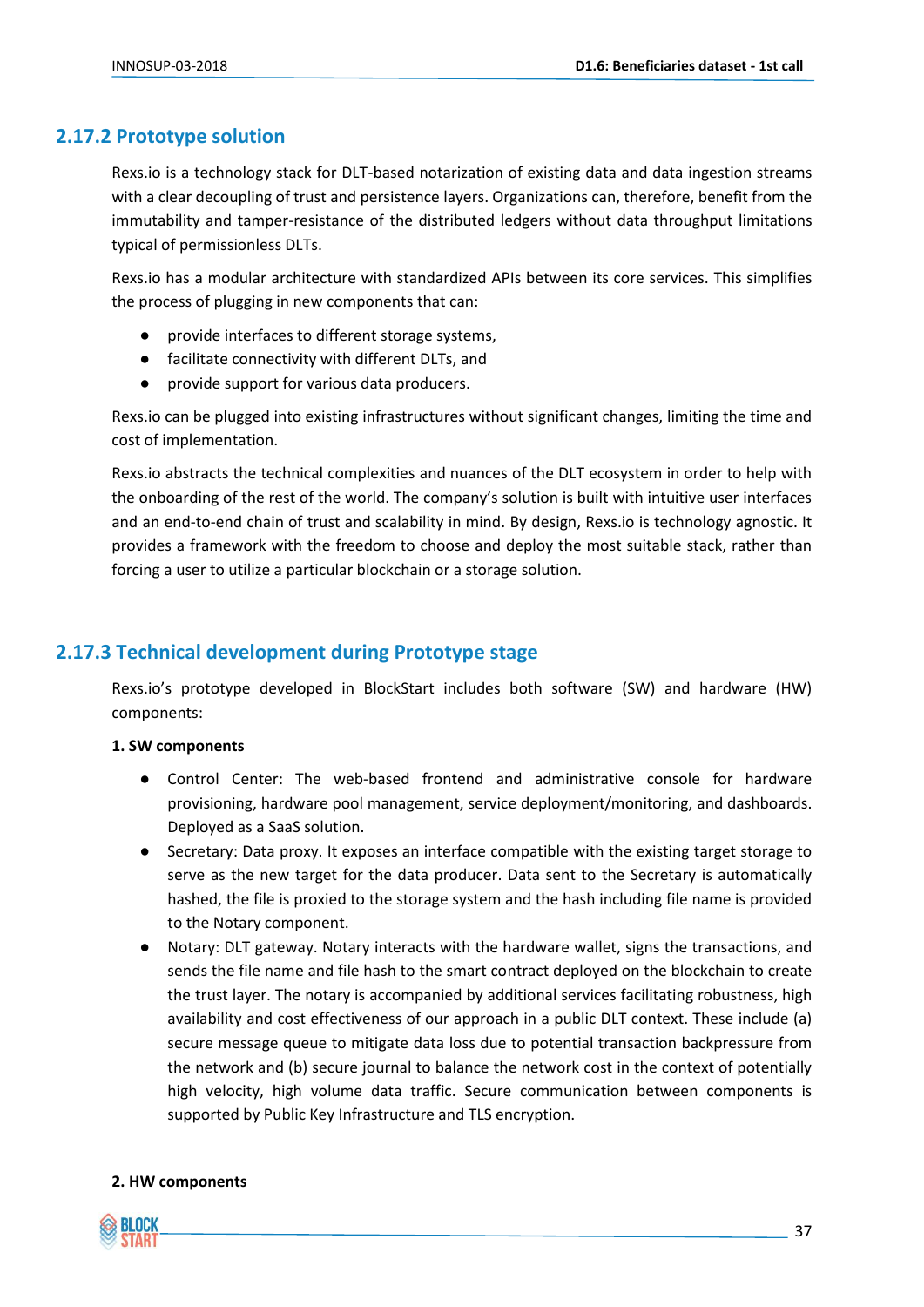Currently supported one is Infineon's Blockchain Security 2 Go smart card. It facilitates user-friendly and intuitive experience while interacting with a blockchain.

The prototype has been developed for CCTV camera live stream, however, it needs to be emphasized that it does not matter what kind of data input device will be connected. The company has decided to use the camera as an input device because it is easy to show that the stream is notarized live, almost parallelly to the video being recorded.

# <span id="page-37-0"></span>**2.17.4 Business development during Prototype stage**

The history of rexs.io goes back to March 2018, when the DAC team presented R&D results at the 2nd Productive4.0 Consortium Conference and Workshops in Budapest. The company has been working on DLT applications in Productive4.0 project, where 109 partners from 19 countries worked together to examine methods, concepts, and technologies for service-oriented architecture and electronic components for the Industrial Internet of Things. EUR 106 million is the total project budget. Almost half of it is funded, partly by the EU, partly by ECSEL Joint Undertaking and the national authorities of involved countries. The project ended at the end of April 2020. (Grant agreement No 737459.)

The Business Platform designed and implemented by Rexs.io's team was meant as an interoperability platform (technological stack) that can be used to support information sharing in the multistakeholder environment of the digital industry. The platform supported data provenance monitoring through external blockchain signatures.

Thanks to decoupling of data and trust facilitated by DLT based data notarization, all data packets fed by IoT devices are stored off-chain while the hash-value of a package is stored on a distributed ledger. The hash of data is, therefore, an immutable reference enabling identification of any changes in data stored in off-chain storage.

Diffusion 2019 was a two-day event focusing on the practical application of open-source distributed ledger technology, smart contracts, machine learning, and programmable tokens, to create a new data layer. Alongside hacking, contestants participated in workshops, panels, and expert-led fireside chats on the latest trends in enterprise & blockchain, token economics, interoperability, deep learning & AI, and more. Over five hundred programmers in 10 tracks competed against each other in the Diffusion 2019 hackathon. 45 teams made it through the weekend and presented their projects to judges on Sunday afternoon. It took our team 36h to build an award-winning application.

The goal was to create an intuitive, low-cost, non-intrusive demonstrator capable of efficiently tackling high velocity, high volume video and data stream, and storage inefficiency of the Ethereum Network. Rexs.io's team was awarded the first prize in 2 tracks:

- Web 2.5: onboarding the rest of the world to decentralized technology,
- Sharing in Consortia Networks: permissioned, tokenized data sharing with T-Labs, and Bronze Runner-Up prize in the general classification

In March 2020, rexs.io's team was accepted to Reno InNEVator Technology Accelerator in Nevada, US. The acceleration process focused on providing participants opportunities to present projects in front of American investors. The stay in the US also brought additional value, which was several contacts to companies potentially interested in blockchain adoption, however, the stage of project development was too early back then. Thanks to the BlockStart programme, the company was able to bring its

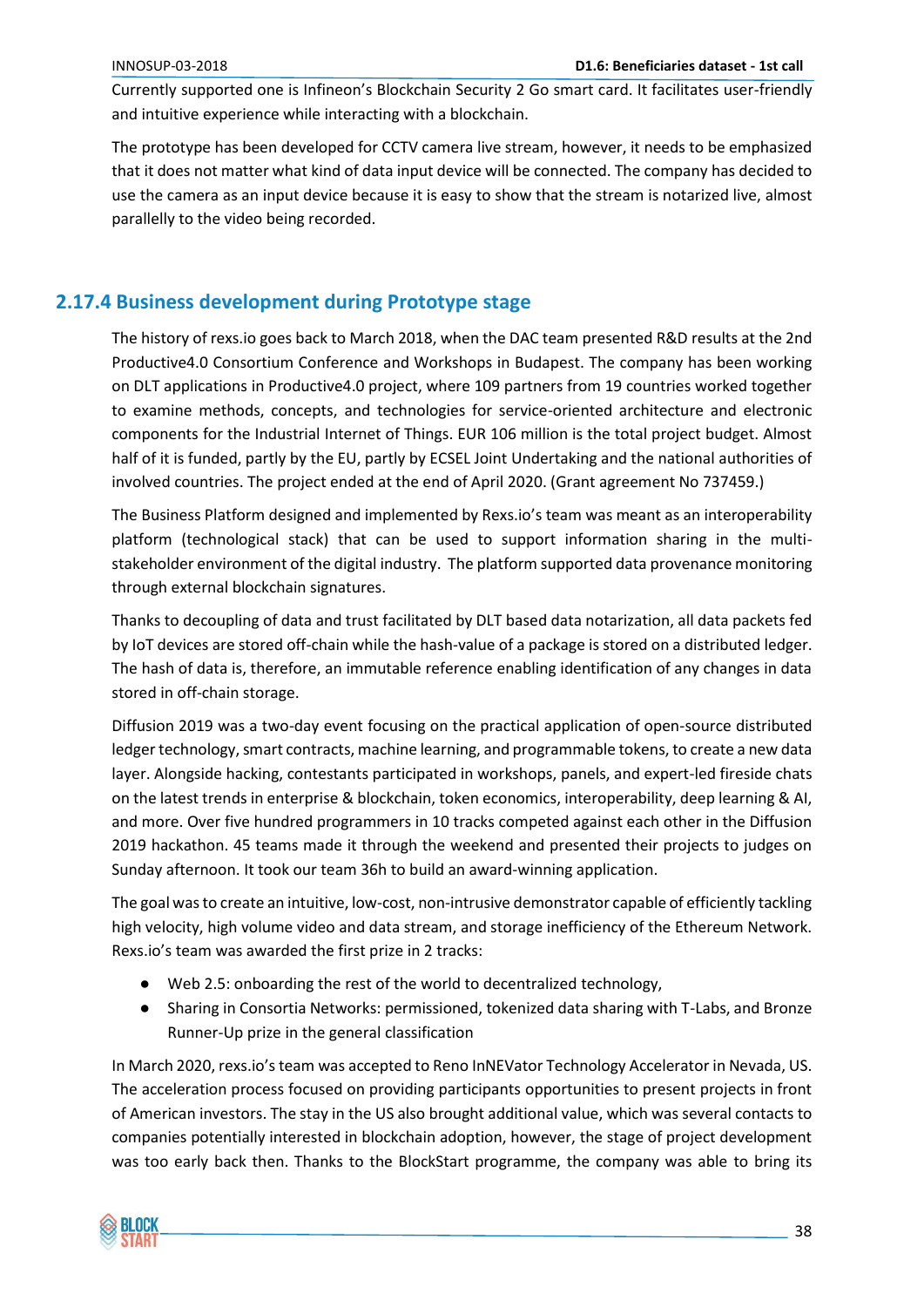project to the next level as BlockStart helped Rexs.io with reaching potential clients and partners globally

Rexs.io was accepted to be part of the third cohort of Base Camp Virtual organized by Outlier Ventures. Along with a group of 10 companies (from Canada, Europe, Asia, Australia), the company will be working on boosting our business development

#### <span id="page-38-0"></span>**2.17.5 Pilot stage implementation**

In BlockStart, Rexs.io implemented its blockchain-based solution in 3 SME adopters:

#### **Pilot no. 1 with ELDRO TECHNOLOGIE:**

#### Authentication tool for a road infrastructure maintenance

Pilot implementation: Work evidence authentication. With their mobile devices, maintenance crews can send images to document the servicing job. The images are sent directly to the infrastructure operator, and their hash is notarized on the blockchain. In case of a dispute, all involved parties will be able to validate the attachments.

Main goals and results: Rexs.io was plugged into a test pipeline processing image evidence submitted by Eldro Maintenance workers. Sample single data object was successfully notarized with Rexs.io on a Ethereum Testnet. Performance impact of data transfer with and without Rexs.io notarization is less than 10% (single large file). Performance impact of data transfer with and without Rexs.io notarization is less than 10% (multiple small files).

#### **Pilot no. 2 with Latitudo40:**

#### Image validation solution for insurance business

Pilot implementation: Space imagery authentication. With Distributed Ledger Technology, we add a trust layer on top of satellite imagery serving as input data for Latitudo40 product – EarthAlytics. Thanks to DLT implementation, platform users will always be able to verify if the information provided is generated from a sound and trustworthy source.

Main goals and results: Rexs.io was plugged into a test pipeline. Sample single data object successfully notarized with Rexs.io on a Ethereum Testnet. Performance impact of data transfer with and without Rexs.io notarization is less than 10% (single large file). Performance impact of data transfer with and without Rexs.io notarization is less than 10% (multiple small files).

#### **Pilot no. 3 with Vawlt:**

#### Cloud Storage Authentication for any business

Pilot implementation: A full integration of Rexs.io notarization technology with Vawlt secure multicloud storage. This integration creates a solution that ensures end-to-end data integrity, from the notarization process to the storage in multiple clouds.

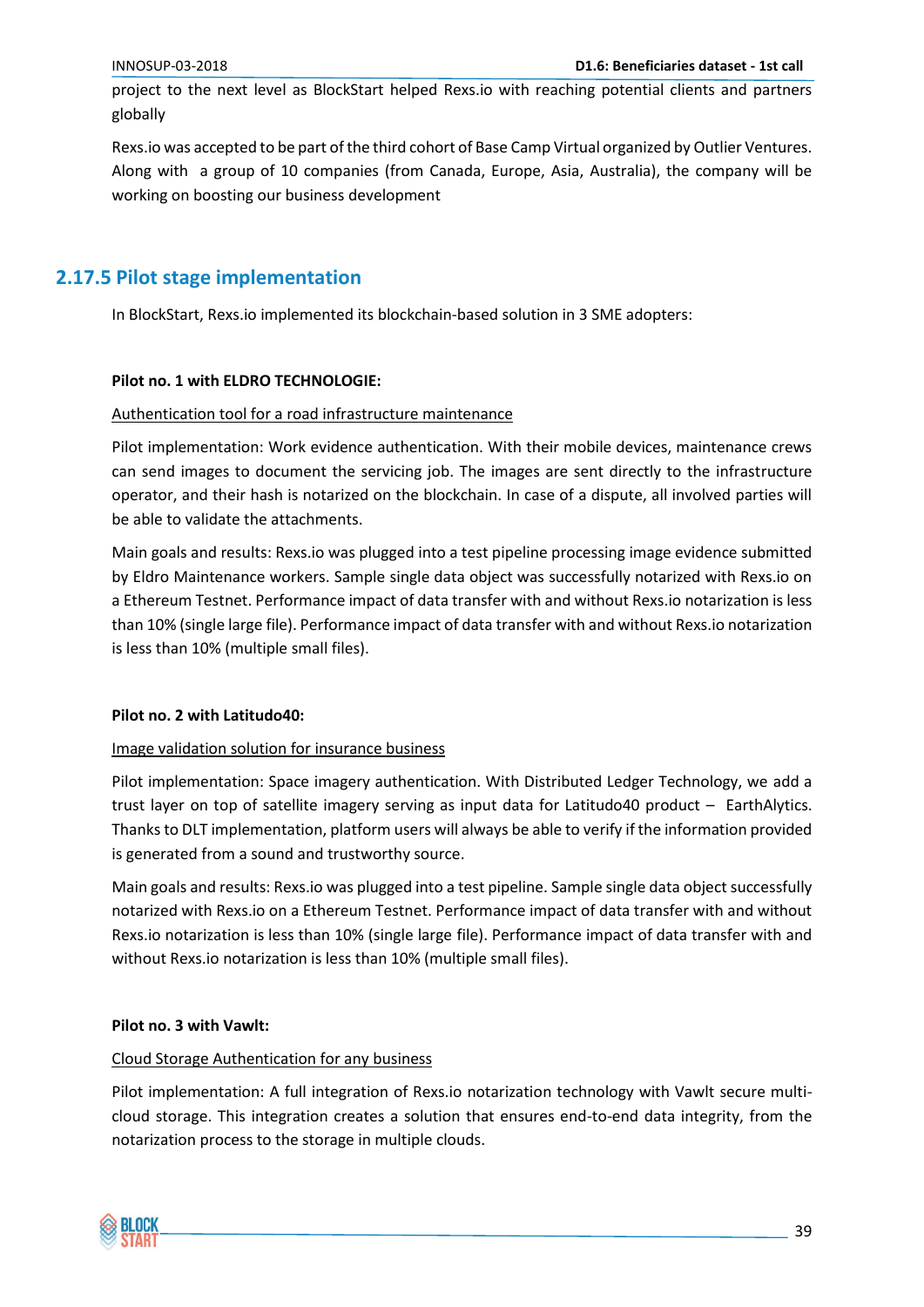Main goals and results: Rexs.io plugged into a test pipeline. Sample single data object successfully notarized with Rexs.io on a Ethereum Testnet. Performance impact of data transfer with and without Rexs.io notarization is less than 10% (single large file). Performance impact of data transfer with and without Rexs.io notarization is less than 10% (multiple small files).

#### <span id="page-39-0"></span>**2.17.6 Testimonial**

"Our participation in BlockStart programme brings the opportunity to get feedback and insights from the European blockchain industry. We feel like we are getting one step closer to our potential customers, thanks to the programme."

Agata Kukwa, Head of Communications, Rexs.io

#### <span id="page-39-1"></span>**2.17.7 Funding**

Total funding received under BlockStart: €20,000 (€1,000 for Ideation Kick-off, €15,000 for Prototype stage and €4,000 for Pilot stage)

#### <span id="page-39-2"></span>**2.17.8 Public profile**

This and further information is publicly available on the following webpage on BlockStart's website:

[www.blockstart.eu/portfolio/rexsio/](https://www.blockstart.eu/portfolio/rexsio/)

# <span id="page-39-3"></span>**2.18 Spin4Chain**

Spin&Turn has 13 years of experience on embedded system development, hardware and software, and their integration on large scaled systems.

The last few years, company is running the Spin4Chain project aims to identify and trace raw materials in supply chain. It is important for the built IoT sensor, guarantee that what is measured is what is stored, and this is where recent solutions propose the use of blockchain. This is a good approach, but data from IoT sensors is not adapted to the blockchain format, and a frontend is required to translate between both worlds. Under this scenario, there is the risk that data be intercepted and adulterated before reaching the blockchain. The project aims to solve this problem. Our main objective is to guarantee that what it was measured by the sensor is, in fact, what is stored in the blockchain. The IoT sensor will not work as a wallet but, has similar concepts such as a unique address, unique private key and the ability to sign messages (classified messages). A blockchain interface layer, running on any IoT, will be implemented to avoid undue tampering with the transmitted and stored information.

Total funding received under BlockStart: €1,000 (for Ideation Kick-off)

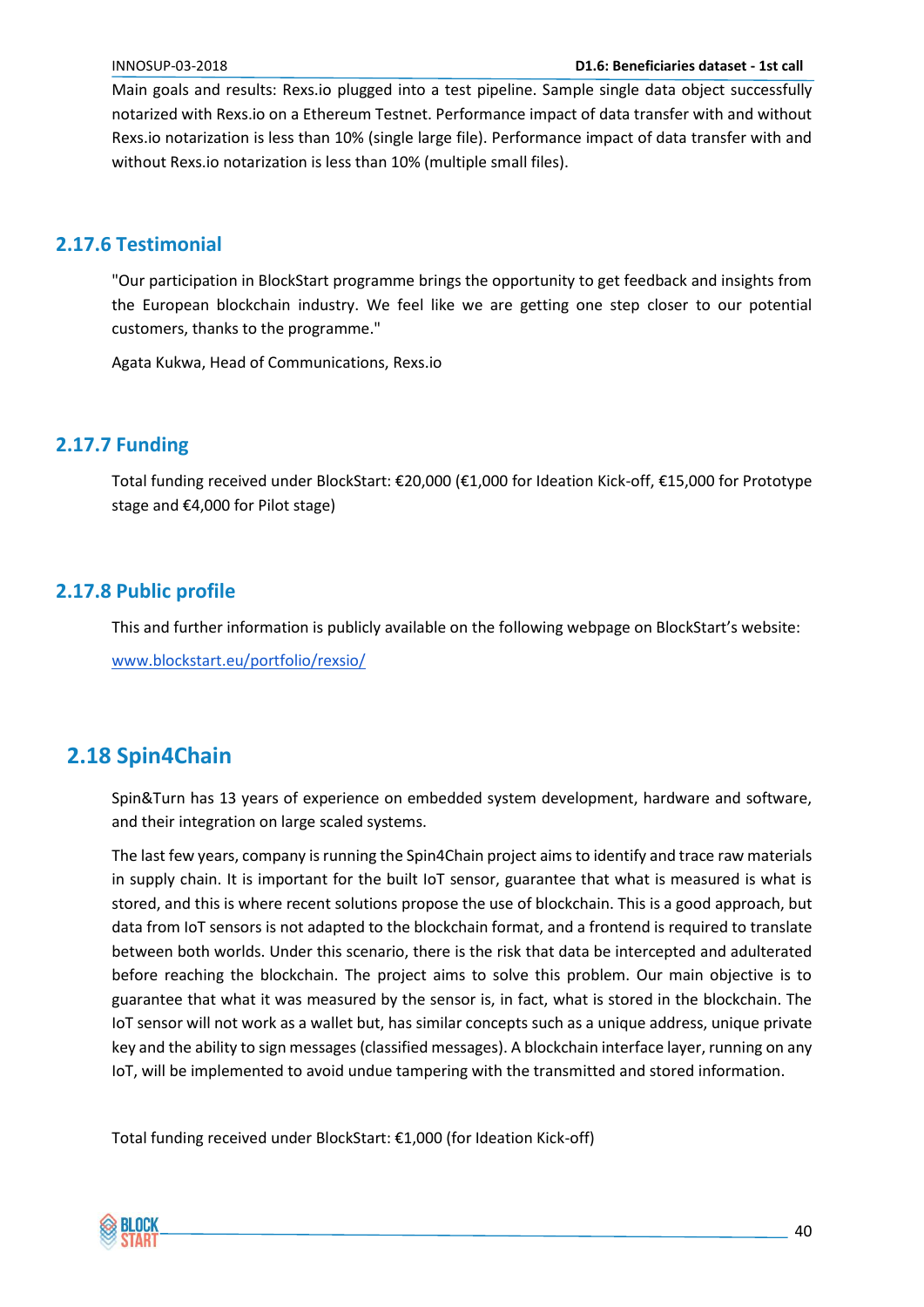This and further information is publicly available on the following webpage on BlockStart's website:

[www.blockstart.eu/portfolio/spin4chain/](http://www.blockstart.eu/portfolio/spin4chain/)

# <span id="page-40-0"></span>**2.19 StoreWise**

Today, most businesses depend on data, either directly or indirectly. StoreWise enables enterprises to better protect, control and reliably access this critical data by leveraging decentralized blockchain technology. At our core, we create powerful S3-compatible storage infrastructure, delivering ultrahigh availability (UHA) object data storage with a level of control/sovereignty that was formerly only attainable through on-premises solutions, but now with off-prem scalability and flexibility.

Total funding received under BlockStart: €1,000 (for Ideation Kick-off)

This and further information is publicly available on the following webpage on BlockStart's website:

[www.blockstart.eu/portfolio/storewise/](http://www.blockstart.eu/portfolio/storewise/)

# <span id="page-40-1"></span>**2.20 Xylene**

#### <span id="page-40-2"></span>**2.20.1 Company**

Xylene works with companies in the coffee, cocoa, timber, minerals and cotton industries that act as importers and producers, giving them transparency and control over their supply chain. This innovative approach combines supply chain management with satellite technology (SatNav and SatEO) and blockchain to create supply chain transparency.

This is achieved through supply chain visualisation and offers central companies an overview of where suppliers are located and where material is sourced from and allows for decisions based on risk assessment. Furthermore, physical products are labelled and tracked along the supply chain from the source to the consumer through our mobile application. Information connected to the product is passed between stakeholders and its authenticity is validated through satellite data and blockchain. Creating added value by being able to connect the journey of a product to the point of sale. The consumer will also be able to connect to the origin of the product, support sustainable projects, balance its carbon footprint and/or recycle the raw materials present in its product at the end of its life.

#### <span id="page-40-3"></span>**2.20.2 Prototype solution**

Xylene is creating a transparent supply chain for SME adopters where essential steps of the material journey are tracked to deliver the best possible product to consumers. With the development, consumers will have the opportunity to experience the origin of the products themselves and connect to the community to interact with farmers in the country of origin. As part of the prototyping stage,

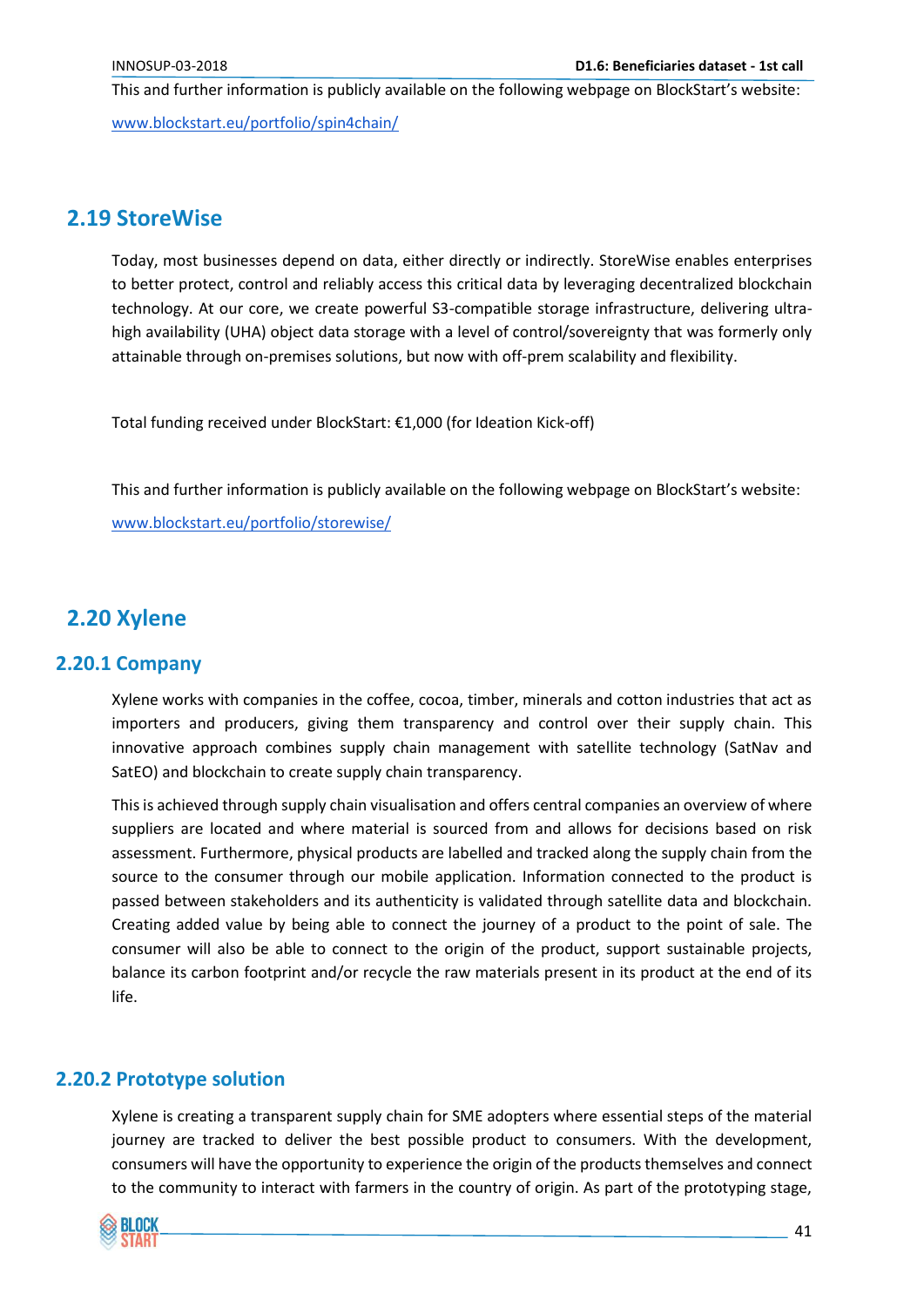the company significantly developed its traceability app and tested it with SME adopters in the field. This helped them to validate the user experience and begin with software development to achieve the successful pilot testing with real products.

Xylene's solution works in three steps:

- Supply Chain Mapping & Risk Assessment through a web dashboard: visualising the supply chain offers central companies not only an overview of where suppliers are located and where material is sourced from, it also allows for decisions based on risk assessment.
- Product Flow Tracking through the mobile application: physical products are labelled and tracked along the supply chain from the source to the consumer. Information is connected to the product; it is passed between stakeholders using blockchain and its authenticity is validated through satellite data.
- Customer Engagement on the final product: being able to connect the journey of a product to the point of sales leads to added value of the final product. The consumer will also be able to connect to the origin of the product, support sustainable projects, balance its carbon footprint and/or recycle the raw materials present in its product at the end of its life.

## <span id="page-41-0"></span>**2.20.3 Technical development during Prototype stage**

For the prototyping phase of BlockStart Xylene set technical milestones around the product development by giving priority to the mobile application and the data layer component to enable traceability of product flows at SME adopters. For this it was critical to get a detailed understanding of the current structure of the supply chain at its SME adopter and the target which shall be achieved with the final implementation. Based on this, the development of the user experience was performed. As the mobile application is used by suppliers of SME adopters the user experience had to be intuitive and perform without disrupting current processes.

The early interaction of potential adopters, through short iterative testing cycles, was decisive in the successful development of both UX and UI for the mobile app.

In parallel, Xylene began the development of the backend structure including the blockchain. For this a simulation was created which stores transaction on a permissioned blockchain. User-friendliness and data privacy were key factors defining and measuring the success of this milestone.

Next steps in the development are the web dashboard and the fine tuning and integration of the blockchain layer in the final product. Furthermore, Xylene will continue conducting multiple pilot projects in order to collect more user requirements and most importantly identify features common to different targeted markets. Based on these requirements a standard scalable product ready for market uptake is planned to be achieved in the next 12 months.

## <span id="page-41-1"></span>**2.20.4 Business development during Prototype stage**

During the prototype phase of BlockStart business development efforts were mainly targeted towards strengthening the business and market strategy and creating an investment pipeline with a strong pitch.

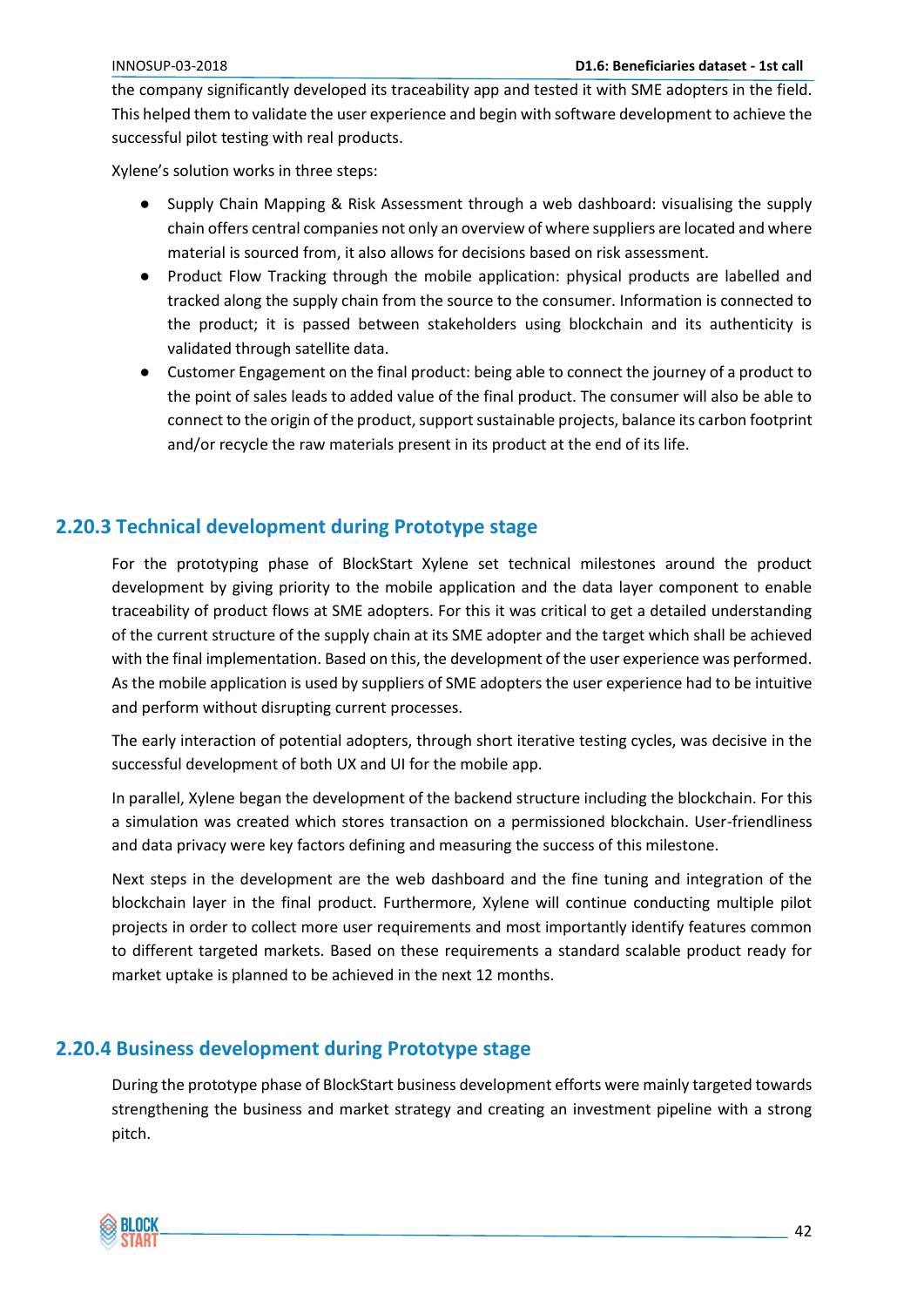Xylene created an in-depth competitive analysis and started initial efforts at developing a pricing strategy for the final SaaS product.

Together with the support of their mentor, the company performed a market positioning and began concentrated sales activities. During the prototype period it presented the pilot project to several potential customers in virtual meetings and managed to sign a pilot customer in the coffee industry, with two further SME's interested and signing commitment letters. During these customer presentations, Xylene used the opportunity to validate its market fit and get a strong feedback on the need of its customers.

As the company is targeting pre-seed investment, it has been very active pitching its startup to angel investors. Investment will enable them to hire additional team members for software development and sales to accelerate the development of the pilot projects.

#### <span id="page-42-0"></span>**2.20.5 Testimonial**

"The BlockStart programme has been a great experience for us as a startup. The management has been very professional, and the organisation and communication has been very open and upfront. The prototype phase has given us the opportunity to develop our product and service in a customercentric way while offering us expert support and guidance in the journey. From setting the targets for development and realisation to coordinating the approach for customer tests and investor pitches the mentoring has been at the highest level and with great enthusiasm. The virtual presentation and selection events have been engaging even though no personal meetings were possible. Overall, the prototype phase was a success for us, and we would recommend BlockStart to any Blockchain developer startup."

Christopher Edwards, Co-Founder / CEO, Xylene

#### <span id="page-42-1"></span>**2.20.6 Funding**

Total funding received under BlockStart: €16,000 (€1,000 for Ideation Kick-off and €15,000 for Prototype stage)

#### <span id="page-42-2"></span>**2.20.7 Public profile**

This and further information is publicly available on the following webpage on BlockStart's website:

[www.blockstart.eu/portfolio/xylene/](https://www.blockstart.eu/portfolio/xylene/)

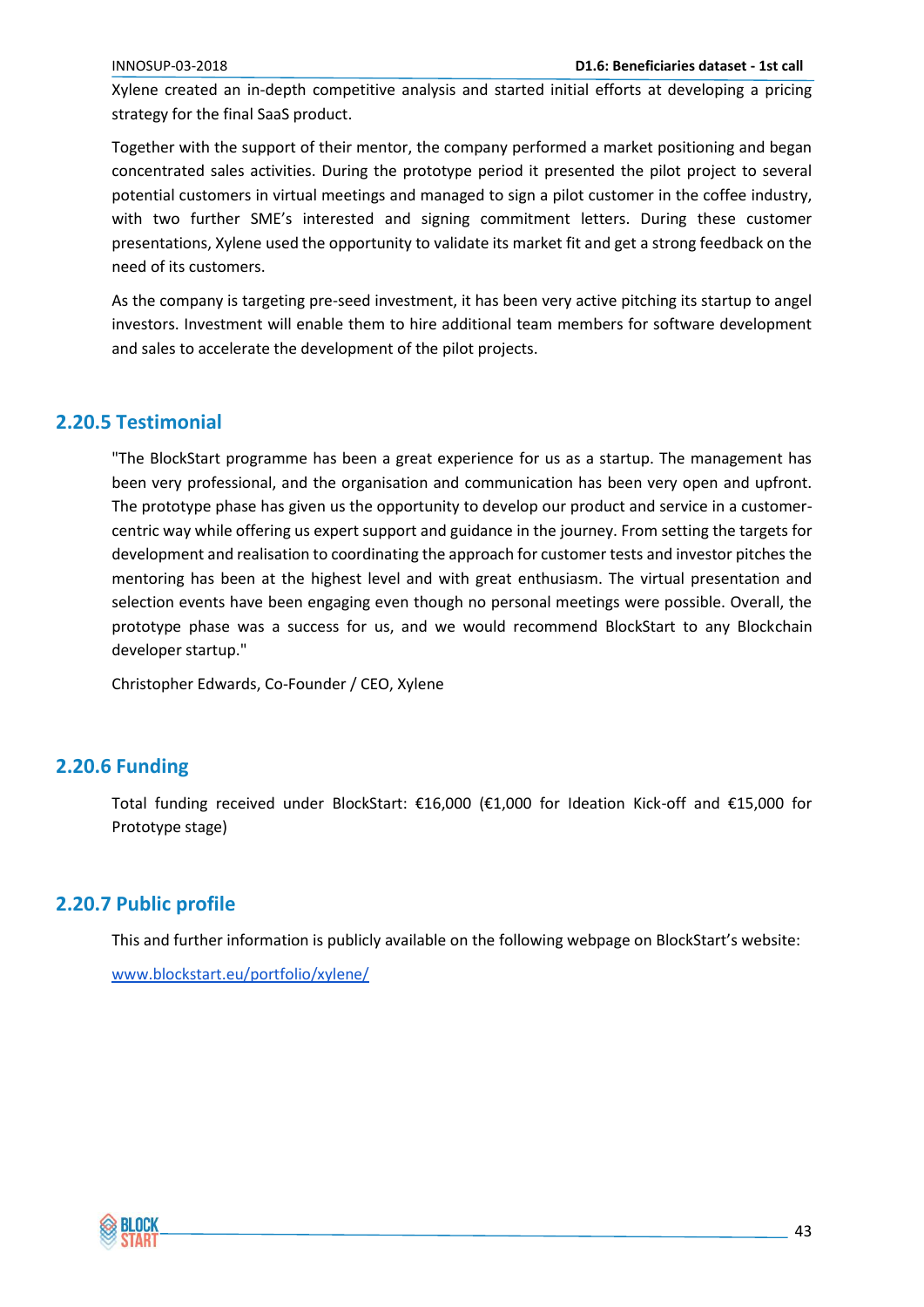# <span id="page-43-0"></span>**3. SME Adopters**

# <span id="page-43-1"></span>**3.1 Albicchiere**

AlBicchiere is Nespresso for wine. Thanks to our patented technology on fluid dispensing, we built a smart platform for wine that revolution the way people discover, buy, and enjoy wine.

AlBicchiere has tested, validated and adopted Datarella's blockchain-based solution in the scope of BlockStart.

Why has the company decided to implement the solution: We believe a solution based on distributed ledger technology is the only way to control a complex logistic chain with many different actors. Control of the logistic chain and accurate definition of events that may potential generate quality issues (such as thermal shocks and physical shocks) is very important for wine. Hence, the idea to integrate blockchain in the wine logistic process!

Added value of the solution to the company: We believe that the value added by distributed ledger in the control of logistic chain would incentivize consumers to purchase from us (as they would have complete transparency and control for whatever happened during transportation) and would also incentivize wine producer to use our system (for the same reason).

What has been done during BlockStart's pilot stage: Together with Datarella team we did a proof of concepts using their Track & Trace platform. This PoC and the discussion with Datarella helped us to clarify how distributed ledger could be integrated in the logistic chain for wine, and the test gave us a first-hand experience about the potential use case. This gave us more confidence in taking the next steps to integrate DLT in our business and how to get the different partners onboard in the process.

Total funding received under BlockStart: €3,000 (for Pilot stage)

This and further information is publicly available on the following webpage on BlockStart's website:

[www.blockstart.eu/portfolio/albicchiere/](http://www.blockstart.eu/portfolio/albicchiere/)

# <span id="page-43-2"></span>**3.2 AZZUR Portugal**

AZZUR PORTUGAL is a management consulting, accounting and advisory company.

With a young, dynamic, experienced and focused team their goal is to provide an efficient service within a concrete and acceptable time horizon, serving the customers with the outmost rigour and confidentiality, keeping them constantly informed of their business situation, respecting the requirements of tax administration in accordance with essential values: ethics, responsibility and competence.

Total funding received under BlockStart: €1,500 (for Ideation Kick-off)

This and further information is publicly available on the following webpage on BlockStart's website:

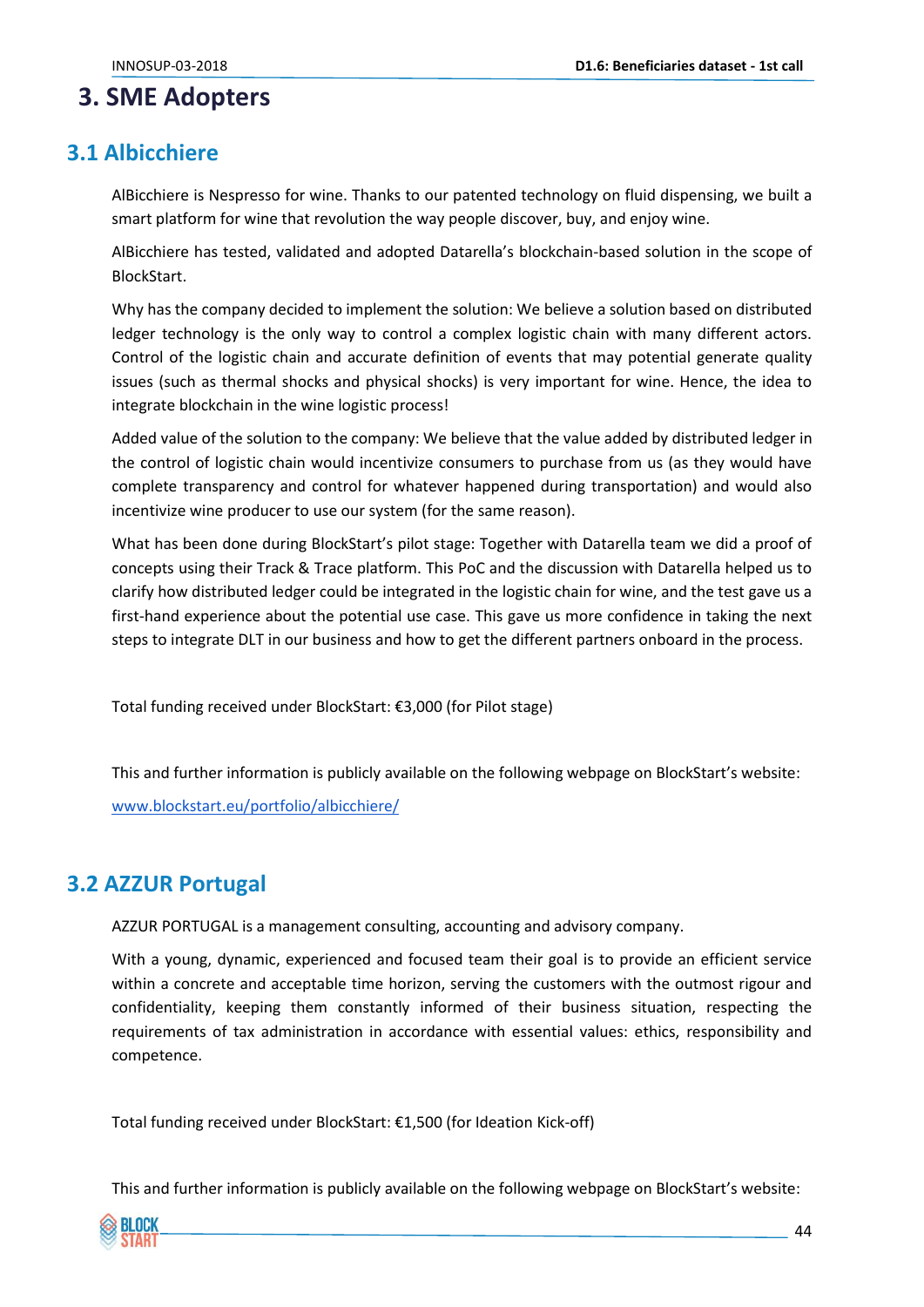# <span id="page-44-0"></span>**3.3 Beez & Toys**

Beez & Toys believes that our children are the most important in the world and the company's wish is for our children to have a healthy development and to grow up in a supportive and clean environment.

Beez & Toys has tested, validated and adopted Infidia's blockchain-based solution in the scope of BlockStart.

Why has the company decided to implement the solution: The company was willing to adopt a blockchain-based solution from company Infidia because it thought that their solution could be important to the company in the future, and it liked the team.

Added value of the solution to the company: The company thinks that implementing the solution from company Infidia would bring added value because their solution will enable Beez & Toys to use some financial instruments that it would not be able to use. Those financial instruments could be crucial for the company's liquidity and growth.

What has been done during BlockStart's pilot stage:

- Very constructive meetings
- The company was introduced with solution and functions of the app

Beez & Toys suggested some changes that were adopted

Infildia team members explained to Beez & Toys how their solution works and how is connected with blockchain

The company explained its production and sales process that will be implemented in Infidia's solution

Total funding received under BlockStart: €3,000 (for Pilot stage)

This and further information is publicly available on the following webpage on BlockStart's website:

[www.blockstart.eu/portfolio/beez-e-toys/](https://www.blockstart.eu/portfolio/beez-e-toys/)

# <span id="page-44-1"></span>**3.4 Birojs**

Birojs provides product delivery services in Latvia, incl. b2b delivery where it delivers to more than 6000 offices daily (birojs.lv) and it recently launched b2c brand (ertadzive.lv) where it deliver groceries and household items to end-consumers.

Birojs has tested, validated and adopted Kedeon's blockchain-based solution in the scope of BlockStart.

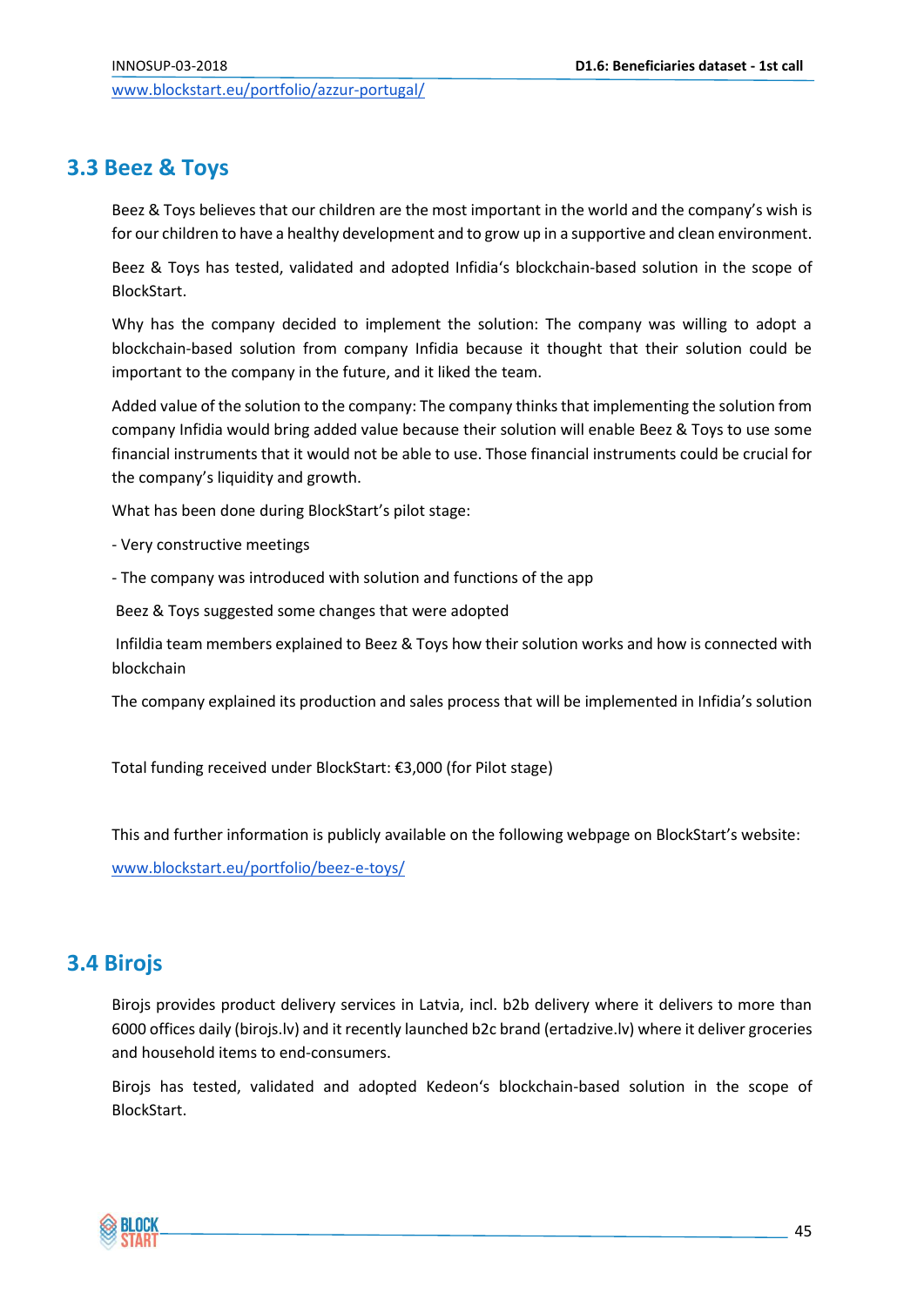Why has the company decided to implement the solution: Kedeon provides solutions that the company believes would help its daily operations. The company is also keen to play and test with technologies that will help its business, and blockchain technology has great potential.

Added value of the solution to the company: Birojs is especially interested in storing its delivery data in a way that will serve as proof both to customers and in the legal world, as well as provide this information to regulatory bodies.

What has been done during BlockStart's pilot stage: The company put Kedeon's sensor devices in its warehouses to monitor the conditions of products that are stored and delivered to Birojs. Additionally, Kedeon installed devices in two of the company's delivery trucks.

Total funding received under BlockStart: €3,000 (for Pilot stage)

This and further information is publicly available on the following webpage on BlockStart's website:

[www.blockstart.eu/portfolio/birojs/](https://www.blockstart.eu/portfolio/birojs/)

# <span id="page-45-0"></span>**3.5 Blue Circle**

Blue Circle's goal is to provide fresh and healthy fish to its b2c and b2b customers. The company ais using the latest technologies and it has the most modern fish growing facilities in the Baltic states.

Blue Circle has tested, validated and adopted Kedeon's blockchain-based solution in the scope of BlockStart.

Why has the company decided to implement the solution: Blue Circle has built one of the most advanced fish growing facilities in the Baltic states. Its facilities have a lot of technology and the company is already utilizing IoT sensors to monitor its operations in the farm. After Kedeon approached the company and offered to test out their solution, Blue Circle immediately took an interest in testing, because it would help the company to keep a competitive edge in the market.

Added value of the solution to the company: Blue Circle is very interested in monitoring its deliveries, as it is planning to do exports to other countries and HoReCa industry players which would value transparency aspect.

What has been done during BlockStart's pilot stage: The company has monitored deliveries in the region of Latvia. It delivers twice a week.

Total funding received under BlockStart: €3,000 (for Pilot stage)

This and further information is publicly available on the following webpage on BlockStart's website:

[www.blockstart.eu/portfolio/blue-circle/](https://www.blockstart.eu/portfolio/blue-circle/)

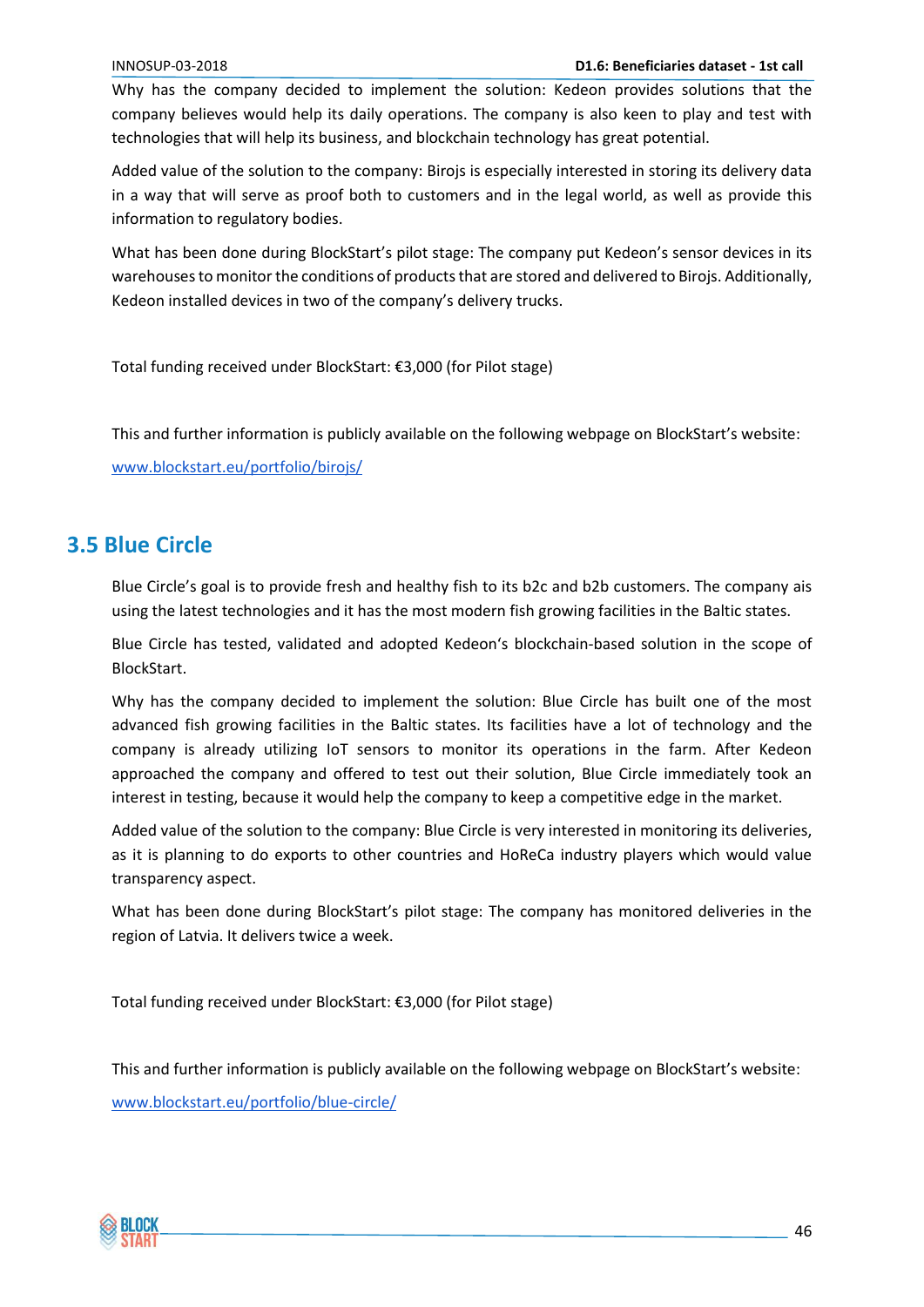# <span id="page-46-0"></span>**3.6 BRControls**

BRControls develops products and supplies web-based operating systems for technical installations. We do this entirely independently. Innovative, but never losing sight of functionality, as proven by more than 4000 installations that we have supplied to date.

BRControls' systems are set apart by their open, transparent nature and extremely user friendly, intuitive operation.

The three BRControls pillars that you can count on:

- Quality hardware for process and utility installations. We are experts in hardware development.

- Demand-driven software for energy efficiency. We are experts in software realization.

- Performance assurance for sustainable work. We are experts in data processing.

BRControls has tested, validated and adopted 2bSMART's blockchain-based solution in the scope of BlockStart.

Why has the company decided to implement the solution: A solution for ensuring that an office building is 'corona proof' from an air quality point of view.

Added value of the solution to the company: Brings a lot of knowledge on the application of smart contract.

What has been done during BlockStart's pilot stage: Specificy, develop, build and install sensor, delivery of data, attending evaluation meeting.

Total funding received under BlockStart: €3,000 (for Pilot stage)

This and further information is publicly available on the following webpage on BlockStart's website:

[www.blockstart.eu/portfolio/br-controls](http://www.blockstart.eu/portfolio/br-controls)

# <span id="page-46-1"></span>**3.7 CAM Engineering**

CAM Engineering (CE) is a company founded in 2011. in Novi Sad, Serbia. CE is dedicated to bringing automation solutions to industrial and nonindustrial business areas developing machines and software. CE has entered the ICT sector, developing software in automation, machines, robotic systems, banking, e-commerce, wireless sensor networks (WSN), ID technologies, mobile applications, etc. More recently developing software solutions for the agro-food sector, with projects in ecommerce and crop management with WSN.

Fields of operation:

Automation

Automation of industrial and non-industrial systems. A high level of expertise and vast experience of our employees allow efficient and effective implementation of all types of applications.

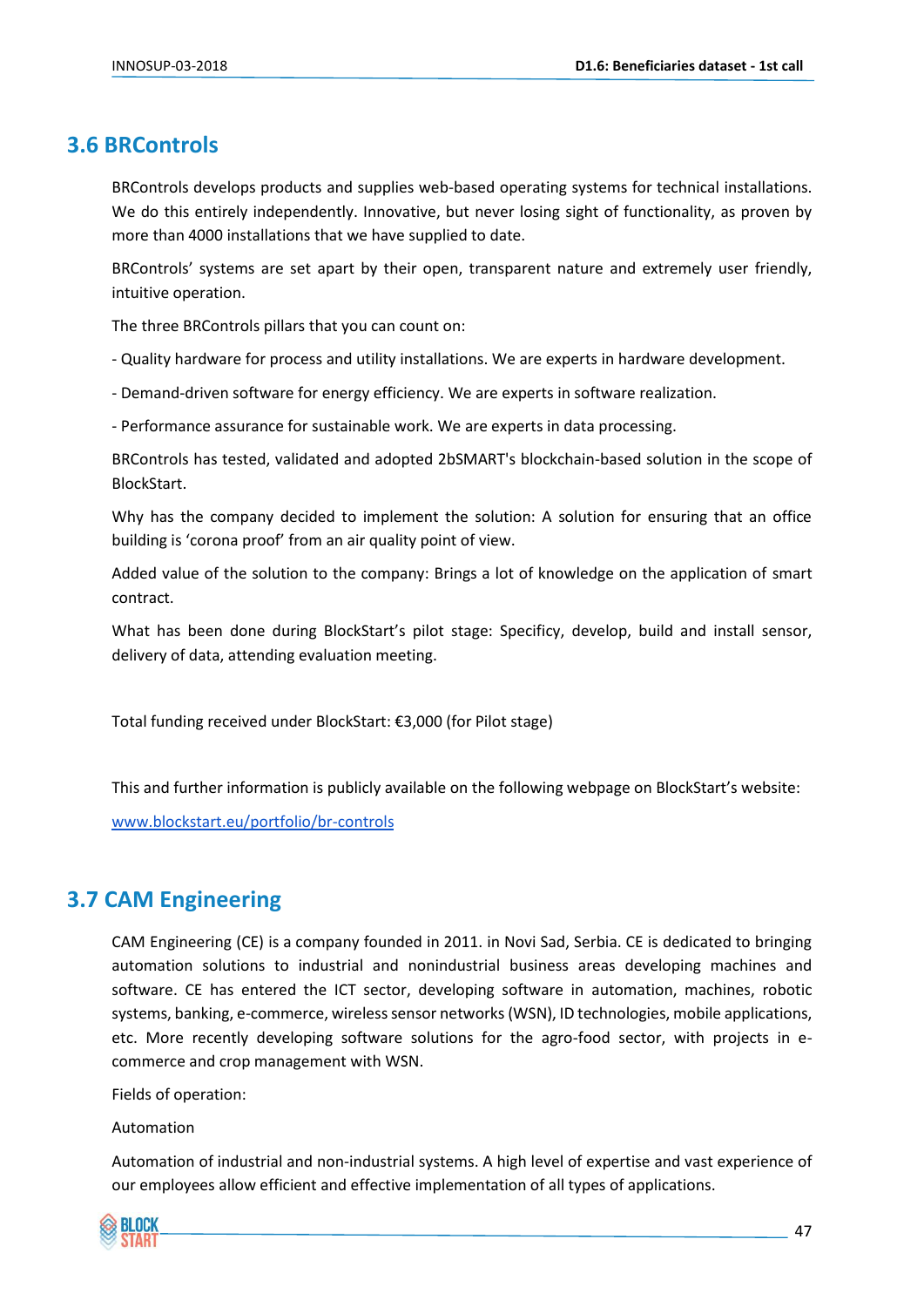#### Engineering

The basis of any reliable system is well selected, installed and tested equipment. Preventative maintenance and training of system users are also very important factors of a reliable system. Therefore, to meet the requirements of various users and environments, CE is using only the best quality products and services.

ICT sector

CE has a dedicated team of software developers with experience in embedded systems, ID technologies (RFID, QR code, etc.), Internet of Things (IoT), database design, web development, and mobile applications, working to bring the best tailor-made solutions as well as market solutions.

Total funding received under BlockStart: €1,500 (for Ideation Kick-off)

This and further information is publicly available on the following webpage on BlockStart's website:

[www.blockstart.eu/portfolio/cam-engineering/](https://www.blockstart.eu/portfolio/cam-engineering/)

# <span id="page-47-0"></span>**3.8 CopyRage**

As a social trading platform CopyRage connects bloggers, professional stock traders, betters and novices in order to keep them constantly active via the rating system that motivates them to develop their personal accounts. All the transactions are being processed via the APIs at external platforms. As a result, CopyRage is absolutely secure and legal worldwide.

Lack of experience and trust are the major problems most of newbie and professional traders and betters experience nowadays. Solid and reliable platform acting according to the guidelines of fintech regulators and customer expectations is needed. CopyRage offers a better product by connecting customers without being involved in direct trades. Dedicated team and a clear set of values are the strong foundation of CopyRage, setting apart it from the competitors.

Total funding received under BlockStart: €1,500 (for Ideation Kick-off)

This and further information is publicly available on the following webpage on BlockStart's website:

[www.blockstart.eu/portfolio/copyrage/](https://www.blockstart.eu/portfolio/copyrage/)

# <span id="page-47-1"></span>**3.9 Deliv**

The company's goal is to provide fast, same-day delivery across the whole country.

Deliv has tested, validated and adopted Kedeon's blockchain-based solution in the scope of BlockStart.

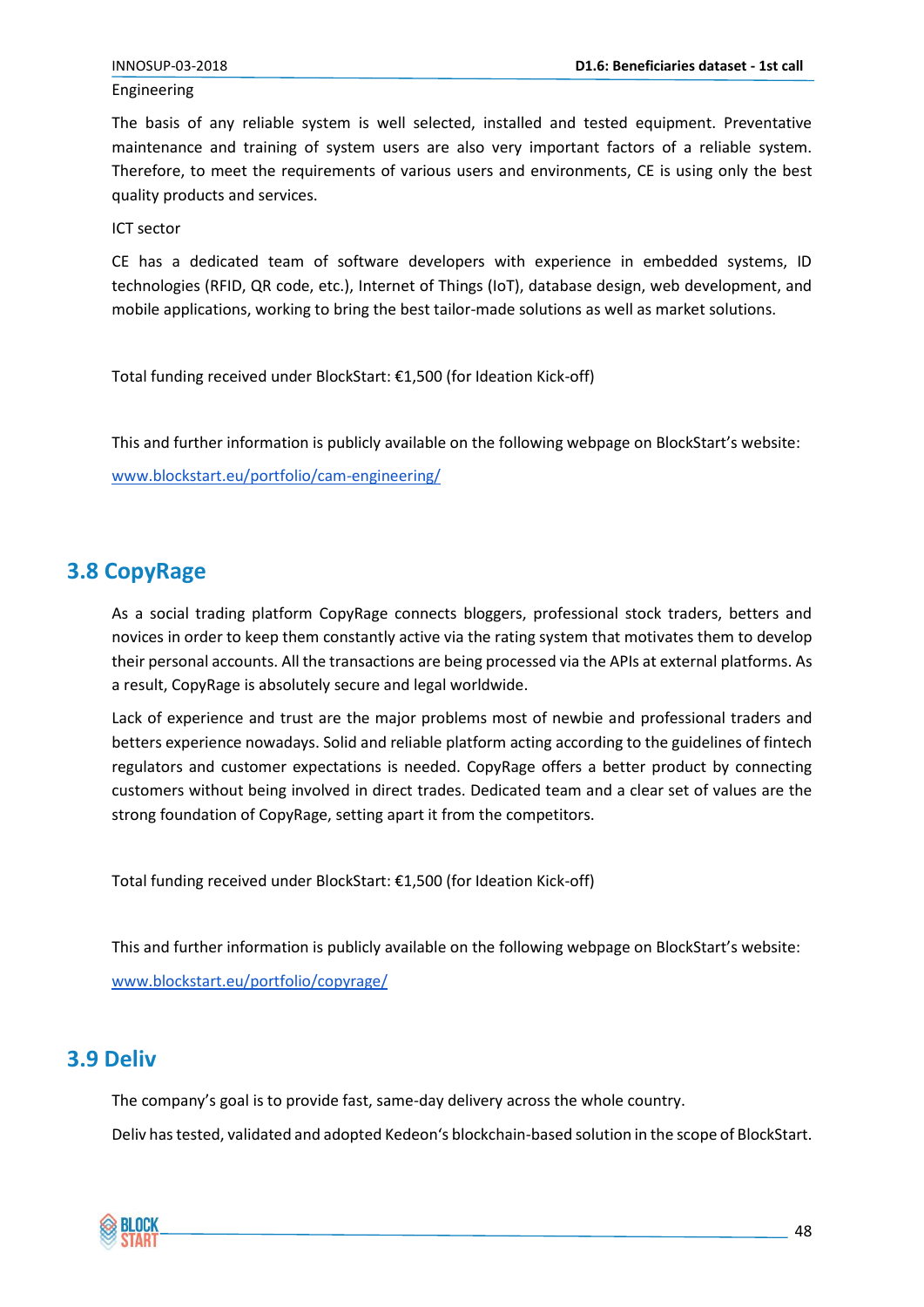#### INNOSUP-03-2018 **D1.6: Beneficiaries dataset - 1st call**

Why has the company decided to implement the solution: Deliv had heard something about this technology before but did not take any interest in it, because it was mostly used in the financial sector. After Kedeon told more about how this technology can be used in monitoring solutions, the company was excited to do some pilot project testing and see what value the solution can bring.

Added value of the solution to the company: Deliv recently launched its delivery service and is looking for ways to distinguish itself from the competition. Customer satisfaction is one of its focuses to build out a client base and this solution provides ways to improve trust in the company's services.

What has been done during BlockStart's pilot stage: Deliv tested 5 devices in both, short-range and long-range deliveries. The solution was used directly in deliveries where the company enabled end customers to view and verify historical information of the temperature in delivery. The company provided some feedback, helped to catch out some bugs and provided list of features that are needed to improve the solution.

Total funding received under BlockStart: €3,000 (for Pilot stage)

This and further information is publicly available on the following webpage on BlockStart's website:

[www.blockstart.eu/portfolio/deliv/](https://www.blockstart.eu/portfolio/deliv/)

## <span id="page-48-0"></span>**3.10 DWA**

DWA feels responsible for the world around us. Our consultants continue to devise smart, sustainable solutions for the buildings and areas of tomorrow.

Strategic issues are part of our daily routine. We uncouple entire housing estates from the gas distribution network, we design energy-efficient, comfortable offices in which people are more productive, and we reduce CO2 emissions. Our engineers make the Netherlands sustainable. We don't waste time talking, we get on with it.

DWA has tested, validated and adopted 2bSMART's blockchain-based solution in the scope of BlockStart.

Why has the company decided to implement the solution: A solution for ensuring that an office building is 'corona proof' from an air quality point of view.

Added value of the solution to the company: Brings a lot of knowledge on the application of smart contract.

What has been done during BlockStart's pilot stage: Idea / design / data provider / provider of risk model indoor climate / pilot location / event organisation / inviting people / coordination of film.

Total funding received under BlockStart: €3,000 (for Pilot stage)

This and further information is publicly available on the following webpage on BlockStart's website:

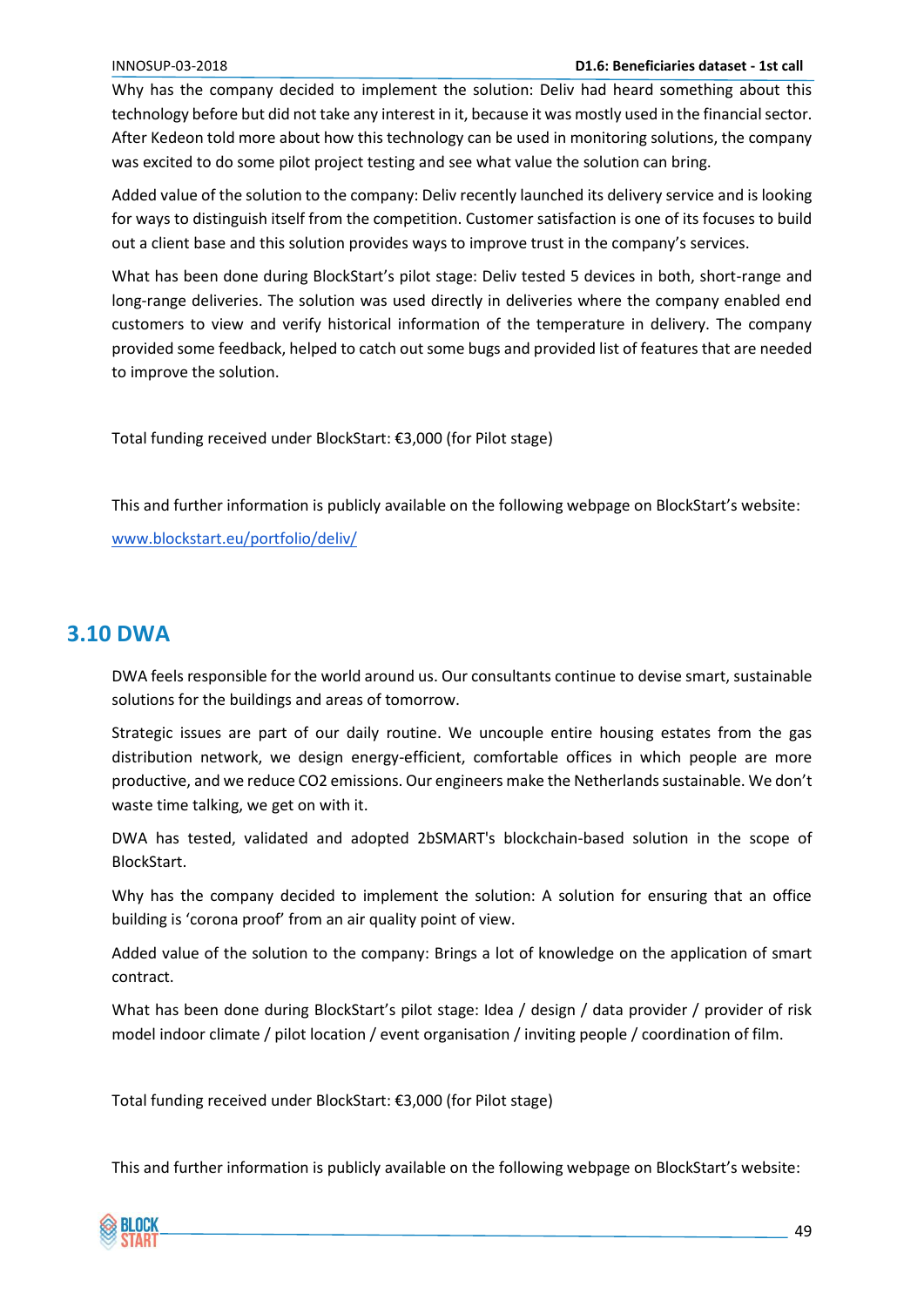# <span id="page-49-0"></span>**3.11 Eldro Technologie**

ELDRO TECHNOLOGIE is the company which executes and coordinates innovative technological projects and develops proprietary IT solutions for the technical infrastructure and services management.

ELDRO24 is the company's main product which is an innovative IT software for the road industry, created for the companies that are carrying out the infrastructure maintenance. It allows automatic monitoring of contracts, as well as provides the contractor a range of tools allowing optimisation of work and improvement of the economic efficiency.

ELDRO TECHNOLOGIE has tested, validated and adopted Rexs.io's blockchain-based solution in the scope of BlockStart.

Why has the company decided to implement the solution: Critical and road infrastructure maintenance companies use platforms to track and manage the maintenance efforts which helps to reduce the costs of maintenance readiness. The real challenge is keeping up with the very demanding conditions of the Service Level Agreement. One of the main issues of those companies is control over their service workers and subcontractors fixing problems with the infrastructure when the malfunction is reported. Photo evidence is sometimes taken into consideration – the service worker takes pictures of completed work and sends it to their managers. However, this process is not automated and requires further authentication and engagement of several employees. A mobile app integrated with rexs.io would solve the problem of work evidence.

Added value of the solution to the company: Against common view not every aspect of road sector is open for digital solutions. One of them is infrastructure maintenance which is the field of ELDRO TECHNOLOGIE activity. The process of digitization this field is a novelty in itself. However, the company looks for ways to convince local governments and services companies about advantages of the implementation of its product. Security of data is one of the common fear. Consequently, ELDRO TECHNOLOGIE is looking for solutions, which could bring a competitive advantage and help its customers feel safer about their data.

What has been done during BlockStart's pilot stage: The goal of blockchain implementation in software ELDRO24 is securing data from IoT sensors. According to the company and its clients three aspects should be included:

The data which are sourcing and handling cannot be changed, removed or transferred without authorized permission.

Solutions should be easy to implement on different IT infrastructures as our customers often use their own servers, databases, etc.

The blockchain-based security system should be easily accessible from anywhere in the world.

According to the company, Rexs.io did not only deeply understood its needs, problems, but also proposed some solutions, noticed other advantages and disadvantages associated with specific issues. Therefore, in full awareness ELDRO TECHNOLOGIE can confirm the partnership with Rexs.io was satisfying for both sides.

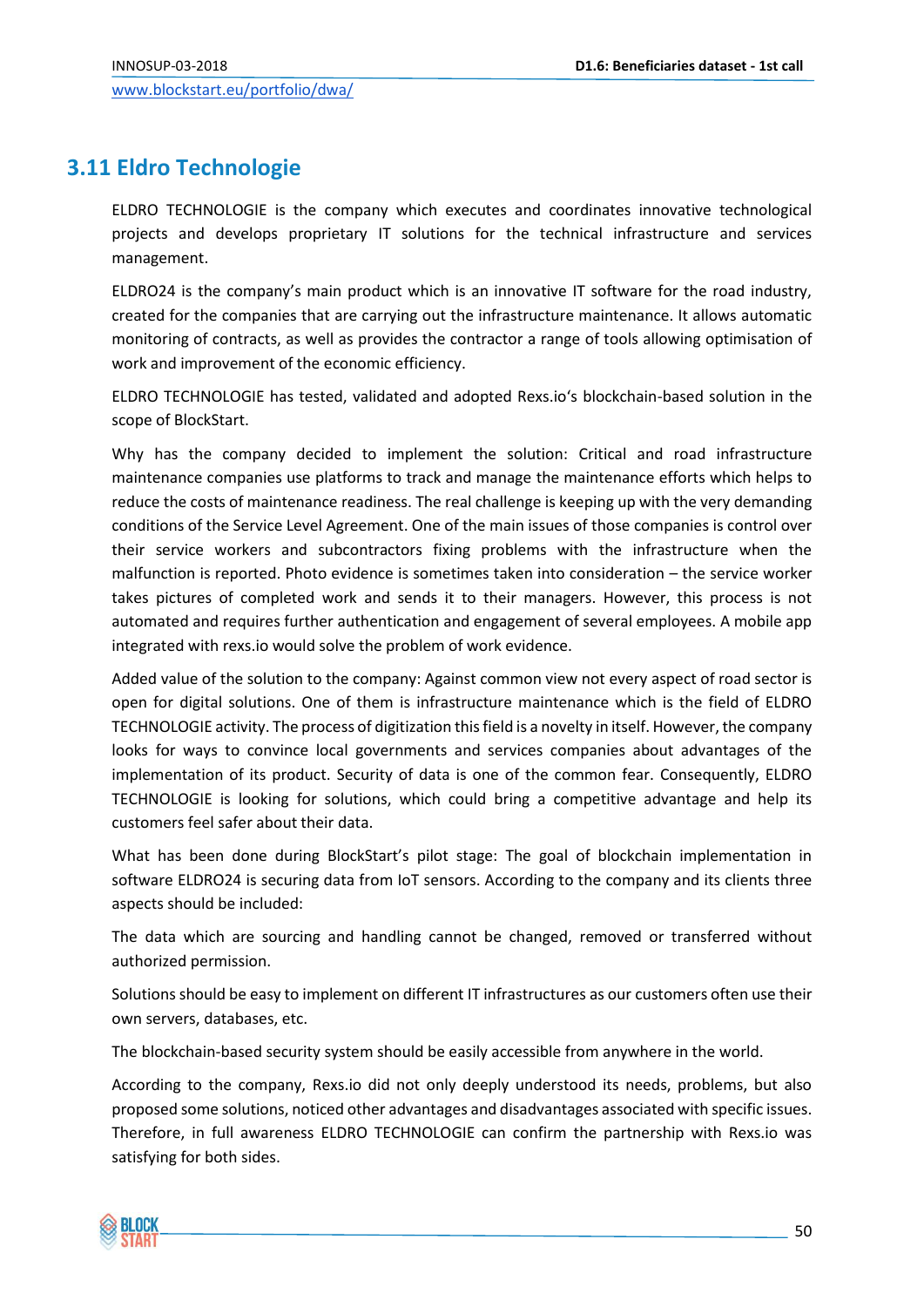Total funding received under BlockStart: €4,500 (€1,500 for Ideation Kick-off and €3,000 for Pilot stage)

This and further information is publicly available on the following webpage on BlockStart's website:

[www.blockstart.eu/portfolio/eldro/](https://www.blockstart.eu/portfolio/eldro/)

# <span id="page-50-0"></span>**3.12 Go Limpets**

Go Limpets specializes in the investigation of the life cycle of limpets and its production. The two species of limpet (Patella aspera and Patella candei) are part of the gastronomic identity of the Macaronesian islands and are at risk.

To preserve these species from overfishing, an ecological and sustainable production is necessary.

The company's mission fits in the Sustainable Development Objectives of the UN, specifically Objective 12: Responsible Consumption and Production and Objective 14: Life Under Water.

Go Limpets has tested, validated and adopted Datarella's blockchain-based solution in the scope of BlockStart.

Why has the company decided to implement the solution: Go Limpets handles live food products, in which hygiene and security is always a must. Trust in its supply chain is fundamental, and the company wants to show this to its customers. According to Go Limpets, blockchain is a good toolkit to ensure this trust, but it's the reporting and timeline from origin to final recipient where this solution is desired.

Added value of the solution to the company: It would place Go Limpets in a unique position to demonstrate the quality of its products and service. Which is well received by both gastronomy as well as end consumer of live seafood.

What has been done during BlockStart's pilot stage: Go Limpets deployed the Track and Trust as an example workflow. From the different roles it had: Sourcing, logistics operator (executed by us) and receiver. The company installed the software on the smartphone app and used the web platform to generate the acquisition request. It also explained the current workflow in the value chain, and how the current system is adaptable to it. Certain aspects (human-based) are hard to change in the existing workflow, and resistance from certain actors is expected. So, the company suggested several points of improvement and facilitation to overcome expected barriers in the agrofood industry. The Track and Trust solution was considered to work very well, and Go Limpets were happy with the on-line illustration of the value-chain history that can be generated. Its customers would be positively impressed, and the company would also be able to better control its suppliers.

Total funding received under BlockStart: €3,000 (for Pilot stage)

This and further information is publicly available on the following webpage on BlockStart's website:

[www.blockstart.eu/portfolio/golimpets/](http://www.blockstart.eu/portfolio/golimpets/)

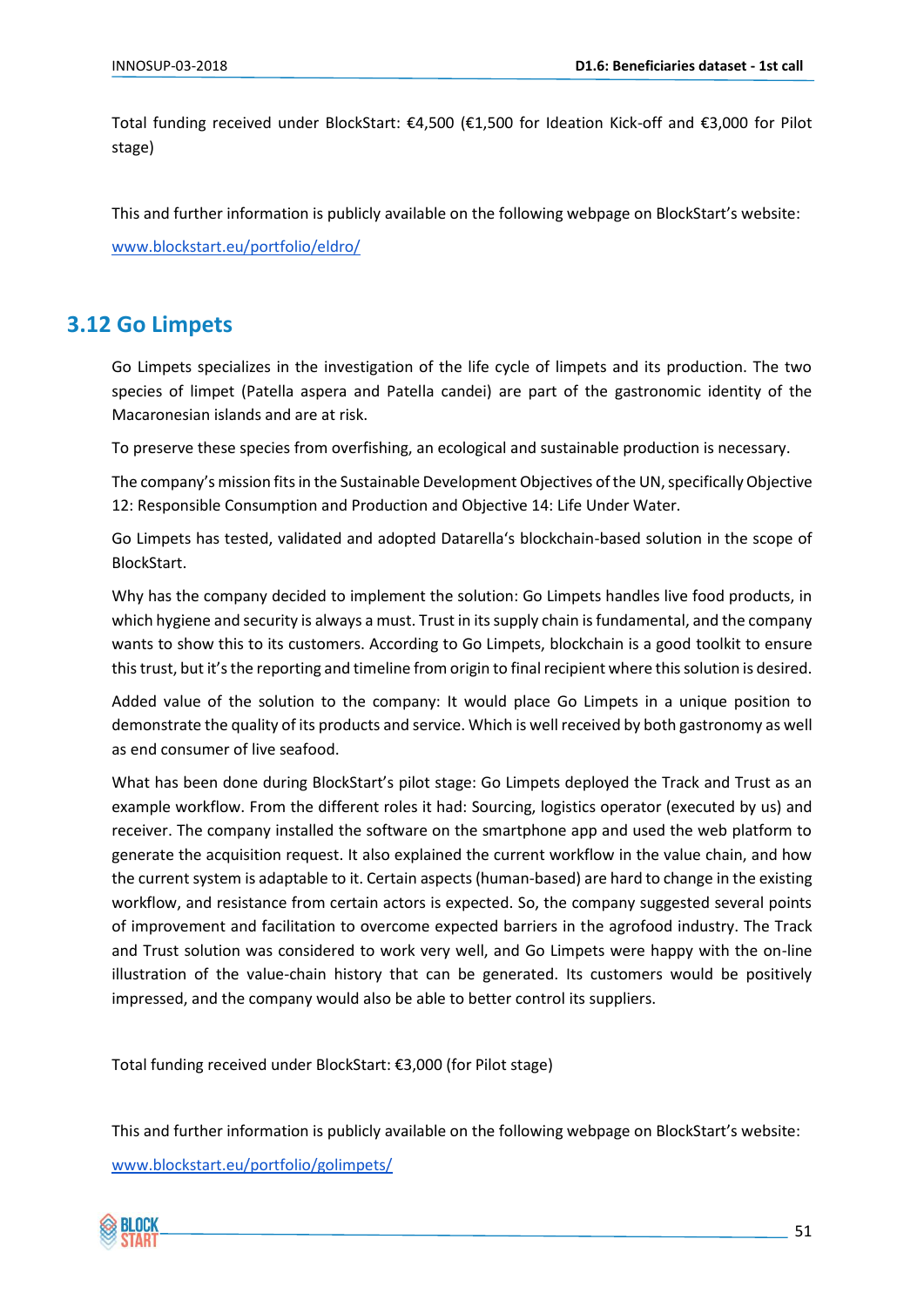# <span id="page-51-0"></span>**3.13 Janis Sauka**

JS Meistardarbs aims to provide the best quality meat products for its customers. The company is proud of our vast offering of different meat and bakery products which are fresh and healthy.

Janis Sauka has tested, validated and adopted Kedeon's blockchain-based solution in the scope of BlockStart.

Why has the company decided to implement the solution: Janis Sauka is not very familiar with technology because its business evolves around different industries. But according to the company, the team from Kedeon explained very nicely the possible impacts of this technology. One of the most important reasons for why the company chose to participate in the pilot-project is the offered complete solution and how it is put together for easy use.

Added value of the solution to the company: Janis Sauka is positioning itself as a brand that provides quality and fresh products. With the help from Kedeon, it belieaves it can improve its brand in customers eyes and provide transparency in its products.

What has been done during BlockStart's pilot stage: The company put devices in multiple locations to better understand its supply chain. It put devices in manufacturing facility, one device was put in delivery trucks and additional devices were put in shelfs where customers can see and check the temperature themselves.

Total funding received under BlockStart: €3,000 (for Pilot stage)

This and further information is publicly available on the following webpage on BlockStart's website:

[www.blockstart.eu/portfolio/janis-sauka/](http://www.blockstart.eu/portfolio/janis-sauka/)

# <span id="page-51-1"></span>**3.14 Latitudo40**

EARTHALYTICS IS THE FASTEST AND EASIEST SOLUTION TO CREATE AND MANAGE GEOSPATIAL ANALYSIS APPLICATIONS.

For the first time in one platform all the features to automatically search, process and elaborate the images produced by Earth observation satellites and transform them into information to simplify business processes with powerful artificial intelligence and machine learning algorithms.

Latitudo40 has tested, validated and adopted Rexs.io's blockchain-based solution in the scope of BlockStart.

Why has the company decided to implement the solution: AgriAlytics allows to monitor the fields remotely, identifying any problem that may occur in your crop and the effects of treatments during the season. Thanks to our cloud platform your field information is constantly updated, acquiring data from in situ sensors or satellites that daily acquire images of our planet. The maps created with AgriAlytics are easy to read and understand, accessible from any device. Crop health, crop growth conditions, and major variations at field level are evident at a glance and many problems can be

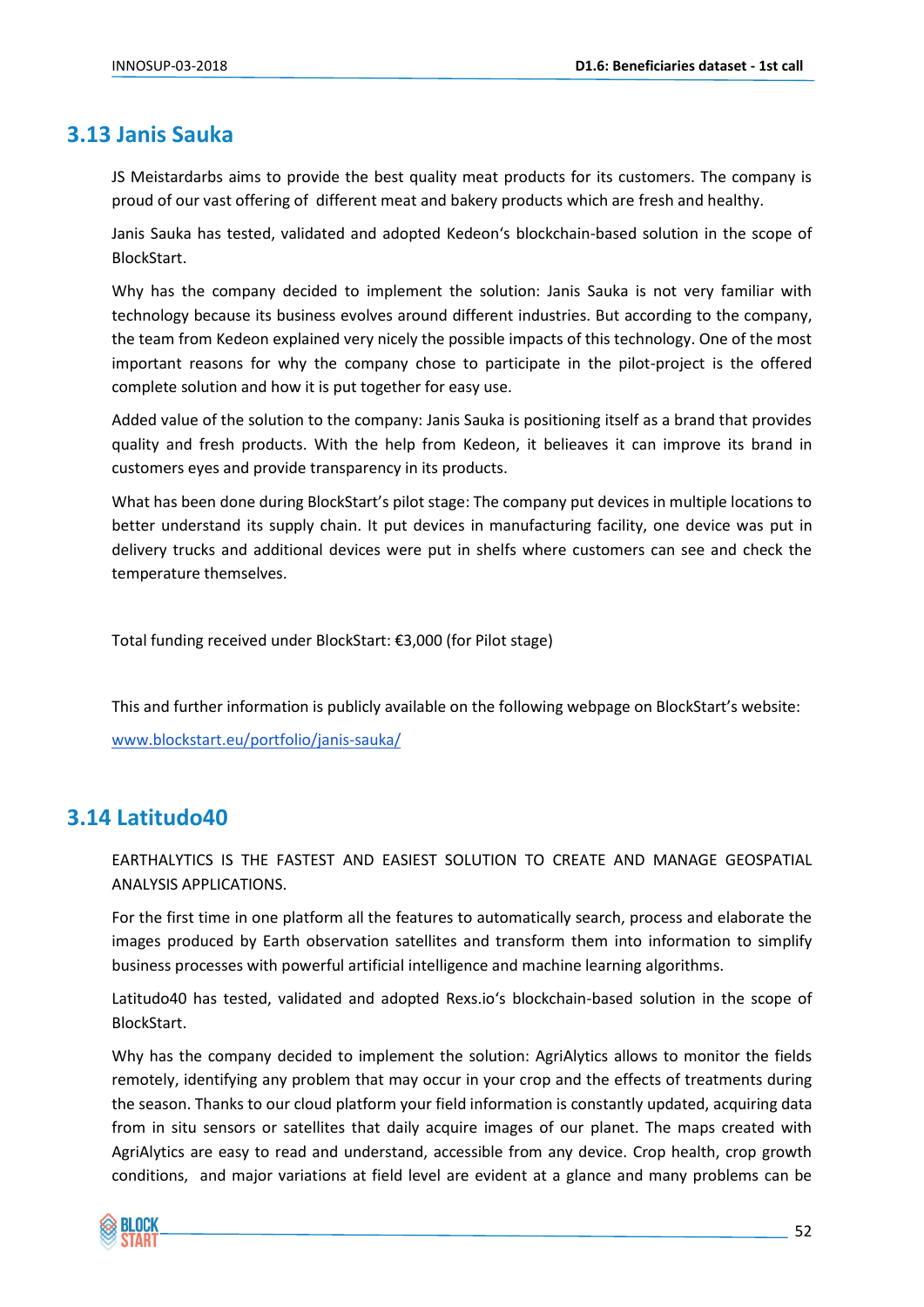#### INNOSUP-03-2018 **D1.6: Beneficiaries dataset - 1st call**

avoided through our artificial intelligence algorithms. AgriAlitics allows you to create a digital model of your field (digital twin) to simulate through complex analysis algorithms the effects of production model changes (nutrient increase, water increase, etc.) and compare results through a time series.

Added value of the solution to the company: Blockstart is a great opportunity for our company to start implementing DLT solutions within our technology platform to make more secure and guaranteed the information transferred to our customers, certifying both the source of the data and the exact time when the image was purchased and processed. Using a DLT solution our users, especially in the field of urban planning (municipalities) and infrastructure monitoring (energy, water and railways) can have the guarantee that the information received is secure and has not changed, always going back to the source of the data before processing. In addition, participation in Blockstart would allow the company to maximise its media exposure in a European context of maximum innovation.

What has been done during BlockStart's pilot stage: EO data and information product integrity, traceability, automated certification and auditability. The use case includes organising, arranging and tracking distributed processing in the cloud, and building trust in algorithms and data processing chains, in particular the authentication of provenance and certification of data and processes. For the Latitudo40 Products Life Cycle this involves:

The use of blockchain data structures to validate EO data and metadata (data acquisition time/date etc.) provenance, by providing a trust anchor that any third party can use in case of a dispute

The use of blockchain data structures to verify the steps of processing, archiving and dissemination of the data from the Latitudo40 Core module to the end-users

We can imagine also a second use case Digital representation of assets for emerging DApps (Distributed Applications) services and Smart Contract execution. This use case is to demonstrate the role of EO in blockchain applications; in particular how EO can bridge and connect the physical environment to digital ledgers, and support the formulation of structured data flows in a variety of asset management, risk management, environmental management, logistics or insurance domains.

Total funding received under BlockStart: €4,500 (€1,500 for Ideation Kick-off and €3,000 for Pilot stage)

This and further information is publicly available on the following webpage on BlockStart's website:

[www.blockstart.eu/portfolio/latitudo40/](https://www.blockstart.eu/portfolio/latitudo40/)

# <span id="page-52-0"></span>**3.15 Leste**

Technology is continuously changing the way we live. New tech solutions give us possibilities to organize educational process as never before. LESTE wants to be part of that process. Actively working on big e-Learning projects in SEE and around the world.

Leste has tested, validated and adopted Infidia's blockchain-based solution in the scope of BlockStart.

Why has the company decided to implement the solution: Leste was part of few conferences about blockchain and organized one of them, Blockchain Adria Meetup, a few years ago. For this reason, the company is quite familiar with blockchain and always willing to adopt blockchain solutions.

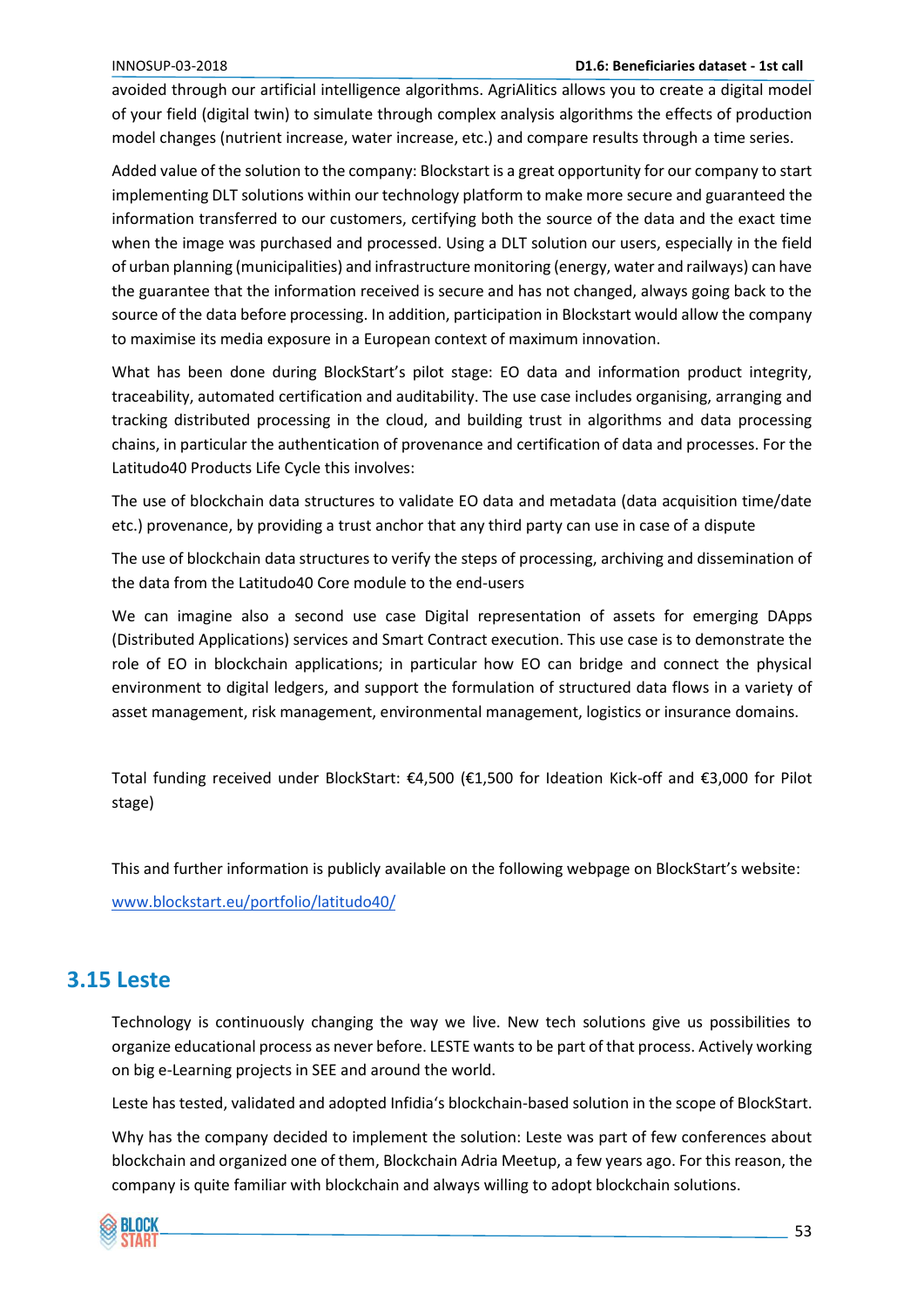#### INNOSUP-03-2018 **D1.6: Beneficiaries dataset - 1st call**

Added value of the solution to the company: Leste has already used factoring before, but it was very time-consuming. Also, it needed to exchange multiple emails and documents, with many human errors during the process. Infidia allows Leste to focus on its business, and the blockchain technology provides an additional layer of reliability for the lenders as it was discussed many of these models in its meetings.

What has been done during BlockStart's pilot stage: Leste had many meetings with Infidia explaining its business and sending examples of the factoring process. As mentioned, the company pointed out some mistakes in the process. Leste's feedback improved the Infidia web app as they followed the company's advice and served as a basis for developing the new feature of notifications of Infidia.

Total funding received under BlockStart: €3,000 (for Pilot stage)

This and further information is publicly available on the following webpage on BlockStart's website: [www.blockstart.eu/portfolio/leste/](http://www.blockstart.eu/portfolio/leste/)

# <span id="page-53-0"></span>**3.16 Lift4Food**

Recover surplus food to be part of delicious social dishes.

Total funding received under BlockStart: €1,500 (for Ideation Kick-off)

This and further information is publicly available on the following webpage on BlockStart's website: [www.blockstart.eu/portfolio/lift4food/](http://www.blockstart.eu/portfolio/lift4food/)

# <span id="page-53-1"></span>**3.17 Marsben**

Marsben creates brand experiences that increase the perceived value of brands. Team that believes that there should be digital content that reflects the value of your business. Marsben is a creative studio creating commercials, video campaigns, photography, graphic and web design.

Marsben has tested, validated and adopted Infidia's blockchain-based solution in the scope of BlockStart.

Why has the company decided to implement the solution: Blockchain technology is the future and Marsben wants to take part of that future. The company chose Infidia blockchain platform as something that it needs and will add value to its company.

Added value of the solution to the company:By adopting the Infidia blockchain platform, Marsben will be able to track its production process, create invoices, get data insights and get to finance in an easy manner. Getting to financial instruments in an automated and easy way will help the company in scaling and liquidity.

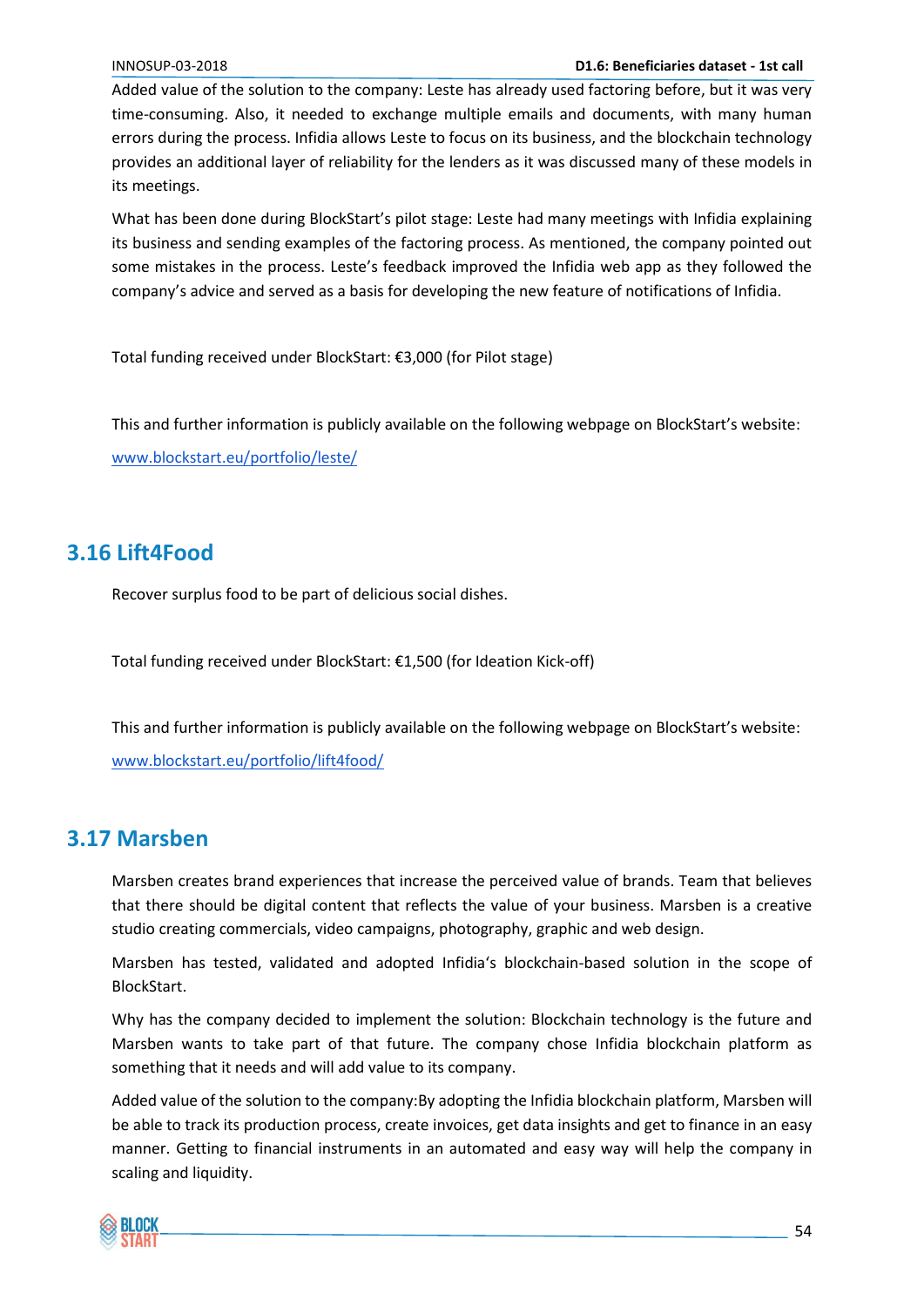What has been done during BlockStart's pilot stage:

- Deep dive in blockchain technology and Infidia platform
- The company was introduced to the functional and non-functional capabilities of Infidia
- Very constructive meetings on a regular basis
- Suggesting additional features, reporting bags and problems
- Suggesting best merge with Marsben
- Explaining Marsben work and where it can add Infidia

Total funding received under BlockStart: €3,000 (for Pilot stage)

This and further information is publicly available on the following webpage on BlockStart's website:

[www.blockstart.eu/portfolio/marsben/](http://www.blockstart.eu/portfolio/marsben/)

#### <span id="page-54-0"></span>**3.18 mBrain Train**

mBrain Train strives to make EEG (method of brainwave recording) an invisible and seamless piece of technology that will ultimately blend into the lives of everyday people. Its strategy is to create tools that are intuitive. easy to use and fun, therefore enabling people to focus on what they know best and what they chose and love to do.

mBrain Train has tested, validated and adopted Infidia's blockchain-based solution in the scope of BlockStart.

Why has the company decided to implement the solution: Almost eight years ago, mBrainTrain won first place in the competition for Serbia's best technological innovation, organized by the Ministry of Education, Science and Technological Development. However, the company is continually researching new technologies. One of these is blockchain, and mBrain Train was curious about what Infidia has to offer in this space. Also, the company's customer profile (institutes, universities) often means long payment delays. Infidia offered a way to solve this challenge.

Added value of the solution to the company: It is quite useful to have financing on-demand. Sometimes, mBrain Train can use its accounts receivables for paying small bills without the need to fill some complex documentation. However, in the company's feedback on the Infidia web app, it mentioned that a few additional sections wouldn't make a significant change to those that seek finance. In general, the company sees Infidia's as a cash-flow solution. Their platform seems to offer more, but this one is of particular interest to mBrainTrain.

What has been done during BlockStart's pilot stage: In the past months, mBrain Train engaged its COO&CFO in almost all meetings to provide structured feedback to Infidia. His feedback on the web app proved useful, as Infidia made most of the requested changes. In addition to following the KPIs set by Infidia, the company gave them a few more KPIs to think and present to regarding their banks' process. These are their responses that mBrain Train was examining in their meetings:

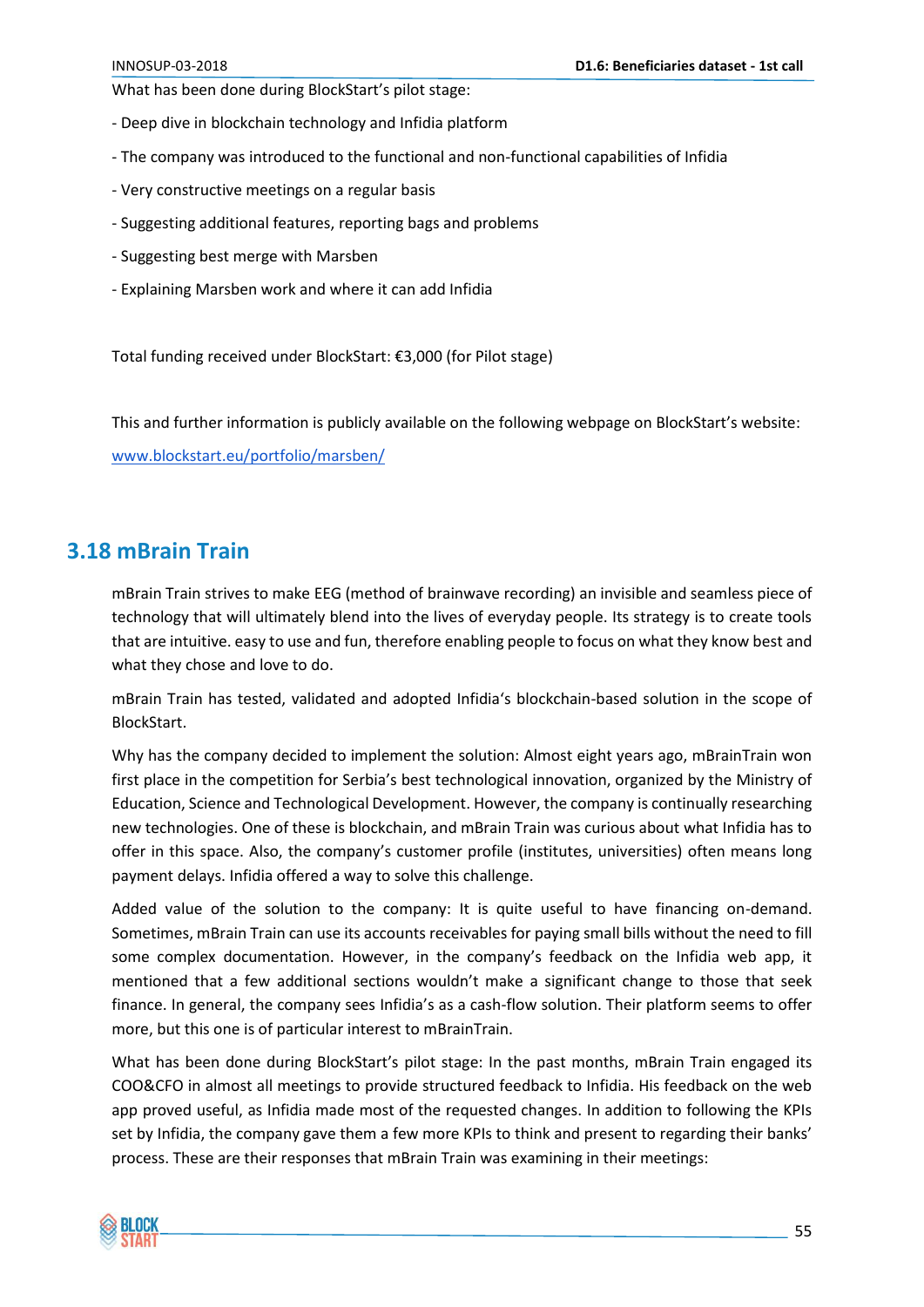- Value in the verification of business transactions behind the invoice that provides the basis for invoice discounting

- Linking orders with invoices and various documents
- Reducing double-spending, fraudulent and invalid invoices
- How to create a pool of clients for banks that were non-eligible before Infidia
- Unlocking small invoices, otherwise non-cost-effective
- Enabling a bundle package and defining the level of risk

- The company also discussed their idea to accelerate the entire factoring process (or part of it) with notifications. With all of this in mind, mBrain Train feels that Infidia is on the right path.

Total funding received under BlockStart: €3,000 (for Pilot stage)

This and further information is publicly available on the following webpage on BlockStart's website:

[www.blockstart.eu/portfolio/mbrain-train/](https://www.blockstart.eu/portfolio/mbrain-train/)

# <span id="page-55-0"></span>**3.19 Mlekara Petrov**

The mission of Mlekara Petrov is to provide quality organic food to each family table, fostering family relations, and the knowledge of what is good for us.

At the same time, our vision is to bring these families back to nature, creating a community of educated people living on sustainable organic farms improved by technological advancements.

Mlekara Petrov has tested, validated and adopted Infidia's blockchain-based solution in the scope of BlockStart.

Why has the company decided to implement the solution: Like biodynamic agriculture and experience with different cultures, the company is interested in expanding its knowledge and finding out what the new technology has to offer. Its business is experiencing rapid growth, and it needs tools and finance to support it. With Infidia, Mlekara Petrov was willing to improve the factoring by expanding it to some of its clients that weren't eligible.

Added value of the solution to the company: The used factoring before, and it sent examples of the documentation process to Infidia, provided them access to its software, and tested their solution.

What has been done during BlockStart's pilot stage: The company provided to Infidia the documentation of the factoring process with one of its clients. They had many questions about the company's business, and Mlekara Petrov also provided them access credentials for the software it uses (for the previous year for the testing purpose). At meetings, Infidia explained how the process works, provided Mlekara Petrov with the contact of the software provider, and the company tested their solution.

Total funding received under BlockStart: €3,000 (for Pilot stage)

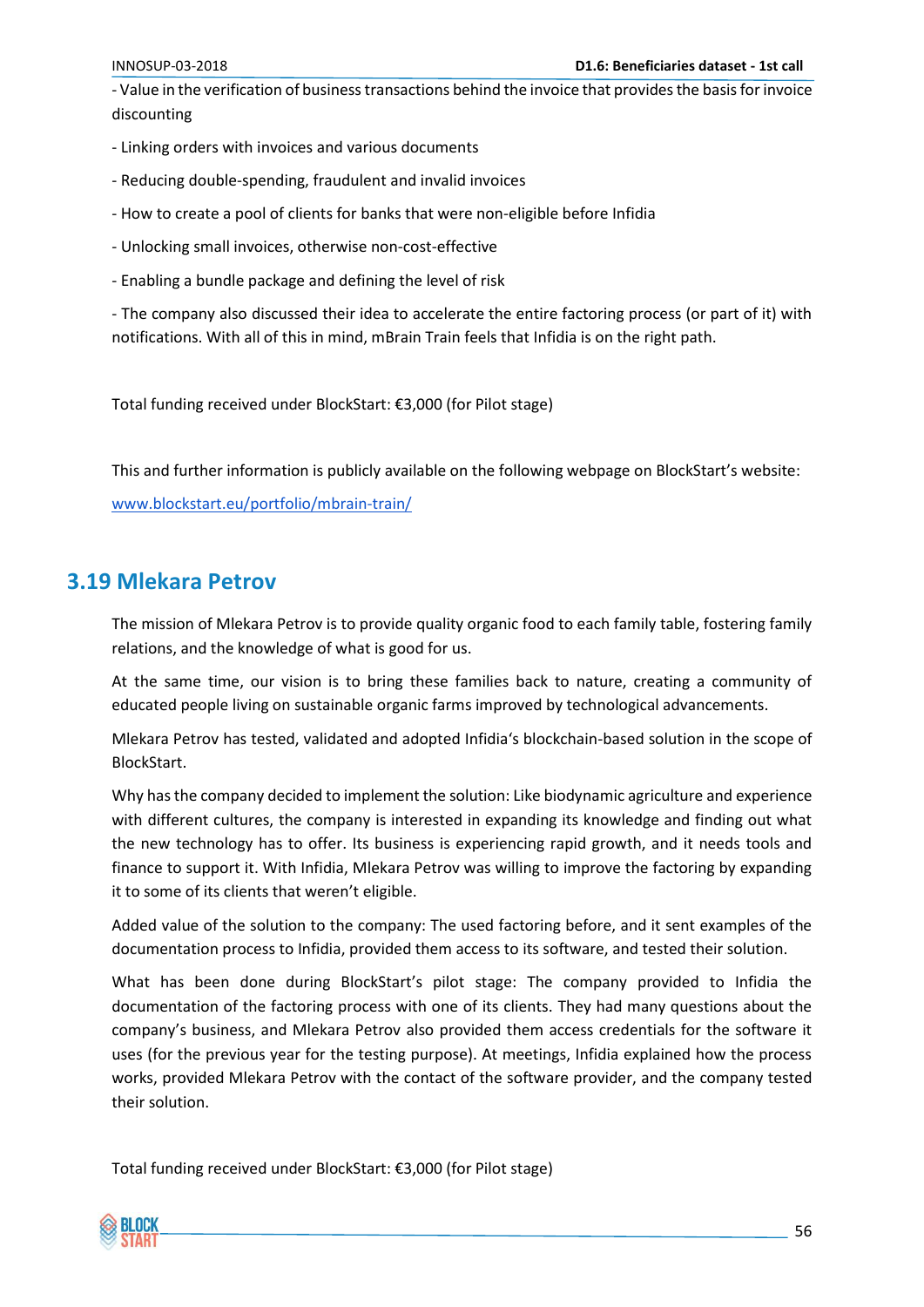This and further information is publicly available on the following webpage on BlockStart's website: [www.blockstart.eu/portfolio/mlekara-petrov/](http://www.blockstart.eu/portfolio/mlekara-petrov/)

# <span id="page-56-0"></span>**3.20 P.G. Vladimir Ciric**

Traditional family farm "Poljoprivredno Gazdinstvo Vladimir Ciric" tends to become a modern farm that produce field crops (corn, wheat, barley and soybean) by using information technology, satellites and scientific knowledge. Such approach should lead to the higher yields and recognizable products with better quality. Business development should provide assets for the increase of the area of farm fields.

The mission of the farm is to produce grains of known origin with minimal environmental impact and use of the resources. Thus, family farm contributes to the improvement of the food quality on the market, human health and sustainable environment adding value to the community. The mission of the farm is to support concept of sustainable intensification of agriculture.

Total funding received under BlockStart: €1,500 (for Ideation Kick-off)

This and further information is publicly available on the following webpage on BlockStart's website:

[www.blockstart.eu/portfolio/vladimir-ciric/](https://www.blockstart.eu/portfolio/vladimir-ciric/)

# <span id="page-56-1"></span>**3.21 Piegade69**

Piegade69 wants to provide quality on-demand delivery services in all regions of Latvia.

Piegade69 has tested, validated and adopted Kedeon's blockchain-based solution in the scope of BlockStart.

Why has the company decided to implement the solution: Kedeon invited Piegade69 to test out their solution which involves blockchain technology. After talking about potential use cases, the company was very interested in collecting proof about the quality of its delivery. As Piegad69 understands it, blockchain-based measurements will have legally binding power in the future, and because the company is a third party delivery service provider, it wants to collect trustworthy data and show this information to its b2b customers.

Added value of the solution to the company: Currently, the solution is in the development stage, but it has the potential to be very useful even without blockchain features. Devices are very mobile with long battery life and very easy to use. The blockchain technology layer will help Piegade69 to provide legitimate transparency in its operations.

What has been done during BlockStart's pilot stage: Piegade69 monitored almost 100 deliveries and provided feedback and list of updates that it would like to see in the platform. Piegade69 tested 5 devices with 4 couriers.

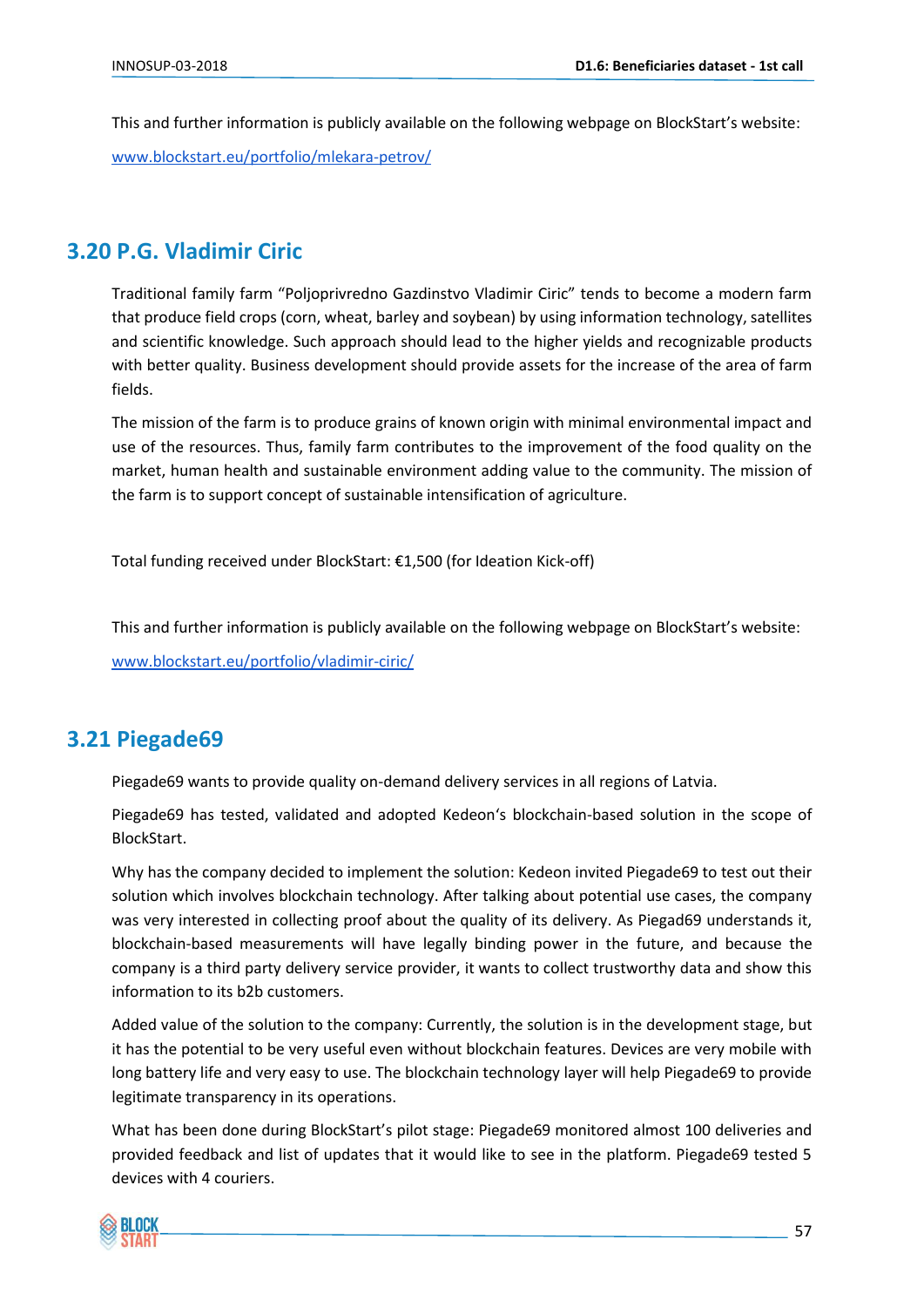Total funding received under BlockStart: €3,000 (for Pilot stage)

This and further information is publicly available on the following webpage on BlockStart's website: [www.blockstart.eu/portfolio/piegade69/](https://www.blockstart.eu/portfolio/piegade69/)

# <span id="page-57-0"></span>**3.22 Tickets4Good**

Our mission is to make events more charitable and inclusive through tickets. We do this by providing a self service ticketing platform, like Eventbrite but with charity donations built in automatically.

Total funding received under BlockStart: €1,500 (for Ideation Kick-off)

This and further information is publicly available on the following webpage on BlockStart's website: [www.blockstart.eu/portfolio/tickets4good/](https://www.blockstart.eu/portfolio/tickets4good/)

## <span id="page-57-1"></span>**3.23 Vawlt**

Vawlt is a dynamic storage platform that simplifies the operation of multiple clouds, guarantees data security and privacy, and optimises storage resources.

Vawlt is a start-up from Lisbon, Portugal, founded by researchers from a very prolific R&D group – LASIGE – within the University of Lisbon. For the past decade, the team has been working in several technologies related to data security because Vawlt believes everyone is entitled to control and decide the destiny of their own data, and companies should be more responsible in handling such valuable and personal assets.

With a single login, and a single monthly bill Vawlt unlocks the potential of several storage media like on-prem, private cloud providers, and public cloud providers.

The product allows companies to reduce their maintenance and operational costs, by offering the capability to set up customised data storage volumes, according to specific needs like price, performance, location, or compliance. Such volumes can be accessed by the companies' various devices via "ready to use" interfaces aiming for a zero-disruption integration. The whole system is secure by design, where data is encrypted and signed at the users' devices with a zero-knowledge endto-end protocol and several state-of-the-art encryption techniques.

Vawlt has tested, validated and adopted Rexs.io's blockchain-based solution in the scope of BlockStart.

Why has the company decided to implement the solution: Vawlt's core value proposition revolves around privacy and transparency, which is much aligned with what is possible to build using blockchain technology.

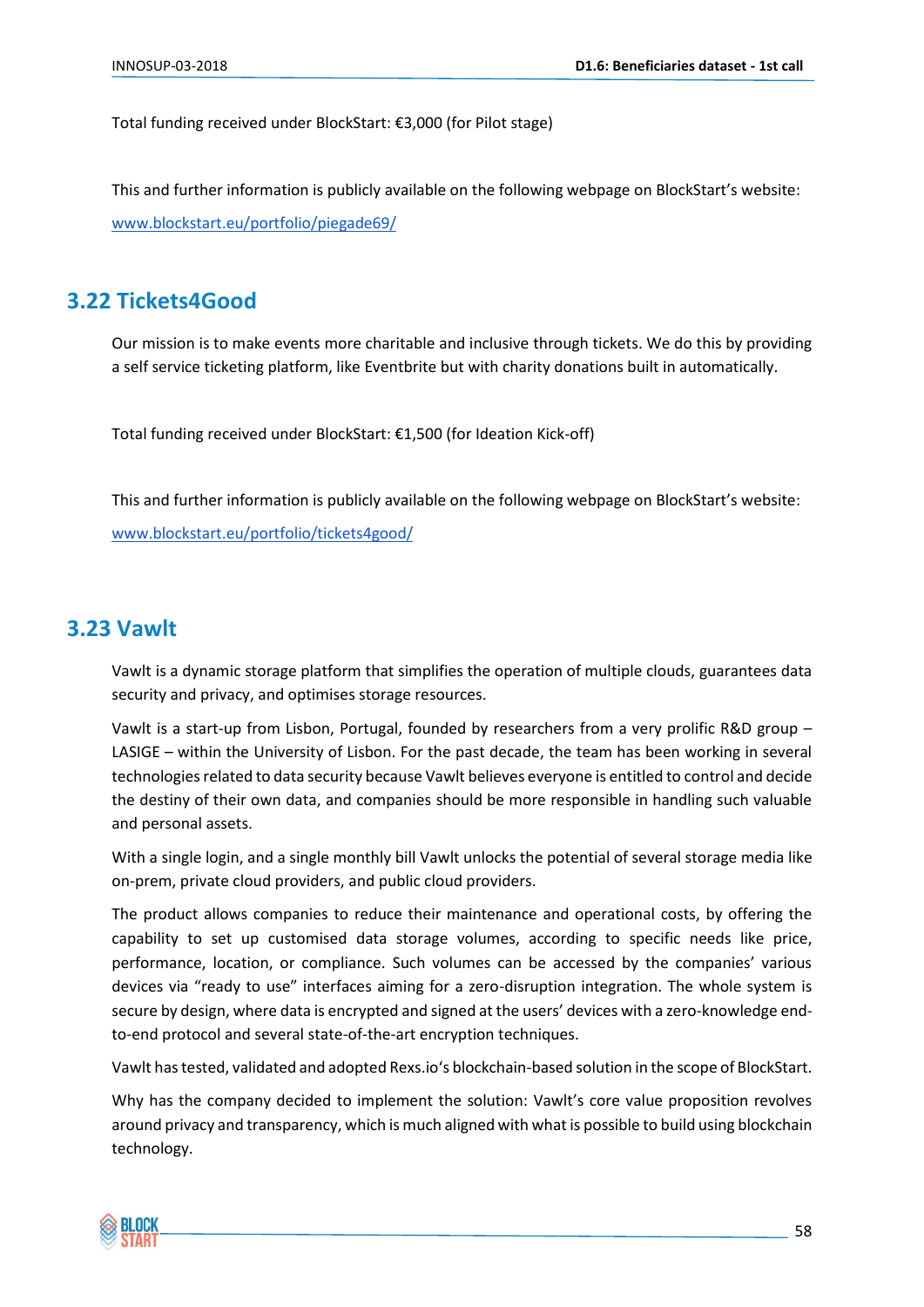Added value of the solution to the company: The company has always believed that integrating with one or more blockchain-based solutions would be very beneficial for its customers, and therefore for its business.

What has been done during BlockStart's pilot stage: Vawlt has created a full integration of Rexs.io notarization technology with Vawlt secure multi-cloud storage. This integration creates a solution that ensures end-to-end data integrity, from the notarization process to the storage in multiple clouds. The Rexs.io 's Agent and Notary services were provisioned and configured in Vawlt's infrastructure and used a Vawlt storage volume for storing the data in multiple clouds in a secure and reliable way. The Rexs.io solution was plugged into a test pipeline where the company successfully confirmed the correctness of the integrated solutions and that this integration is totally viable in terms of performance.

Total funding received under BlockStart: €4,500 (€1,500 for Ideation Kick-off and €3,000 for Pilot stage)

This and further information is publicly available on the following webpage on BlockStart's website:

[www.blockstart.eu/portfolio/vawlt/](https://www.blockstart.eu/portfolio/vawlt/)

## <span id="page-58-0"></span>**3.24 We Encourage**

We Encourage works as a fundraising agent for NGOs and small-scale fundraisers empowering women and girls under oppression, honor-based violence and forced marriages. To accompany this We Encourage is building a conversational AI tool.

Hundreds of millions of girls and women are suffering from different forms of violence and oppression. Also, 12 million girls are forced into marriage every year, end of childhood, end of education. We Encourage believes that every girl has the right for education, equality and empowerment. Every woman has the right to live free from violence and oppression.

Globally, there are thousands of Non-profit organizations helping girls and women under oppression. However, for fundraising these organizations lack resources and tools, marketing know how, transparency, just to name but few. From the donor's side, research shows that donors value transparency, follow-up, communal feeling and connection.

Total funding received under BlockStart: €1,500 (for Ideation Kick-off)

This and further information is publicly available on the following webpage on BlockStart's website:

[www.blockstart.eu/portfolio/we-encourage/](https://www.blockstart.eu/portfolio/we-encourage/)

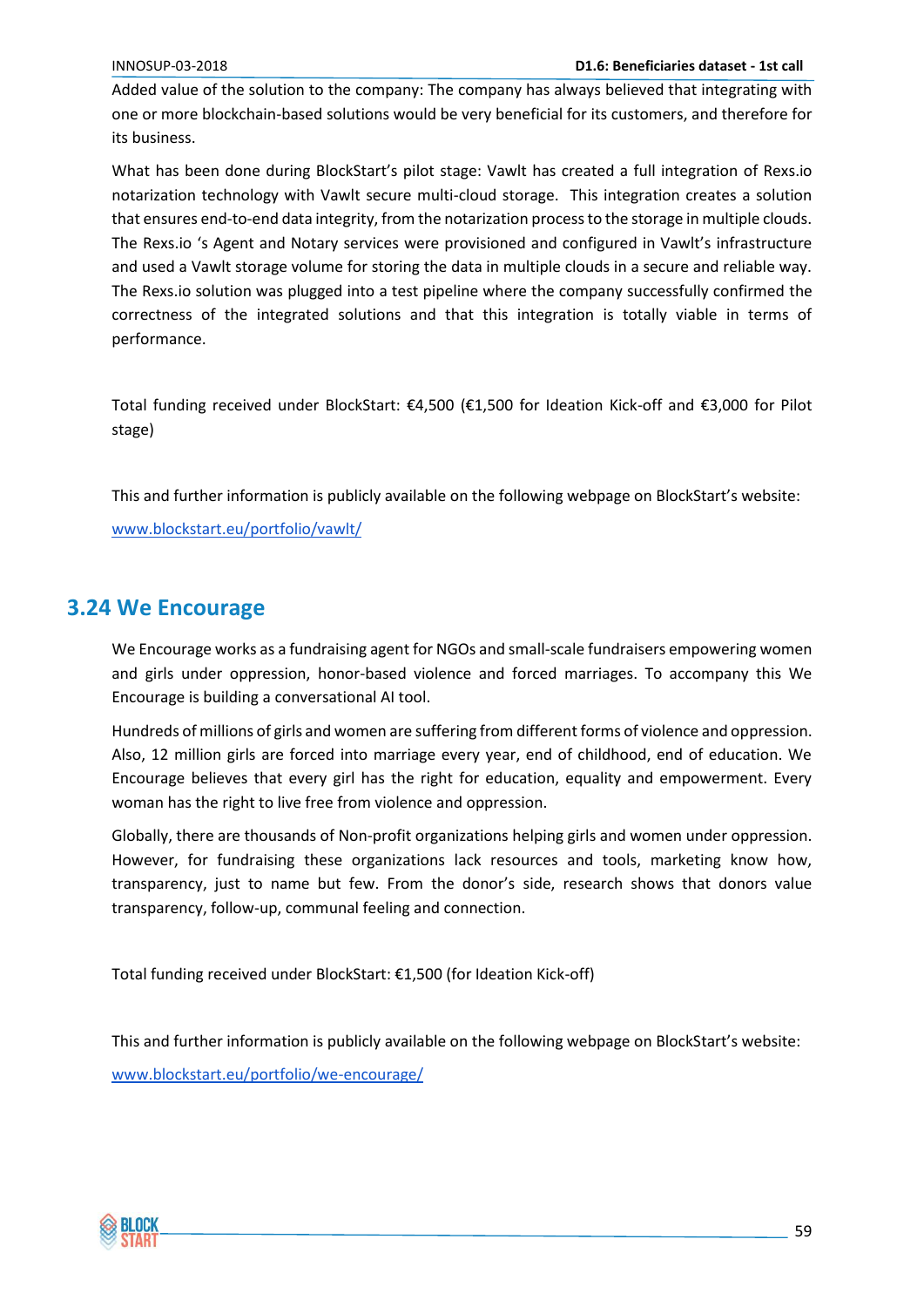# <span id="page-59-0"></span>**3.25 Zelena Tocka**

Zelena Tocka is a distribution center running the short food supply chain network with vegetables, fruits, and other local products. Since its establishment, its mission is to connect local farmers with end-consumers and offer them local, fresh, and healthy food. The company manages to cover endcustomers from the entire region of Pomurje (North-Eastern part of Slovenia) and includes different public institutions (kindergartens, schools, hospitals, etc.) into the Short Food Supply Chain. Its vision is to share the company's approach and best practice within the SEE region.

Zelena Tocka has tested, validated and adopted Datarella's blockchain-based solution in the scope of BlockStart.

Why has the company decided to implement the solution: Short Food Supply Chains are traditionally small supply chains lacking knowledge, skills, and resources to implement advanced solutions into their systems. A cooperation under BlockStart project and with a company like Datarella having knowledge, skills, and support measures in place to support the company in digital transformation, was considered the right approach to make sure that the company's traceability system can be improved in future.

Added value of the solution to the company: The challenges in local food distribution are the following:

- Food fraud prevention in the sense of making sure that the source of products is local
- Lack of transparency through the entire SFSC
- Lack of product/producer information accessible to the customer
- Lack of verifiable digital identity of participants in SFSCs
- Accessibility of food certification information (integrated, ecological, protected geographical identity)
- Lack of knowledge and resources to equip SFSCs with IT systems

- To ensure transparency, traceability, and trust of the local food production, blockchain technology presents the natural technology fit in the so-called Short Food Supply Chain.

What has been done during BlockStart's pilot stage: Initial presentation meetings have focused on presenting the current process in Zelena Točka – starting with the farmers who are producing local food, continuing with logistics/storage operations, and finishing with all sales channels (physical stores, web-stores, gross sales). Focus was also to present current software solutions used and required to be integrated with the blockchain technology in implementation phase. Datarella GmbH solution "Track & Trust" was presented to the company, including different implementation scenarios and future development plans. Finally, actual testing of a showcase prepared by Datarella was executed including several persons taking different roles in the supply chain. The work was done remotely by using video conferencing tool and different mobile devices to simulate the digital identities confirming steps in the supply chain. The company's impressions after the Pilot testing are quite positive since it has had the chance to work with an actual solution and has identified some important features for its implementation in the future.